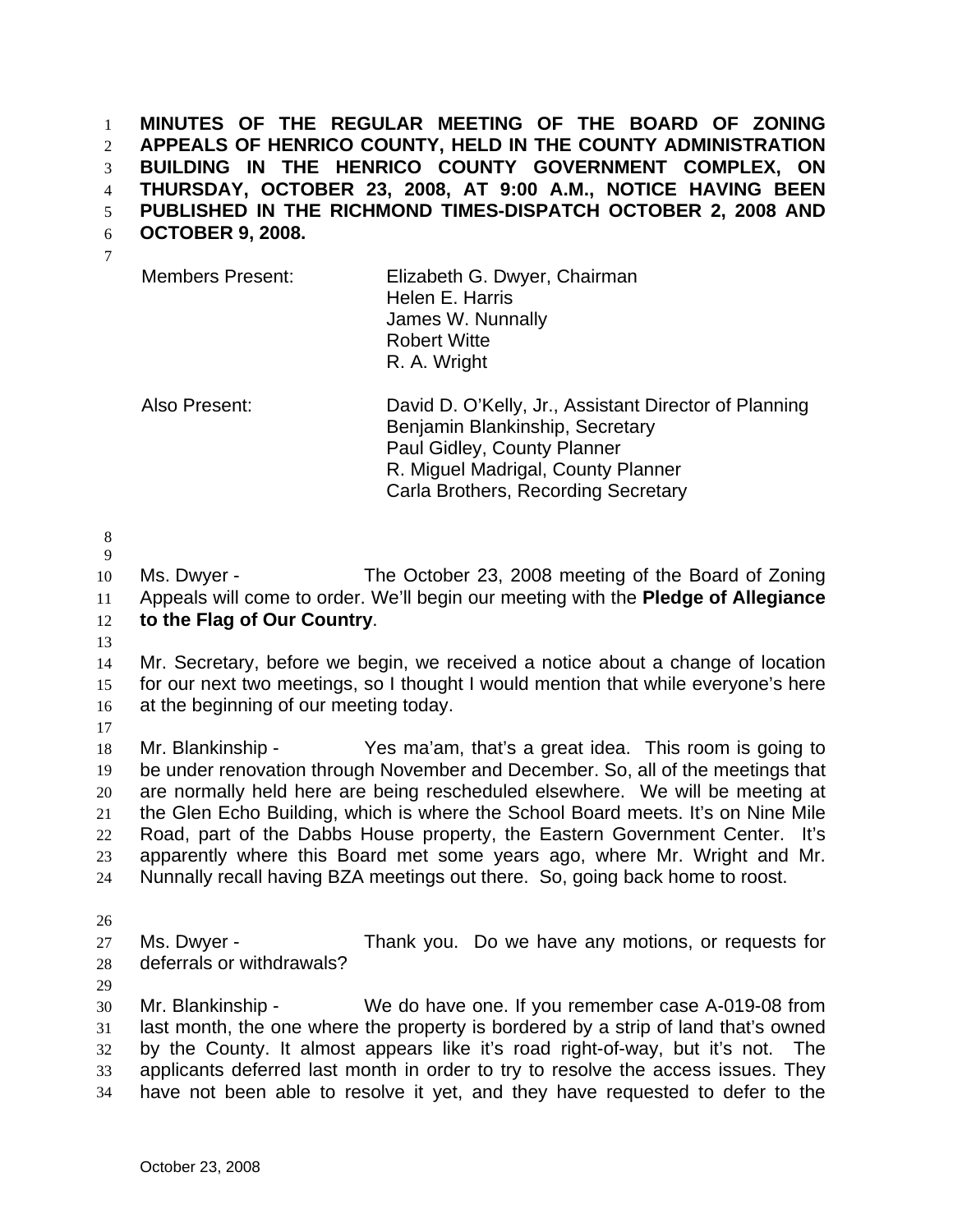35 the December meeting.

| 36       |                   |                                                                                                                                                                        |                 |
|----------|-------------------|------------------------------------------------------------------------------------------------------------------------------------------------------------------------|-----------------|
| 37       | A-019-08          | VIRGINIA LANDBANK COMPANY                                                                                                                                              | requests<br>- a |
| 38       |                   | variance from Section 24-9 to build a one-family dwelling at 2421 Hartman Street                                                                                       |                 |
| 39       |                   | (Montezuma Farms) (Parcel 801-728-7752), zoned R-4, One-family Residence                                                                                               |                 |
| 40       |                   | District (Fairfield). The public street frontage requirement is not met. The applicant                                                                                 |                 |
| 41       |                   | has 0 feet public street frontage where the Code requires 50 feet public street                                                                                        |                 |
| 42       |                   | frontage. The applicant requests a variance of 50 feet public street frontage.                                                                                         |                 |
| 44       |                   |                                                                                                                                                                        |                 |
| 45       | Ms. Dwyer -       | Do I have a motion on this case to defer?                                                                                                                              |                 |
| 46       |                   |                                                                                                                                                                        |                 |
| 47       | Ms. Harris -      | I move that we defer this case until the next meeting.                                                                                                                 |                 |
| 48       |                   |                                                                                                                                                                        |                 |
| 49       | Mr. Nunnally -    | Second.                                                                                                                                                                |                 |
| 50       |                   |                                                                                                                                                                        |                 |
| 51       | Ms. Dwyer -       | To the November meeting?                                                                                                                                               |                 |
| 52       |                   |                                                                                                                                                                        |                 |
| 53       | Mr. Nunnally -    | December meeting.                                                                                                                                                      |                 |
| 54       |                   |                                                                                                                                                                        |                 |
| 55       | Mr. Blankinship - | December.                                                                                                                                                              |                 |
| 56<br>57 | Ms. Harris -      | December meeting.                                                                                                                                                      |                 |
| 58       |                   |                                                                                                                                                                        |                 |
| 59       | Ms. Dwyer -       | Motion by Ms. Harris, seconded by Mr. Nunnally. All in                                                                                                                 |                 |
| 60       |                   | favor say aye. All opposed say no. The ayes have it; the motion passes.                                                                                                |                 |
| 61       |                   |                                                                                                                                                                        |                 |
| 62       |                   | After an advertised public hearing, A-019-08, Virginia Landbank Company, has                                                                                           |                 |
| 63       |                   | been deferred until the December 18, 2008 meeting.                                                                                                                     |                 |
| 64       |                   |                                                                                                                                                                        |                 |
| 65       |                   |                                                                                                                                                                        |                 |
| 66       | Affirmative:      | Dwyer, Harris, Nunnally, Witte, Wright                                                                                                                                 | 5               |
| 67       | Negative:         |                                                                                                                                                                        | 0               |
| 68       | Absent:           |                                                                                                                                                                        | 0               |
| 69       |                   |                                                                                                                                                                        |                 |
| 70       |                   |                                                                                                                                                                        |                 |
| 71       | Ms. Dwyer -       | Mr. Secretary, would you read the rules?                                                                                                                               |                 |
| 72       |                   |                                                                                                                                                                        |                 |
| 73       | Mr. Blankinship - | Good morning, Madam Chairman, member of the                                                                                                                            |                 |
| 74       |                   | Board, ladies and gentlemen. The rules for this meeting are as follows. Acting as                                                                                      |                 |
| 75       |                   | Secretary, I will call each case, and while I'm speaking, the applicant should come                                                                                    |                 |
| 76<br>77 |                   | down to the podium. We will then ask everyone who intends to speak on that case<br>to stand and be sworn in. The applicant will then have an opportunity to speak, and |                 |
| 78       |                   | then anyone else who wishes to speak will be given an opportunity. After                                                                                               |                 |
| 79       |                   | everyone has spoken, the applicant, and only the applicant, will be given an                                                                                           |                 |
| $80\,$   |                   | opportunity for rebuttal. After everyone has spoken and the Board has asked                                                                                            |                 |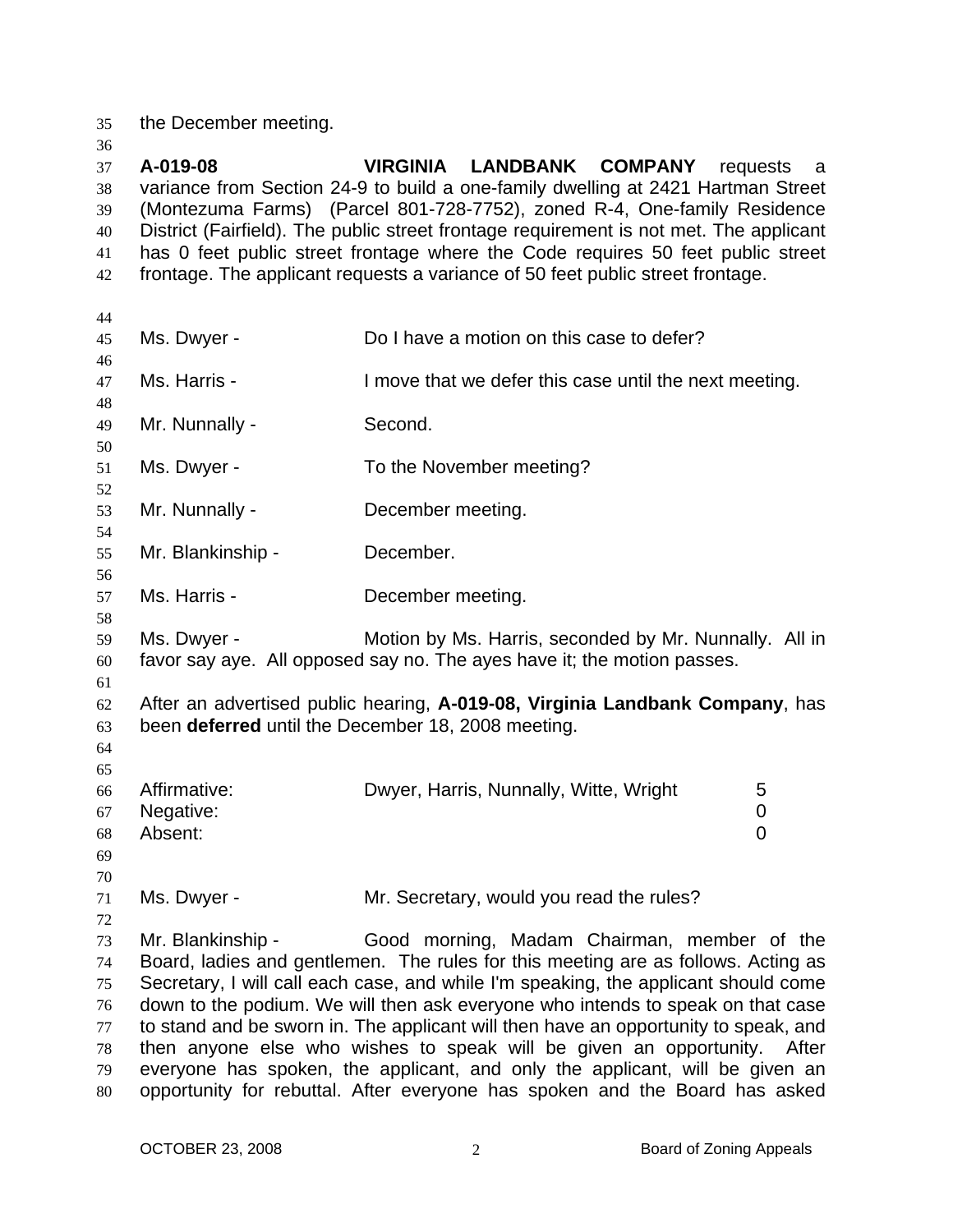| 81 | questions, they will take the matter under advisement, and they will render all of  |
|----|-------------------------------------------------------------------------------------|
| 82 | their decisions at the end of the meeting. If you wish to know their decision on a  |
| 83 | specific case, you can either stay until the end of the meeting, or check the       |
| 84 | Planning Department website this afternoon, or call the Planning Department later   |
| 85 | this afternoon. This meeting is being recorded, so I will ask everyone who speaks   |
| 86 | to speak directly into the microphone on the podium, state your name, and please    |
| 87 | spell your last name so we get it correctly in the record. Finally, there are two   |
| 88 | binders out in the foyer that contain the staff report for each case, including the |
| 89 | conditions that have been recommended by the staff. Particularly if you're the      |
| 90 | applicant for a use permit case, you need to be familiar with those conditions.     |
|    |                                                                                     |

92

94

93

Ms. Dwyer - Thank you. Will you call the first case?

95 96 97 98 99 **A-022-08 LOUIS W. AND R.P. BARLOW** request a variance from Section 24-94 to build a one-family dwelling at 7496 Strath Road (Parcel 815- 693-4628), zoned A-1, Agricultural District (Varina). The lot width requirement is not met. The applicant has 50 feet lot width where the Code requires 150 feet lot width. The applicant requests a variance of 100 feet lot width.

| 101        |                                       |                                                                                                                                        |
|------------|---------------------------------------|----------------------------------------------------------------------------------------------------------------------------------------|
| 102        | Mr. Hooker -                          | Good morning.                                                                                                                          |
| 103<br>104 | Ms. Dwyer -                           | Good morning.                                                                                                                          |
| 105        |                                       |                                                                                                                                        |
| 106<br>107 | Mr. Hooker -                          | How are you? The-                                                                                                                      |
| 108<br>109 | Ms. Dwyer -                           | Excuse me just a minute. We need to swear in all the<br>people who may speak on the case. Is anyone here to speak in favor, or against |
| 110        | this case?                            |                                                                                                                                        |
| 111<br>112 | Mr. Blankinship -                     | Will you raise your right hand please? Do you swear                                                                                    |
| 113        |                                       | the testimony you're about to give is the truth and nothing but the truth so help you                                                  |
| 114<br>115 | God?                                  |                                                                                                                                        |
| 116        | Mr. Hooker -                          | Yes.                                                                                                                                   |
| 117<br>118 | Ms. Dwyer -                           | State your case, please.                                                                                                               |
| 119        |                                       |                                                                                                                                        |
| 120<br>121 | Mr. Hooker -                          | My name is Randy Hooker. I'm here to represent the                                                                                     |
| 122        | no disagreements with the conditions. | client this morning. I have reviewed the conditions with the client, and they have                                                     |
| 123        |                                       |                                                                                                                                        |
| 124        | Ms. Dwyer -                           | You're requesting a variance?                                                                                                          |
| 125        |                                       |                                                                                                                                        |
| 126        | Mr. Hooker -                          | Yes.                                                                                                                                   |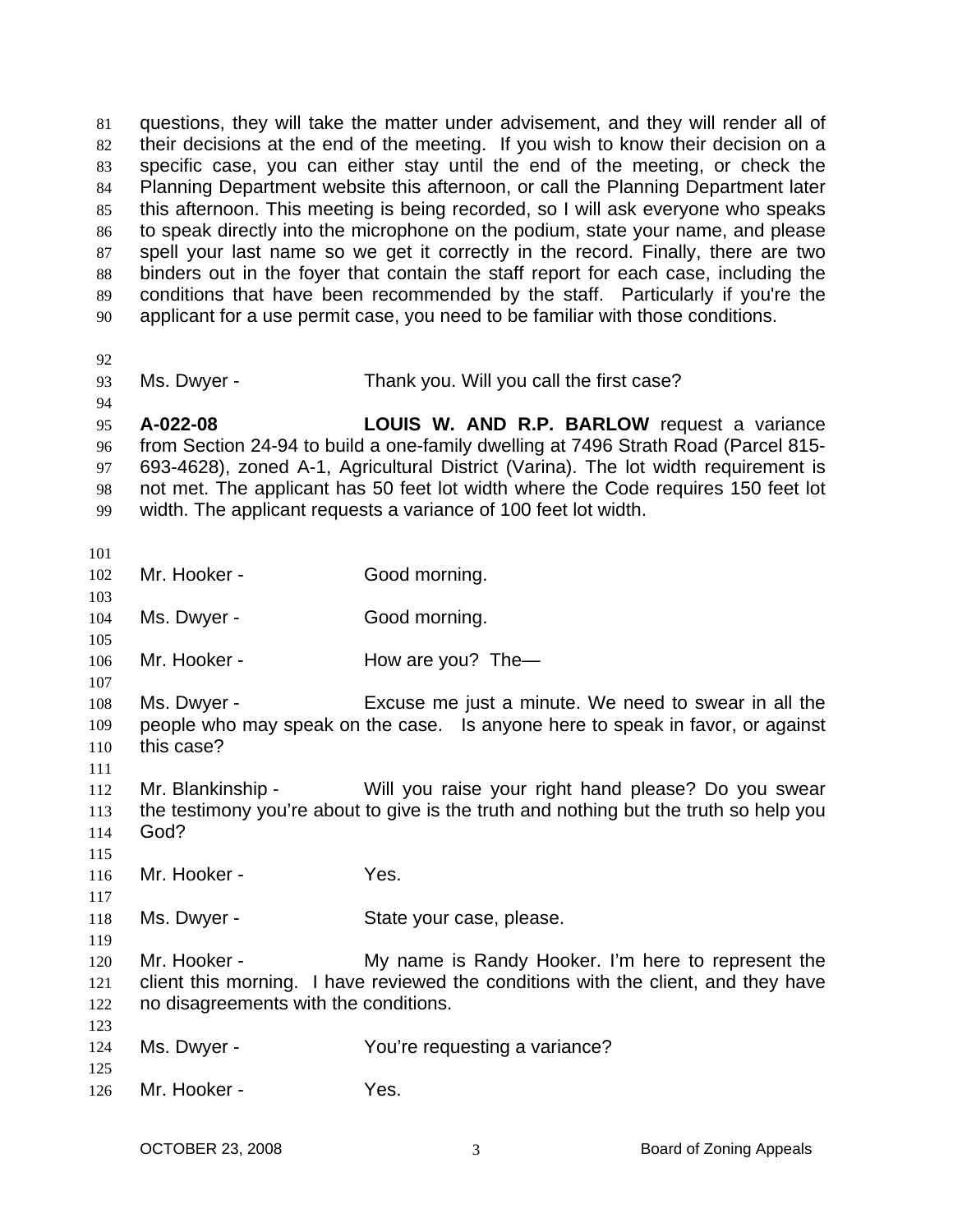127 128 129 130 131 132 133 134 135 136 137 138 139 140 141 142 143 144 145 146 147 148 149 150 151 152 153 154 155 156 157 158 159 160 161 162 163 164 165 166 167 168 169 170 171 172 Ms. Dwyer - Can you tell us why? Mr. Hooker - The property has a 50-foot access onto this property. It does not meet the minimum front lot width requirements. Ms. Dwyer - Why under the Code do you think a variance is justified? Mr. Hooker - To gain access to this property, there's an existing house that creates an obstacle for creating the minimum road frontage. The existing house, like I say, it just creates an obstacle for them to be able to provide the minimum road frontage for this property. Ms. Dwyer - So, this property was originally a six-acre parcel, and then two months ago was divided? Is that how I read the staff report? Mr. Hooker - Yes ma'am. Ms. Dwyer - Your clients have a lot that meets the standards of the Zoning Ordinance, and then they, by their own initiative, divided that property and created, by their own action, a lot that does not meet the ordinance requirements. So, you've created your hardship, and now you're coming and saying that you need a variance. I'm not sure that that's justified under the statute. Mr. Hooker - This is a family subdivision. The parents, the mother granted this property to her son. Ms. Dwyer - That takes care of the Subdivision Ordinance, but not the Zoning Ordinance. Mr. Blankinship - Was there a reason they created the lot such that it wouldn't meet the requirements? They could easily have created two lots that would both meet the requirements. Ms. Dwyer - **Have you been sworn?** Mr. Nelson - No, I haven't. Mr. Blankinship - The Raise your right hand. Do you swear the testimony you're about to give is the truth and nothing but the truth so help you God? Mr. Nelson - Yes, I do. My name is Robbie Nelson. I'm with Engineering Design, and I know the owner of this property. I've known him my whole life. The Barlow's owned this piece as an existing house. They have a son that they wanted to sell a back portion of it. I cut the back portion off so that their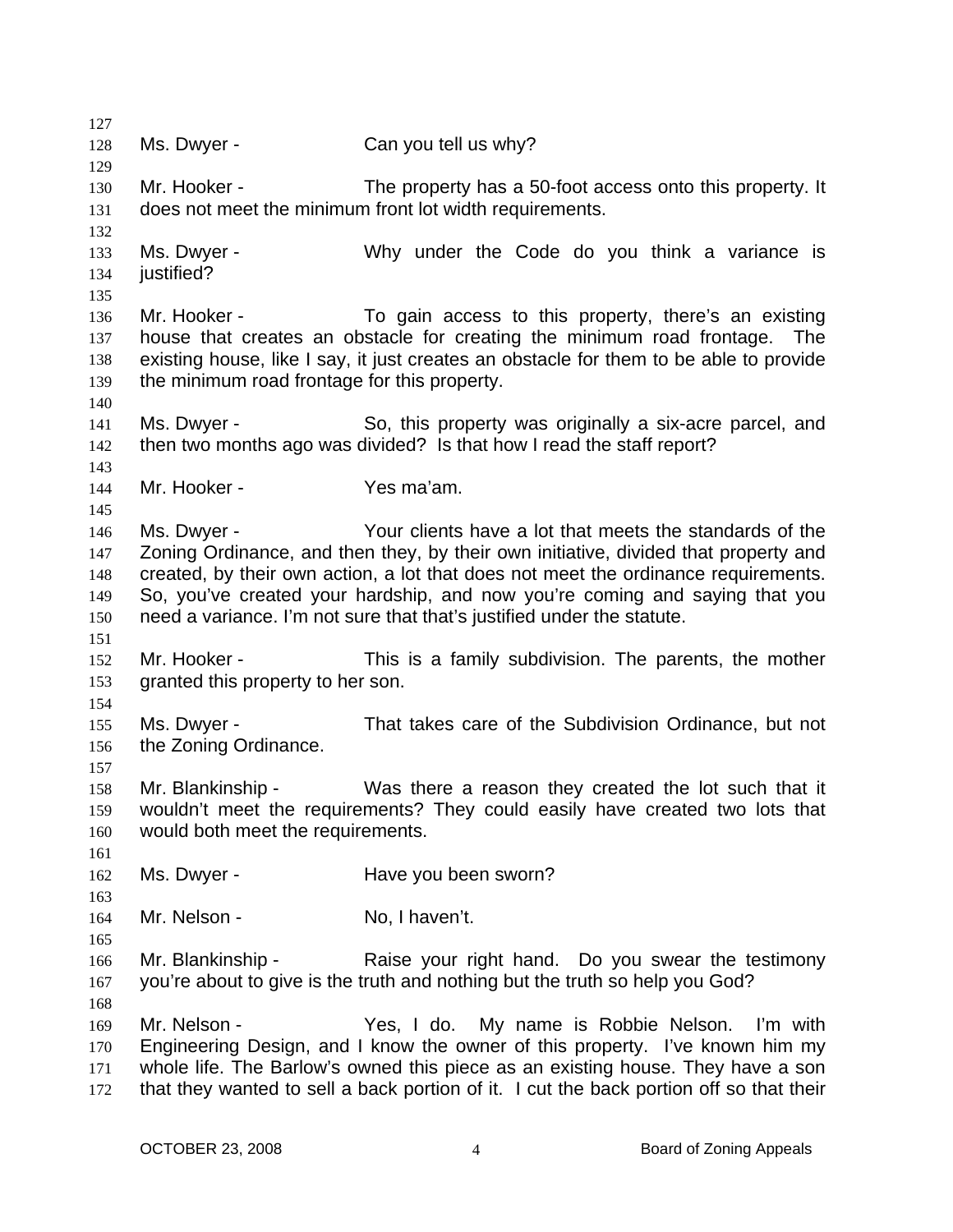son could build a house on it. The 50-foot strip, we actually could have probably made it about 70 feet, but I made a 50-foot strip to keep that property line from coming within the minimum setback on the existing home. There's a process of how we divided the 50-foot strip out. 173 174 175 176 177 178 179 180 181 182 183 184 185 186 187 188 189 190 191 192 193 194 195 196 197 198 199 200 201 202 203 204 205 206 207 208 209 210 211 212 213 214 215 216 217 218 Ms. Dwyer - The Music of the self-created hardship, is my point. You have created a lot that doesn't meet the zoning— Mr. Nelson – That's the only thing that I could do to get access to Strath Road. Ms. Dwyer - According to the staff report, there are other ways you could have divided the property to get lots that meet the standards of the ordinance. Mr. Nelson - We may have been able to cut 150 feet on the southeast of the existing house, but it's a low area, it does not perk, and you just can't build there. The only buildable portion of the property was in the back. If I cut the 150 feet to the south, then I was coming back with a 50-foot strip across the rear property line. It just wasn't a good layout. Ms. Dwyer - The Staff Courreferring to the layout that was in the staff report? Are you familiar with that? Mr. Nelson - No ma'am, I'm not Ms. Dwyer - Could we show that on the screen, please? Mr. Blankinship - I don't know if we have that in the presentation. Mr. Nelson - We don't have a copy, I don't believe. Yes, that's exactly what I'm talking about. That piece of land that the staff has shown as cutting out is not suitable for a drainfield, it's not suitable for house construction. Mr. Nunnally - Mr. Nelson, did you say that the son was going to sell his property, or is he going to build on it for himself? Mr. Nelson - No, he plans on building a house. Mr. Nunnally - For himself. Mr. Nelson - Yes sir. You could cut back, but then you still needed access to go along that rear property line to get to the back. It didn't look like a good division to me, and plus, you were creating a—If you did this, you were creating a problem with the existing home because it gets to the, and keep [unintelligible], it would create less than an acre with the existing house.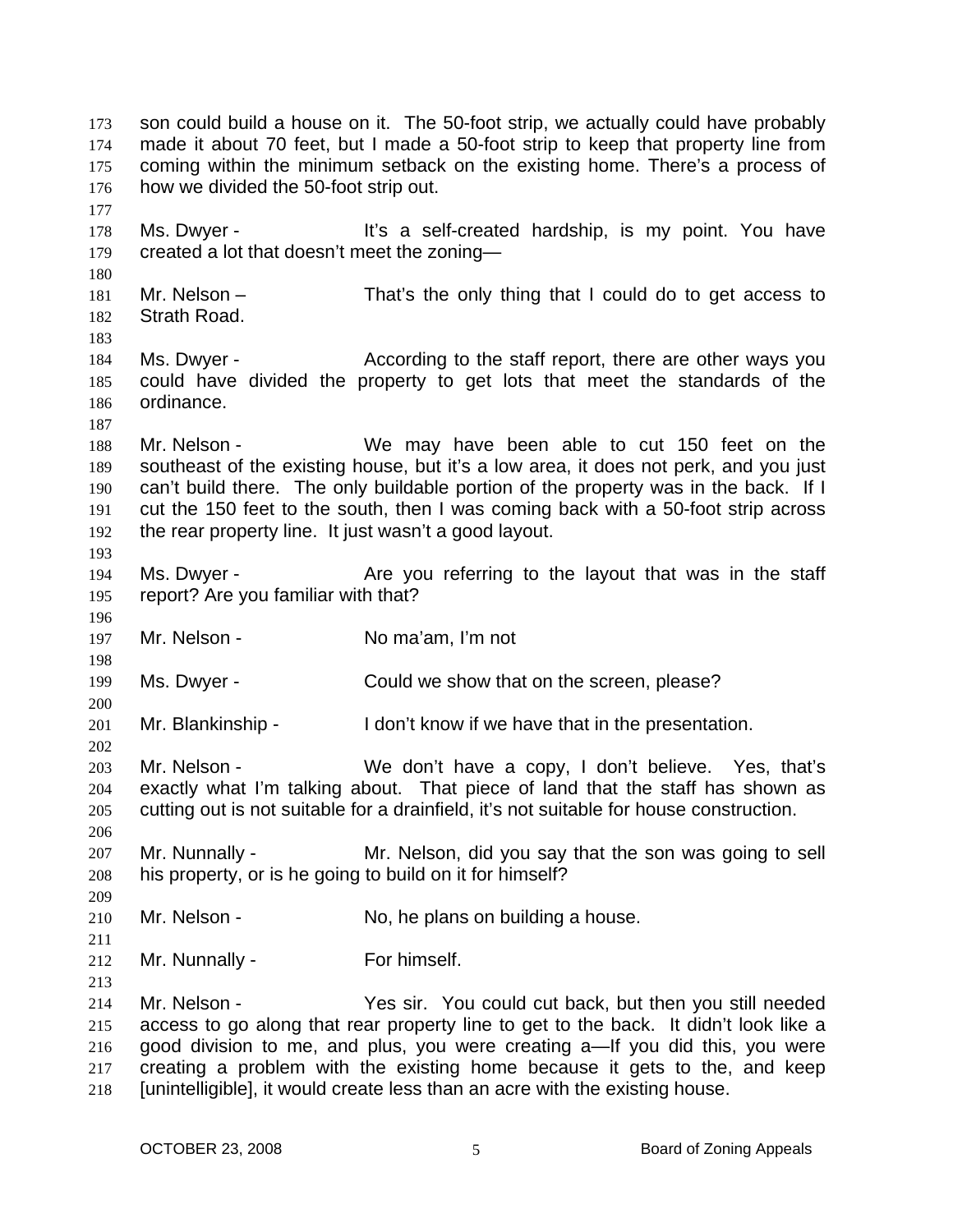| 219        |                                          |                                                                                        |
|------------|------------------------------------------|----------------------------------------------------------------------------------------|
| 220        | Ms. Dwyer -                              | As I look at the yellow-                                                               |
| 221        |                                          |                                                                                        |
| 222        | Mr. Blankinship -                        | Because it would still be attached to the property.                                    |
| 223        |                                          |                                                                                        |
| 224        | Mr. Nelson -                             | Exactly. It would come back off along Strath Road, and                                 |
| 225        |                                          | then you have to turn to get to the portion in the back. If you're going to be         |
| 226        | pushing an acre, you get 150 feet south. |                                                                                        |
| 227        |                                          |                                                                                        |
| 228<br>229 | Ms. Dwyer -                              | Are we looking at the same?                                                            |
| 230        | Mr. Nelson -                             | It's going to be right [unintelligible].                                               |
| 231        |                                          |                                                                                        |
| 232        | Mr. Wright -                             | Do you have this?                                                                      |
| 233        |                                          |                                                                                        |
| 234        | Mr. Nelson -                             | Yes sir, that's what I'm looking at.                                                   |
| 235        |                                          |                                                                                        |
| 236        | Mr. Wright -                             | Do you see that yellow area that's there?                                              |
| 237        |                                          |                                                                                        |
| 238        | Mr. Nelson -                             | Yes sir.                                                                               |
| 239        |                                          |                                                                                        |
| 240        | Mr. Wright -                             | What the staff is saying, that could be the parcel that                                |
| 241        | you could build a house on.              |                                                                                        |
| 242        |                                          |                                                                                        |
| 243        | Mr. Nelson -                             | That's un-buildable.                                                                   |
| 244<br>245 | Mr. Blankinship -                        | How do you know that's un-buildable?                                                   |
| 246        |                                          |                                                                                        |
| 247        | Mr. Nelson -                             | It doesn't perk, and it's in a low area.                                               |
| 248        |                                          |                                                                                        |
| 249        | Mr. Blankinship -                        | You had a perk test done?                                                              |
| 250        |                                          |                                                                                        |
| 251        | Mr. Nelson -                             | I'm not sure if they've checked this area.                                             |
| 252        |                                          |                                                                                        |
| 253        | Mr. Blankinship -                        | It's only two feet lower than the existing house. I'm                                  |
| 254        | looking at the topo now on my computer.  |                                                                                        |
| 255        |                                          |                                                                                        |
| 256        | Mr. Nelson -                             | The existing house, I don't know that you could get a                                  |
| 257        |                                          | drainfield in that area now. That's an existing structure. I know this area very well, |
| 258        |                                          | and that curve, it's a lot lower than that curve in the back of this property.         |
| 259        |                                          |                                                                                        |
| 260        | Mr. Blankinship -                        | Lower than in the back.                                                                |
| 261<br>262 | Mr. Nelson -                             | Yes.                                                                                   |
| 263        |                                          |                                                                                        |
| 264        | Ms. Dwyer -                              | How long has the existing house been on the lot?                                       |
|            |                                          |                                                                                        |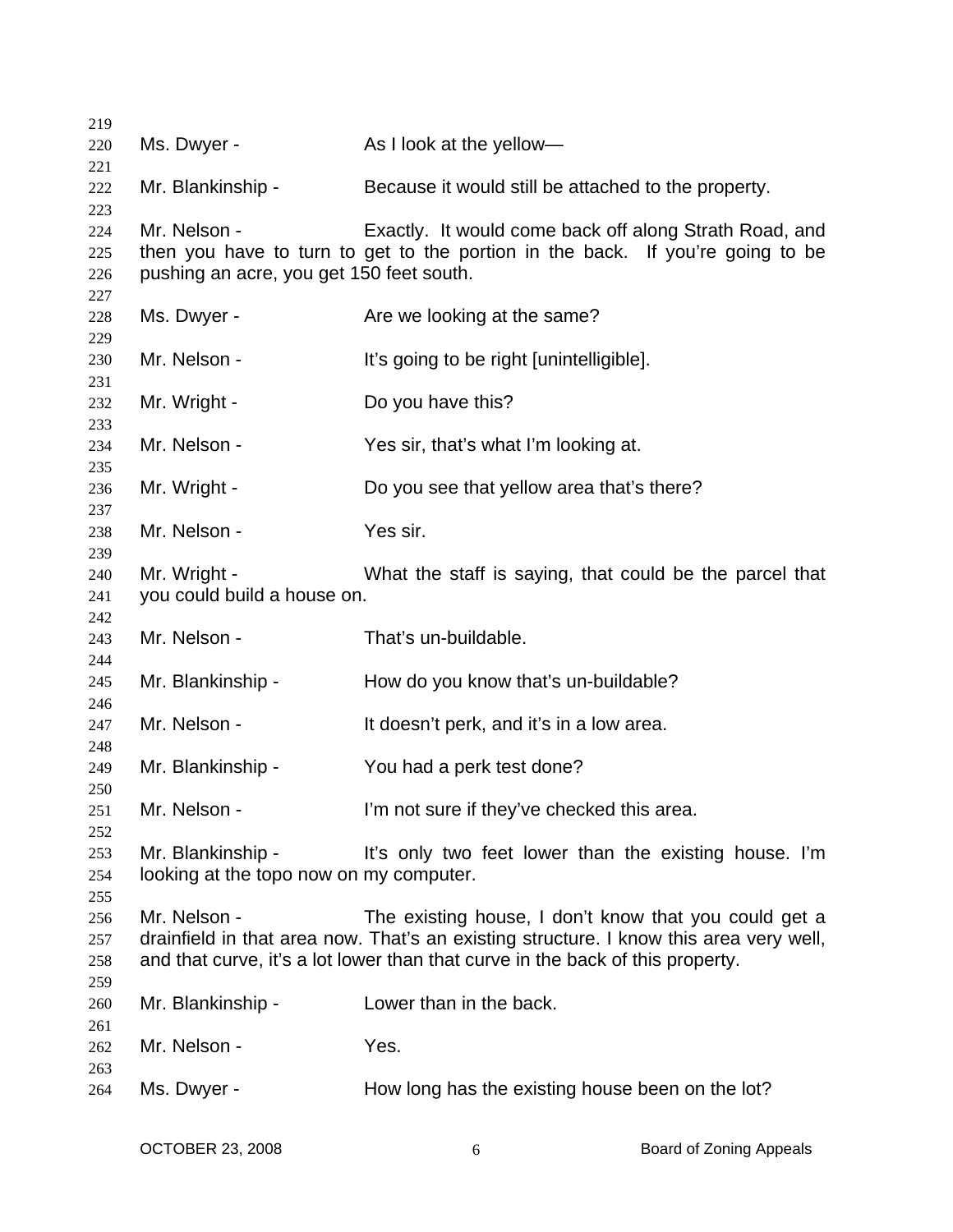| 265        |                                          |                                                         |
|------------|------------------------------------------|---------------------------------------------------------|
| 266        | Mr. Nelson -                             | I'm guessing, but I would guess 40 years maybe.         |
| 267        |                                          |                                                         |
| 268        | Ms. Dwyer -                              | So, you've had reasonable use of the entire parcel for  |
| 269        | 40 years.                                |                                                         |
| 270        |                                          |                                                         |
| 271        | Mr. Nelson -                             | The Barlow's haven't owned it for 40 years. I'm not     |
| 272        | quite sure what you're asking me.        |                                                         |
| 273        |                                          |                                                         |
| 274        | Ms. Dwyer -                              | How long have they owned the property?                  |
| 275        |                                          |                                                         |
| 276        | Mr. Nelson -                             | I'm guessing here, but I'd say probably 15 to 20 years. |
|            |                                          |                                                         |
| 278<br>279 | Ms. Dwyer -                              | So, they've had reasonable use of the entire six-acre   |
| 280        | parcel for that period of time.          |                                                         |
| 281        |                                          |                                                         |
| 282        | Mr. Nelson -                             | Yes ma'am.                                              |
| 283        |                                          |                                                         |
| 284        | Ms. Dwyer -                              | With the dwelling on it as it is.                       |
| 285        |                                          |                                                         |
| 286        | Mr. Wright -                             | The staff report says they've owned it for 40 years.    |
| 287        |                                          |                                                         |
| 288        | Mr. Blankinship -                        | Yes.<br>According to the real estate records, they      |
| 289        | acquired it in 1968.                     |                                                         |
| 290        |                                          |                                                         |
| 291        | Mr. Nelson -                             | Okay. I didn't know. Like I said, I was guessing. I     |
| 292        | didn't think they owned it for 40 years. |                                                         |
| 293        |                                          |                                                         |
| 294        | Ms. Harris -                             | Do you have any concerns from Mr. Reed or O. D.         |
| 295        | Reed, who has adjacent property?         |                                                         |
| 296        |                                          |                                                         |
| 297        | Mr. Nelson -                             | Not that I've heard, no ma'am.                          |
| 298        |                                          |                                                         |
| 299        | Ms. Dwyer -                              | I don't believe the staff has heard any.                |
| 300        |                                          |                                                         |
| 301        | Mr. Blankinship -                        | No ma'am, we have not.                                  |
| 302        |                                          |                                                         |
| 303        | Ms. Dwyer -                              | Any other questions by Board members? Okay. That        |
| 304        | concludes the case. Thank you.           |                                                         |
| 305        |                                          |                                                         |
| 306        | Mr. Nelson -                             | All right, thank you.                                   |
| 307        |                                          |                                                         |
| 308        | Ms. Dwyer -                              | Do I have a motion on the case?                         |
| 309        |                                          |                                                         |
| 310        | <b>DECISION</b>                          |                                                         |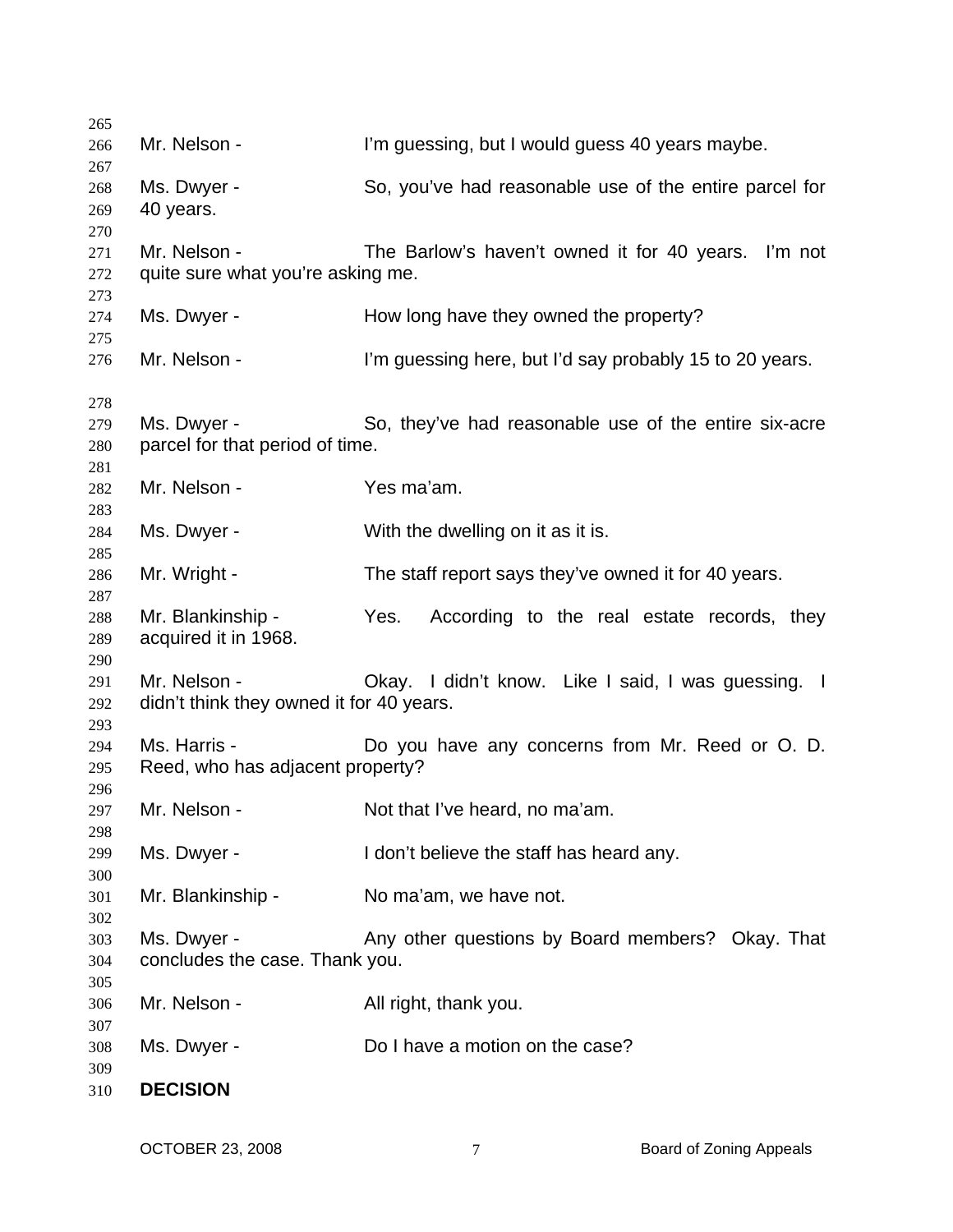311 312 313 314 315 316 317 318 319 320 321 322 323 324 325 326 327 328 329 330 331 332 333 334 335 336 337 338 339 340 341 342 343 344 345 346 347 348 349 350 351 352 353 354 355 Mr. Wright - I move we deny it. The grounds are I think this is something that the owner of the property can correct, maybe a deed or whatever. There was not sufficient evidence to satisfy me that this could not be corrected by readjusting the lot lines. Ms. Harris - The Music Head of the motion. Ms. Dwyer - **Motion by Mr. Wright, seconded by Ms. Harris.** Any discussion? I would agree with you, Mr. Wright. My reasoning is that it doesn't pass the Cochran test. They have a reasonable use of the property without the division, and certainly the way that they have divided it. It's a self-imposed hardship, and there are other options available to them to divide the property so that it does meet the code. Any other discussion? Mr. Witte - The I felt like it's still family owned property next door, and they can make some type of arrangements to get the easement through there, if necessary. Ms. Dwyer - **All right.** All in favor say aye. All opposed say no. The ayes have it; the motion passes. After an advertised public hearing and on a motion by Mr. Wright, seconded by Ms. Harris, the Board **denied** application **A-022-08, Lois W. and R. P. Barlow's** request for a variance from Section 24-94 to build a one-family dwelling at 7496 Strath Road (Parcel 815-693-4628), zoned A-1, Agricultural District (Varina). Affirmative: **Dwyer, Harris, Nunnally, Witte, Wright** 5 Negative: 0 Absent: 0 **A-023-08 AMANDA MCGIRT** requests a variance from Section 24-9 to build a one-family dwelling at 7231 Hughes Road (Parcel 862-697-6411), zoned A-1, Agricultural District (Varina). The public street frontage requirement is not met. The applicant has 0 feet public street frontage where the Code requires 50 feet public street frontage. The applicant requests a variance of 50 feet public street frontage. Mr. Blankinship - Madam Chairman, let me call your attention to an email message that was printed and left on the table. Ms. Dwyer - **All right.** From whom? We have a couple up here.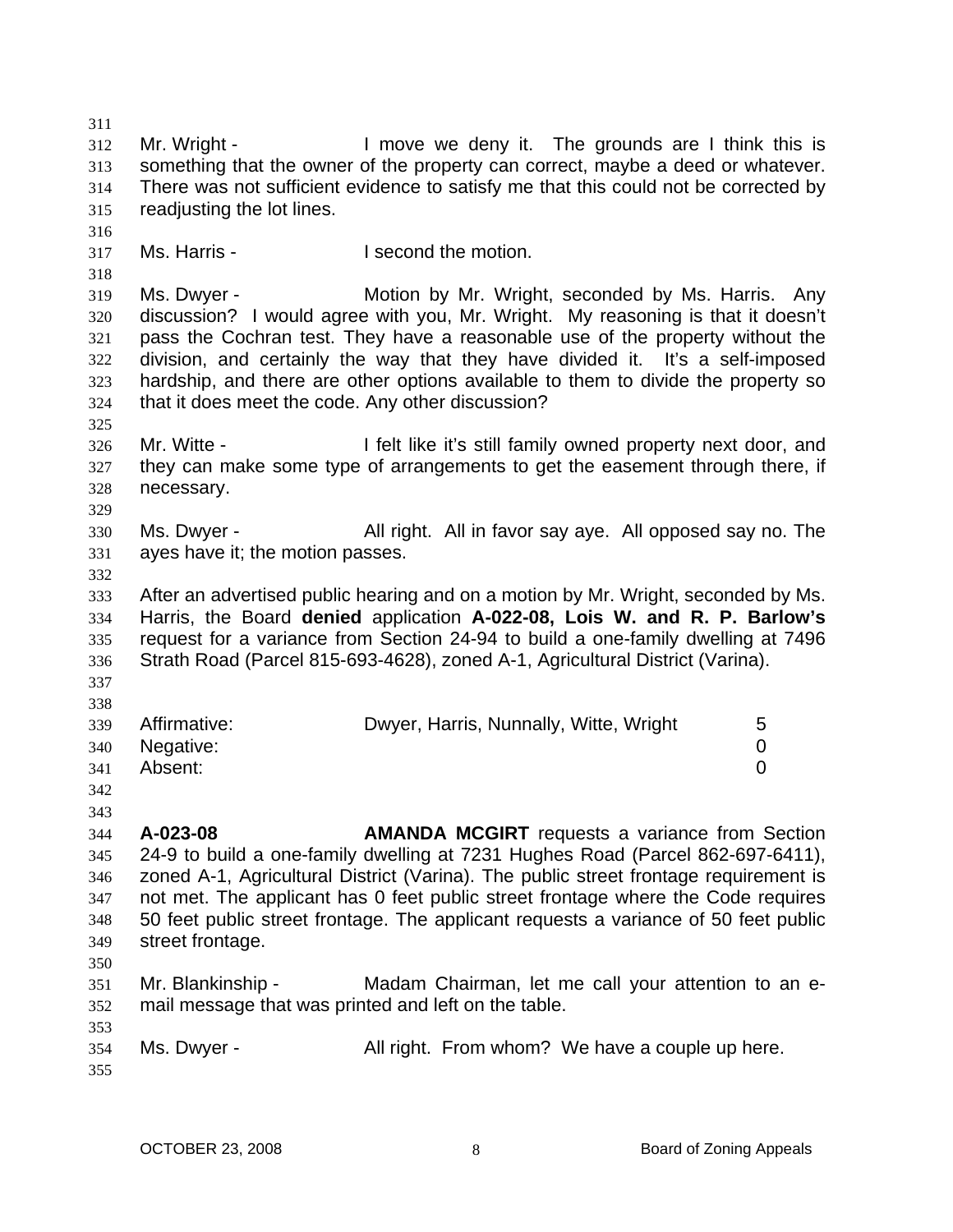356 Mr. Blankinship - It's regarding a phone call from a Mr. Edward L. Cheek. 358 359 360 361 362 363 364 365 366 367 368 369 370 371 372 373 374 375 376 377 378 379 380 382 383 384 385 386 387 388 389 390 391 392 393 394 395 396 397 398 399 400 401 Mr. Nunnally - Does he have a copy of it? Mr. Blankinship - No, he has not seen it. This was regarding a phone conversation that took place yesterday at four. Ms. Dwyer - This is from Edward Cheek of Hughes Road? Mr. Blankinship - Yes ma'am. Ms. Dwyer - He is not able to attend, but lists his concerns about the variance request. Does everyone on the Board have a copy of that? Thank you. All right. Is anyone here to speak for or against this case? Mr. Blankinship? Mr. Blankinship - Will you raise your right hand please? Do you swear the testimony you're about to give is the truth and nothing but the truth so help you God? Mr. McGirt - Yes. Hi. My name is Terry McGirt. I'm representing my daughter, Amanda. I'm here to request a variance because the property doesn't have any public road frontage. It has zero public road frontage. I'm requesting a variance of 50 feet of road frontage so I can build her a single-family dwelling. It's a family subdivision I had to create. I gave her two acres of the property. Ms. Harris - The You are the builder? Or you're the contractor? Mr. McGirt - Yes ma'am. Today I am. I have two jobs, but today I'm a contractor. Ms. Dwyer - This parcel was originally 25 acres, and now there are three houses on that 25-acre parcel? It's been divided, and three houses have been built on it? Mr. McGirt - Yes ma'am. Ms. Dwyer - The How many more houses would you like to build on that? Mr. McGirt - I have two more daughters. I gave them each two-acre lots. Ms. Dwyer - The How much acreage would be left after that, after the five lots?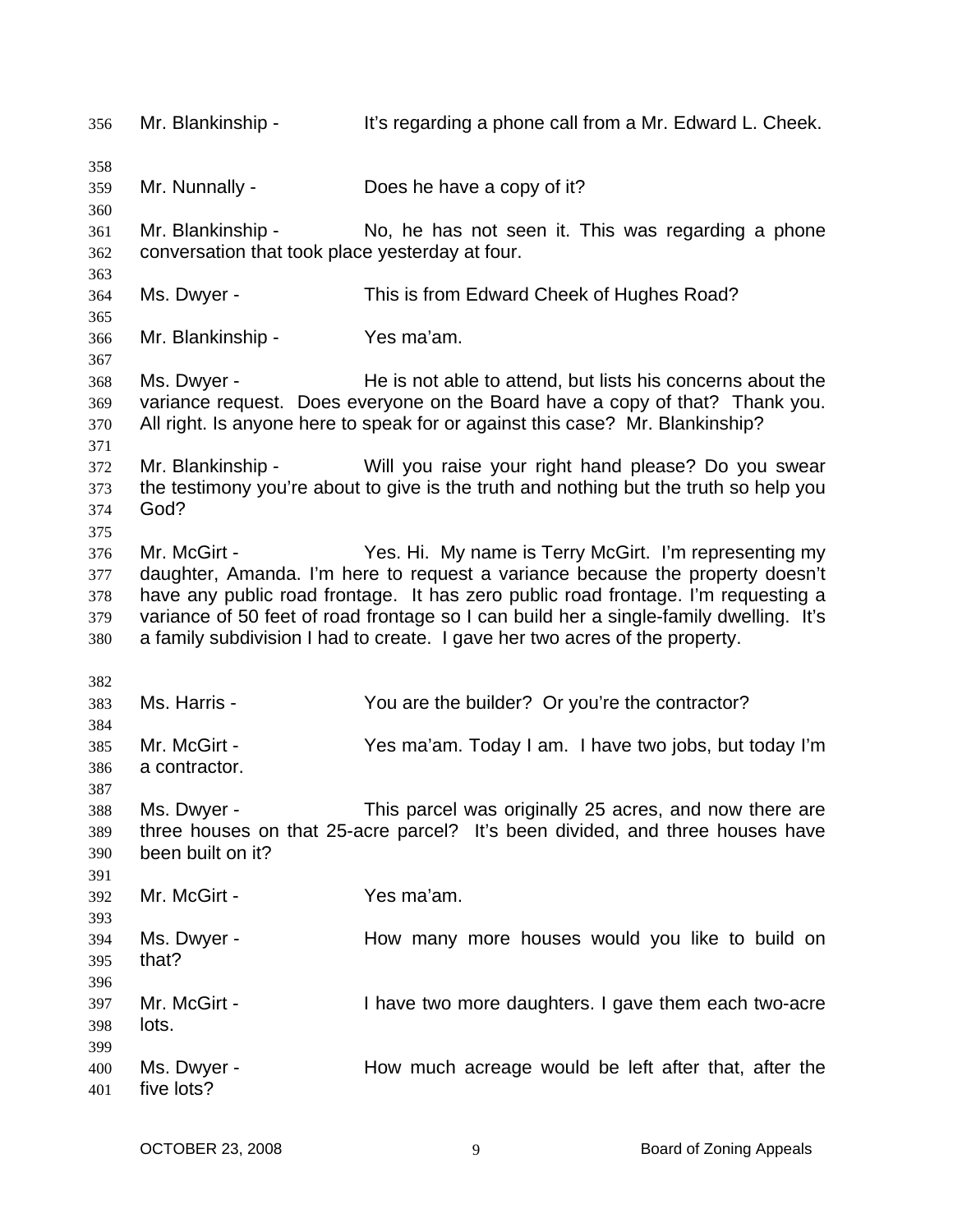| 402        |                                        |                                                                                       |
|------------|----------------------------------------|---------------------------------------------------------------------------------------|
| 403        | Mr. McGirt -                           | That would be it.                                                                     |
| 404        |                                        |                                                                                       |
| 405        | Ms. Dwyer -                            | That would be all.                                                                    |
| 406<br>407 | Mr. McGirt -                           | Yes ma'am.                                                                            |
| 408        |                                        |                                                                                       |
| 409        | Ms. Dwyer -                            | The family subdivision allows you to circumvent the                                   |
| 410        |                                        | Subdivision Ordinance, but not the Zoning Ordinance. So, there still has to be        |
| 411        |                                        | justification of the Zoning Ordinance for the variance.                               |
| 412        |                                        |                                                                                       |
| 413        | Mr. McGirt -                           | Yes ma'am.                                                                            |
| 414        |                                        |                                                                                       |
| 415        | Ms. Dwyer -                            | Are you familiar with the requirements for a variance                                 |
| 416        | under this statute?                    |                                                                                       |
| 417<br>418 | Mr. McGirt -                           | I don't really understand. I know I have to come here                                 |
| 419        |                                        | before the Board and request a variance. I can't sell the property for five years.    |
| 420        |                                        | She has to own it for five years before she could sell it. I've already had the soil  |
| 421        |                                        | perked. The land does perk. I just did that to make sure it was a buildable lot.      |
| 422        |                                        |                                                                                       |
| 423        | Ms. Dwyer -                            | Mr. Blankinship, if we allow yet another variance for this                            |
| 424        |                                        | property, how many other lots do you estimate could be in the pipeline in the future  |
| 425        | to also use this dirt road as access?  |                                                                                       |
| 426        |                                        |                                                                                       |
| 427        | Mr. Blankinship -                      | You mean from Mr. McGirt's land, or from the whole                                    |
| 428        | area?                                  |                                                                                       |
| 429<br>430 | Ms. Dwyer -                            | No, for the area.                                                                     |
| 431        |                                        |                                                                                       |
| 432        | Mr. Blankinship -                      | I have no idea. If you cut it all into one-acre lots, I'm                             |
| 433        |                                        | sure it would be quite a few. I think that's one of the points that Mr. Cheek made in |
| 434        |                                        | his conversation that's recorded in that e-mail message, that he wants to do some     |
| 435        |                                        | divisions of his own in the future. There certainly are other property owners out     |
| 436        | there who are considering the options. |                                                                                       |
| 437        |                                        |                                                                                       |
| 438        | Ms. Dwyer -                            | This would allow 14 houses on, essentially, a dirt and                                |
| 439        |                                        | gravel road, and there are possibly 100 more that could be requested in the           |
| 440        | future?                                |                                                                                       |
| 441        |                                        |                                                                                       |
| 442        | Mr. Blankinship -                      | I don't know whether a hundred is too high.                                           |
| 443<br>444 | Ms. Dwyer -                            | Hard to say?                                                                          |
| 445        |                                        |                                                                                       |
| 446        | Mr. Blankinship -                      | Yes.                                                                                  |
| 447        |                                        |                                                                                       |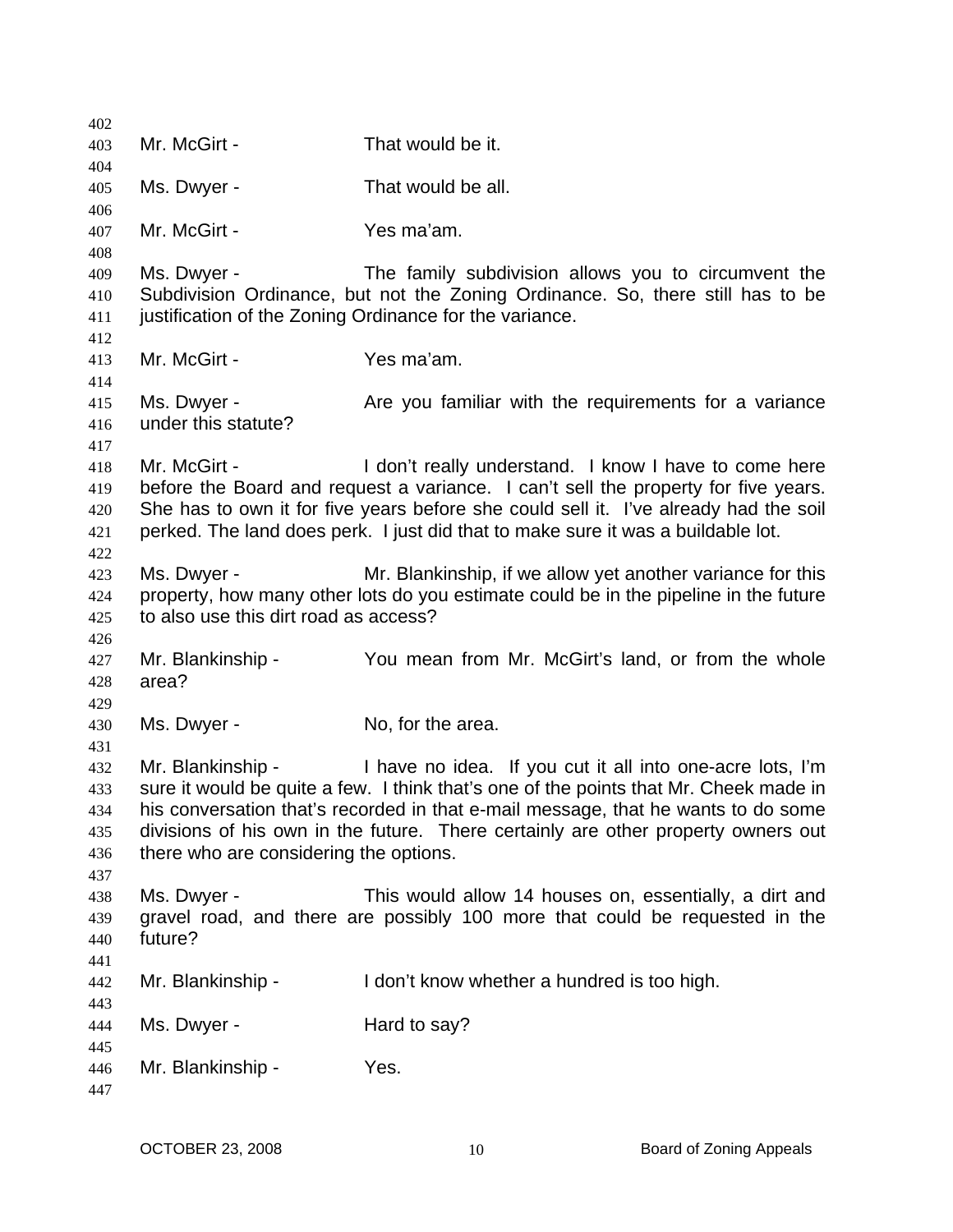| 448        | Ms. Dwyer -                         | There's essentially undeveloped land here.                                             |
|------------|-------------------------------------|----------------------------------------------------------------------------------------|
| 449        | Mr. Blankinship -                   | There's a large part of the County out there that doesn't                              |
| 450<br>451 | have any other road coming into it. |                                                                                        |
| 452        |                                     |                                                                                        |
| 453        | Mr. Wright -                        | You have a 50-foot right-of-way. Is that correct?                                      |
| 454        |                                     |                                                                                        |
| 455        | Mr. McGirt -                        | Yes sir, that's correct.                                                               |
| 456        |                                     |                                                                                        |
| 457        | Mr. Wright -                        | Describe how that has been improved? That's the                                        |
| 458        |                                     | concern, is access to the property for emergency vehicles.                             |
| 459        |                                     |                                                                                        |
| 460        | Mr. McGirt -                        | That's a very well-maintained gravel road. Well, we all                                |
| 461        |                                     | maintain it. We don't have a property owners' association, but we all get together.    |
| 462        |                                     | When we need gravel, we buy gravel. I own a tractor, and I do most of the              |
| 463        |                                     | maintaining of the road. I know Mr. Cheek, and I was not aware that he sent this       |
| 464        |                                     | e-mail. I talked to him the other day, and he didn't say anything about it. I've never |
| 465        |                                     | seen him drag the road, but you know, we all maintain the road.                        |
| 466        |                                     | Mr. Cheek states in this e-mail that he owns the road.                                 |
| 467        | Mr. Wright -                        |                                                                                        |
| 468<br>469 | Mr. McGirt -                        | Yes sir. Some way he owns the road. I'm not sure how                                   |
| 470        | that works out.                     |                                                                                        |
| 471        |                                     |                                                                                        |
| 472        | Mr. Wright -                        | Well, if he owns the road-                                                             |
| 473        |                                     |                                                                                        |
| 474        | Mr. McGirt -                        | I know he pays the taxes on the road, but we do have a                                 |
| 475        |                                     | 50-foot right-of-way to the property. I've been back there 20 years.                   |
| 476        |                                     |                                                                                        |
| 477        | Mr. Wright -                        | Is it a legal access? Do you have a legal agreement?                                   |
| 478        |                                     |                                                                                        |
| 479        | Mr. McGirt -                        | Yes sir. Well, a legal agreement to maintain the road?                                 |
| 480        |                                     |                                                                                        |
| 481        | Mr. Wright -                        | No, a legal agreement for access to use the road.                                      |
| 482        |                                     |                                                                                        |
| 483        | Mr. McGirt -                        | Yes sir, in my deed. Yes sir, I do have—                                               |
| 484        |                                     |                                                                                        |
| 485        | Mr. Wright -                        | In your deed?                                                                          |
| 486        |                                     |                                                                                        |
| 487        | Mr. McGirt -                        | Yes sir. I do have a 50-foot right-of-way.                                             |
| 488        | Mr. Wright -                        |                                                                                        |
| 489<br>490 |                                     | How far does that go? All the way back?                                                |
| 491        | Mr. McGirt -                        | All the way back, yes sir.                                                             |
| 492        |                                     |                                                                                        |
| 493        | Mr. Wright -                        | Which parcel are we talking about here?                                                |
|            |                                     |                                                                                        |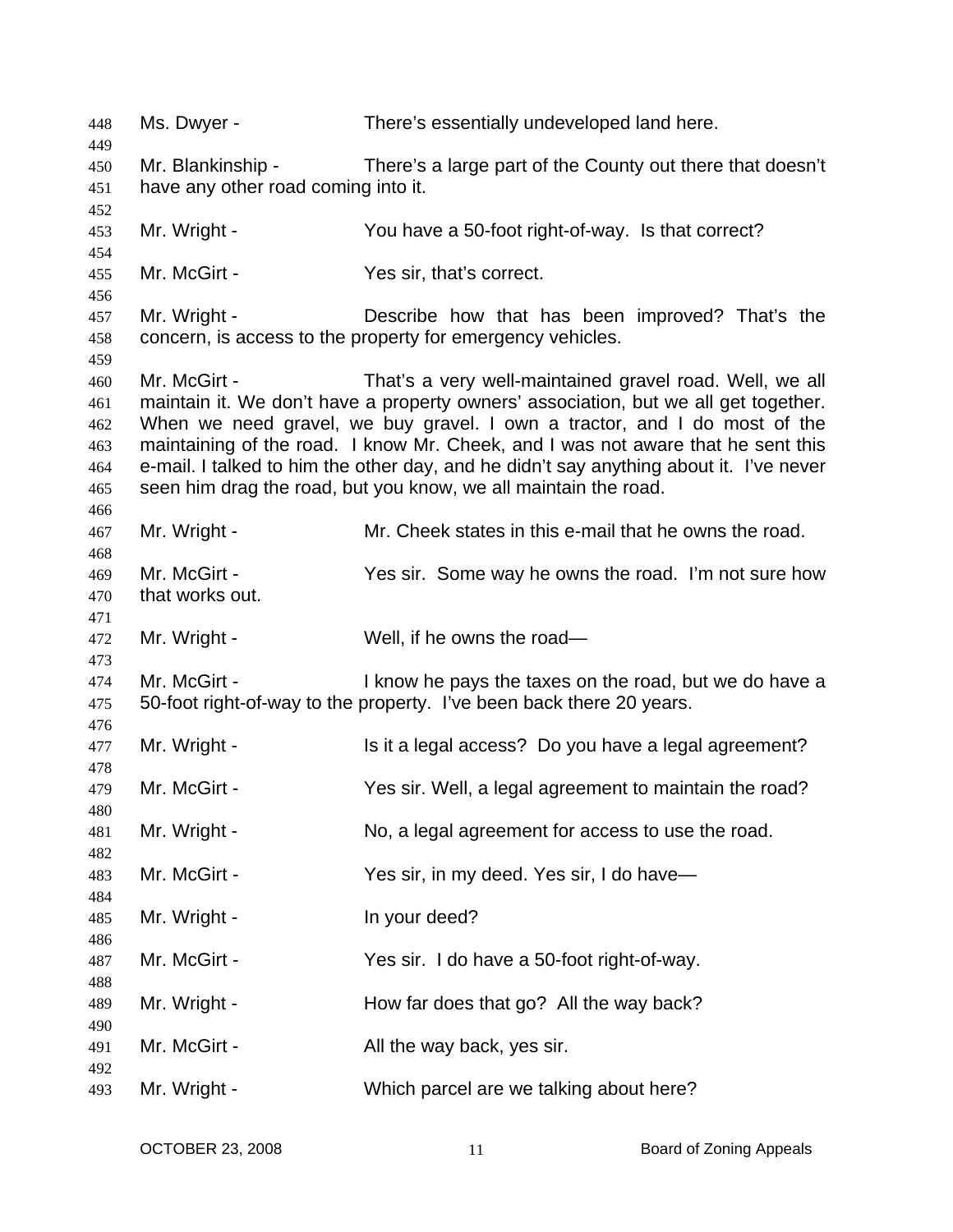| 494 |                                               |                                                                                     |
|-----|-----------------------------------------------|-------------------------------------------------------------------------------------|
| 495 |                                               | Mr. Blankinship - lt's #4 on this plat. Can we look at the plat for a               |
| 496 |                                               | second? Can you tell us what's going on with lots 1 and 2? It looks like they were  |
| 497 |                                               | divided on this plat, but they are not divided on our database.                     |
| 498 |                                               |                                                                                     |
| 499 | Mr. McGirt -                                  | They are not divided. This house was sold. There are                                |
| 500 |                                               | only three lots—lots 3, 4, and 5. Lot 5 is my daughter Jennifer, 4 is Amanda, and 3 |
| 501 | is Amy.                                       |                                                                                     |
|     |                                               |                                                                                     |
| 502 |                                               |                                                                                     |
| 503 | Mr. Wright -                                  | They're not built on?                                                               |
| 504 |                                               |                                                                                     |
| 505 | Mr. McGirt -                                  | Lot 5 is built on, yes sir.                                                         |
| 506 |                                               |                                                                                     |
| 507 | Mr. Blankinship -                             | Who lives in the house on Lot 2?                                                    |
| 508 |                                               |                                                                                     |
| 509 | Mr. McGirt -                                  | It belongs to my daughter, Jennifer, but at this time, I'm                          |
| 510 | renting the house from her.                   |                                                                                     |
| 511 |                                               |                                                                                     |
| 512 | Mr. Blankinship -                             | Okay.                                                                               |
| 513 |                                               |                                                                                     |
| 514 | Mr. McGirt -                                  | I'm building a house in Lancaster.                                                  |
| 515 |                                               |                                                                                     |
| 516 | Mr. Blankinship -                             | Oh, okay. Is there a house just to the north of Lot 5?                              |
| 517 |                                               |                                                                                     |
| 518 | Mr. McGirt -                                  | To the north? Yes sir, there is a house.                                            |
|     |                                               |                                                                                     |
| 519 |                                               |                                                                                     |
| 520 | Mr. Blankinship -                             | But that's not in your family.                                                      |
| 521 |                                               |                                                                                     |
| 522 | Mr. McGirt -                                  | No. I owned those five acres at one time and I cut                                  |
| 523 |                                               | those five acres out when I bought the property and sold it. There's one house on   |
| 524 | that lot. It's a five-acre lot.               |                                                                                     |
| 525 |                                               |                                                                                     |
| 526 | Mr. Wright -                                  | Is Hughes Road a public road?                                                       |
| 527 |                                               |                                                                                     |
| 528 | Mr. Blankinship -                             | It's public up to its intersection with Di's Way.                                   |
| 529 |                                               |                                                                                     |
| 530 | Mr. McGirt -                                  | It's a new subdivision there that's been created.                                   |
| 531 |                                               |                                                                                     |
| 532 | Mr. Blankinship -                             | That's the end of public maintenance right there.                                   |
| 533 |                                               |                                                                                     |
| 534 | Ms. Dwyer -                                   | What is the distance between the end of the public                                  |
| 535 | right-of-way of Hughes Road, and this parcel? |                                                                                     |
| 536 |                                               |                                                                                     |
| 537 | Mr. Blankinship -                             | Give me just a second, and I'll try to give you that.                               |
| 538 |                                               |                                                                                     |
|     | Mr. McGirt -                                  | Three-tenths of a mile?                                                             |
| 539 |                                               |                                                                                     |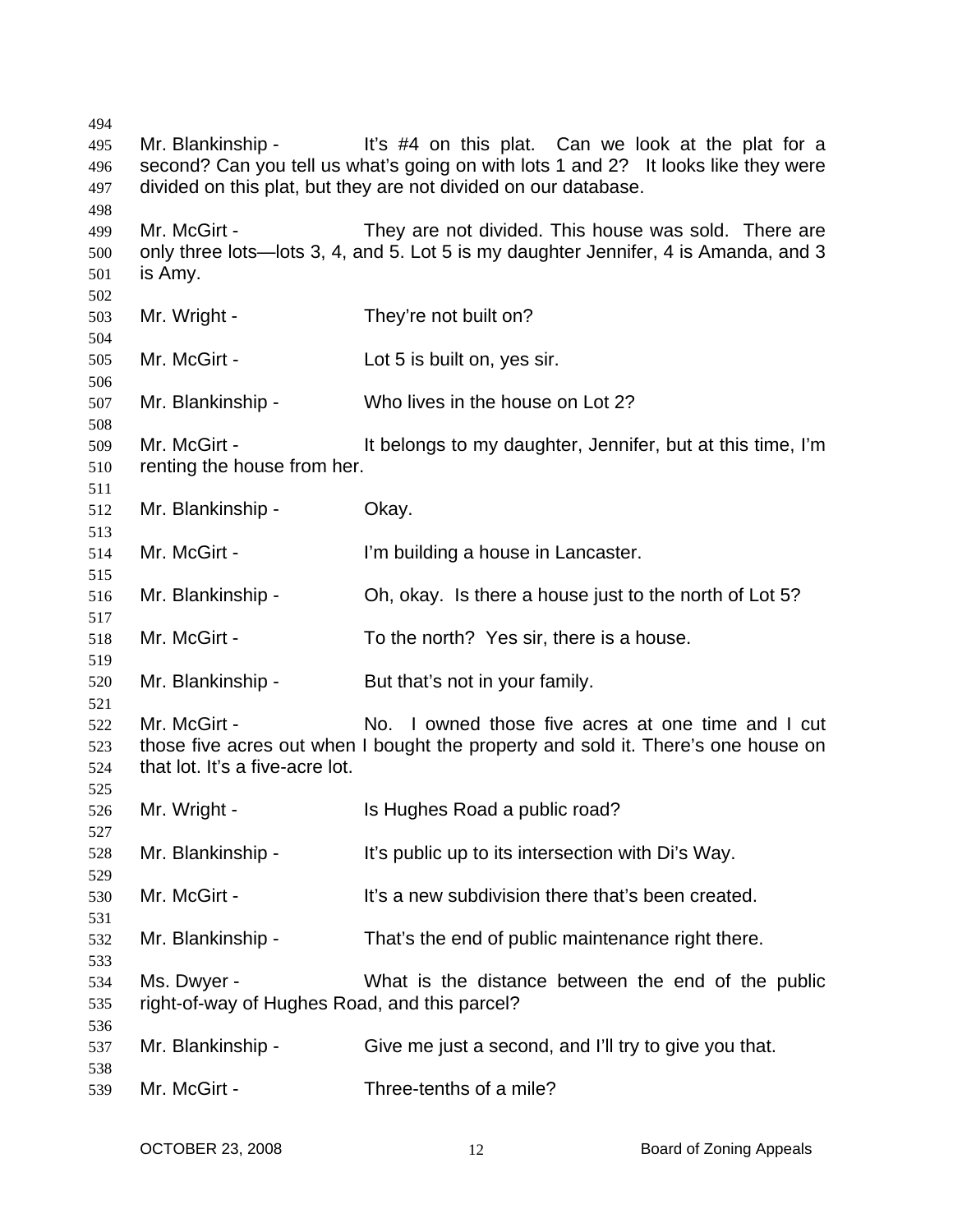| 540        |                                        |                                                                                        |
|------------|----------------------------------------|----------------------------------------------------------------------------------------|
| 541        | Mr. Blankinship -                      | Three-tenths?                                                                          |
| 542        |                                        |                                                                                        |
| 543        | Mr. McGirt -                           | Yes.                                                                                   |
| 544        |                                        |                                                                                        |
| 545        | Ms. Dwyer -                            | Two thousand feet?                                                                     |
| 546        | Mr. Blankinship -                      | Almost a half a mile.                                                                  |
| 547<br>548 |                                        |                                                                                        |
| 549        | Mr. Wright -                           | If there is that much property back there, and we have                                 |
| 550        |                                        | all these lots, is there any possibility that the County could extend the road back    |
| 551        | through there, extend Hughes Road?     |                                                                                        |
| 552        |                                        |                                                                                        |
| 553        | Mr. Blankinship -                      | If you look at the vicinity map, it shows a planned                                    |
| 554        |                                        | Hughes Road extending from the current end of public maintenance, more or less         |
| 555        |                                        | due east to the Charles City County line. I don't have any idea when that will be      |
| 556        |                                        | improved, or if that alignment is really a seriously thought-through alignment, or if  |
| 557        |                                        | it's just a line on a map. As those things get closer to construction, they go out and |
| 558        |                                        | actually acquire right-of-way, and then they decide where the alignment will           |
| 559        | actually run.                          |                                                                                        |
| 560        |                                        |                                                                                        |
| 561<br>562 | Mr. Wright -                           | So, there is something planned for that road?                                          |
| 563        | Mr. Blankinship -                      | Yes sir.                                                                               |
| 564        |                                        |                                                                                        |
| 565        | Mr. Wright -                           | Don't know when?                                                                       |
| 566        |                                        |                                                                                        |
| 567        | Mr. Blankinship -                      | Right.                                                                                 |
| 568        |                                        |                                                                                        |
| 569        | Ms. Dwyer -                            | Not for the easement we're talking about, according to                                 |
| 570        | the site map that I see.               |                                                                                        |
| 571        |                                        |                                                                                        |
| 572        | Mr. Blankinship -                      | Right. It would address some of the property out there.                                |
|            |                                        |                                                                                        |
| 574<br>575 | Mr. McGirt -                           | Right. At that point, Hughes Road branches to the left                                 |
| 576        |                                        | and right. You're talking about the one that goes off to the right.                    |
| 577        |                                        |                                                                                        |
| 578        | Mr. Blankinship -                      | It would provide access to some of the property out                                    |
| 579        | there that we were discussing earlier. |                                                                                        |
| 580        |                                        |                                                                                        |
| 581        | Ms. Dwyer -                            | Right, but not to this parcel.                                                         |
| 582        |                                        |                                                                                        |
| 583        | Mr. Blankinship -                      | Not the particular parcel.                                                             |
| 584        |                                        |                                                                                        |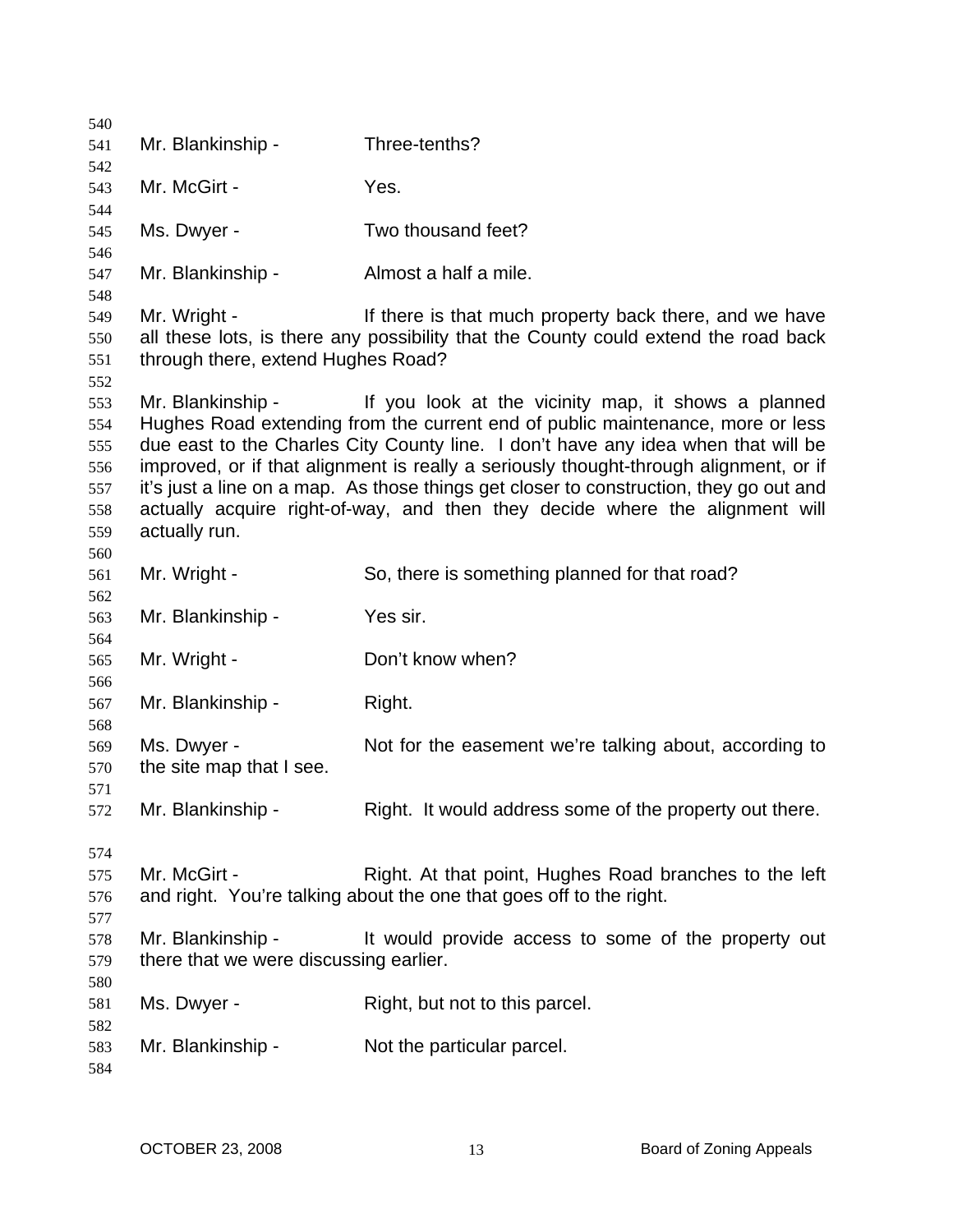Ms. Dwyer - It looks like it just extends kind of in a straight line to Charles City County. 585 586 587 588 589 590 591 592 593 594 595 596 597 598 599 600 601 602 603 604 605 606 608 609 610 611 612 613 614 615 616 617 618 619 620 621 622 623 624 625 626 627 628 629 Mr. Blankinship - Again, I don't know if that's really a road alignment or just a line on a map at this point. Ms. Harris - Mr. McGirt, have you spoken with the other owners of properties there? It seems that Mr. Cheek has a point, if those other properties are developed. There is a lot of use on that 50-foot strip. Have you all had a homeowners' meeting to see just what can be done to head off this problem? It could be a large problem. Mr. McGirt - No ma'am, we have not. Mr. Witte - How about a road maintenance agreement? Does that exist? Mr. McGirt - Well, have an agreement between us. We don't really have a written agreement. We just all get together. If we need gravel, we get gravel. When the road needs dragging, or road maintained, we maintain it. Several of us in that area have tractors, and I'm one of them. We maintain the road as needed. Like I say, I've been back there 20 years. I've never had a problem. Ms. Dwyer - The difference is you're developing sites now. Mr. McGirt - The University of the I agree. Ms. Dwyer - The And he wants to develop sites. Who knows who else wants to develop sites. Mr. McGirt - Talk the County into coming in and paving the road for us. Ms. Dwyer - Typically, the County expects developers to do that. Mr. Blankinship - If you pave it, you might talk us into maintaining it. Mr. McGirt - I don't know if we can afford that. Mr. Wright - The staff report says there are currently 13 homes that use this road. Ms. Dwyer - We can expect an explosion of growth, I think, in the East End. We can expect a lot more to be coming out there using this gravel road.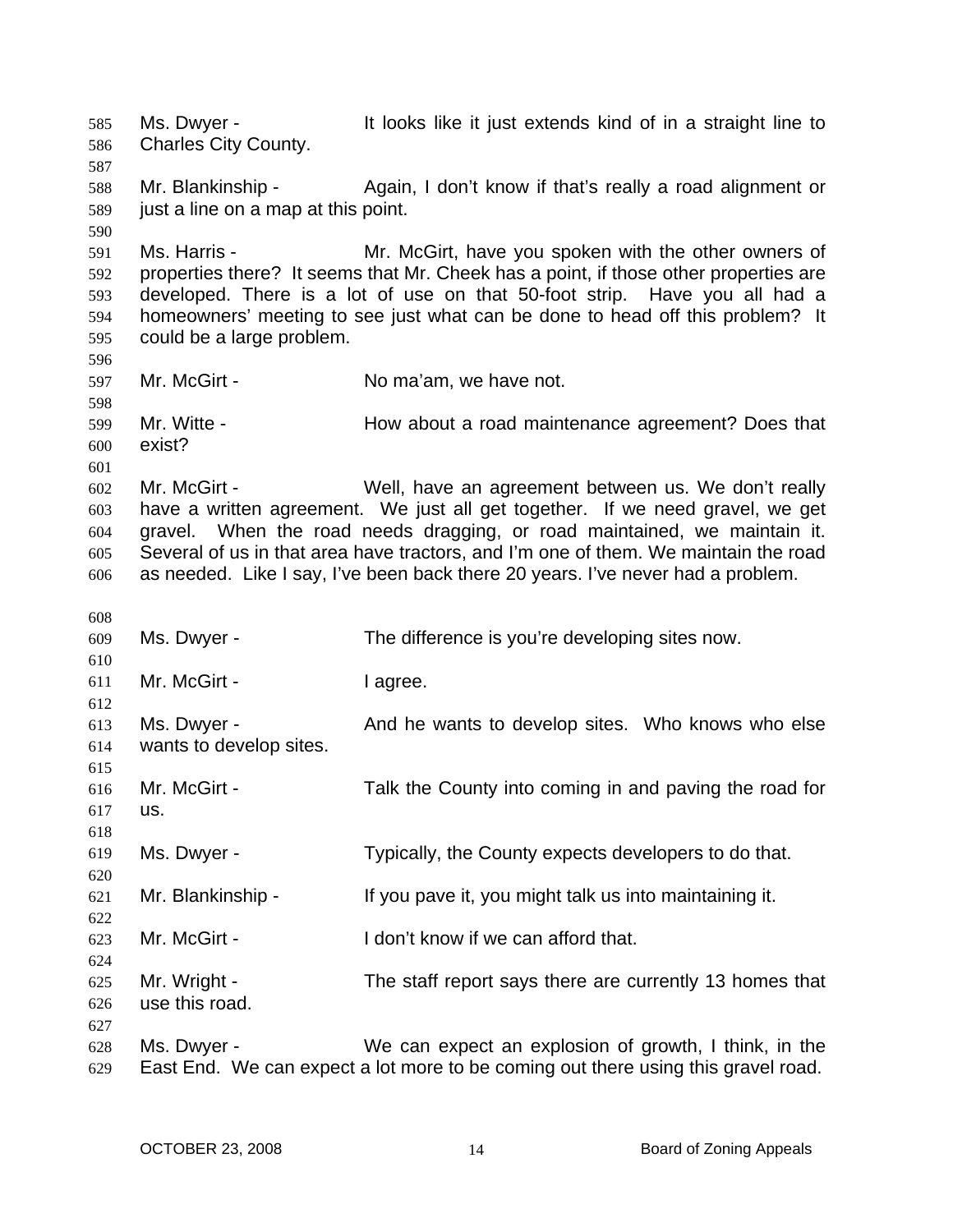631 632 633 634 635 636 637 638 639 640 641 642 643 644 645 646 647 648 649 650 651 652 653 654 655 656 657 658 659 660 661 662 663 664 665 666 667 668 669 670 671 672 673 674 675 676 Mr. Wright - It's a shame that we have all this property that could be used on these I'll say legal lots. They're legal lots in so far as the way they were created on the road and people can't build homes. Ms. Dwyer - The Any other questions? Mr. McGirt - I don't think anybody except for Mr. Lacy—he has, like, 200 acres, but his is kind of low land—would be able to develop any more lots on the other side, the north side of me. Mr. Cheek owns 40-some acres, and Mr. Beck owns—he has a large chunk of property, too, before me. Mr. Knight, I think he has 11 acres, before me. He may be able to. Nobody else except maybe on the back side of me. Mr. Wright - The eleven acres you said Mr. Knight has? Mr. McGirt - Yes. Mr. Wright - Is that the smallest? Mr. McGirt - I think that's the smallest piece of property, yes, except for these lots here. Mr. Blankinship - There's an owner named Beck who has 53 acres; an owner named Green who has 76. Mr. McGirt - Green? Mr. Wright - Those people you just mentioned, Mr. Blankinship, do they have homes on the land? Mr. Blankinship - No sir, not at this time. Mr. McGirt - Does Mr. Green [unintelligible], Mr. Blankinship? Mr. Blankinship - Well, he actually has two parcels. One is 76, and the other is 85, but the 85 is getting over towards Elko Road. Theoretically, he could build a road in parallel to the railroad track. Ms. Dwyer - The parcels you were mentioning are roughly in the vicinity of the Hughes Road gravel driveway. Mr. Blankinship - Yes. It's everything more or less between Hughes Road—There's a private portion of Hughes Road, and the railroad right-of-way going north.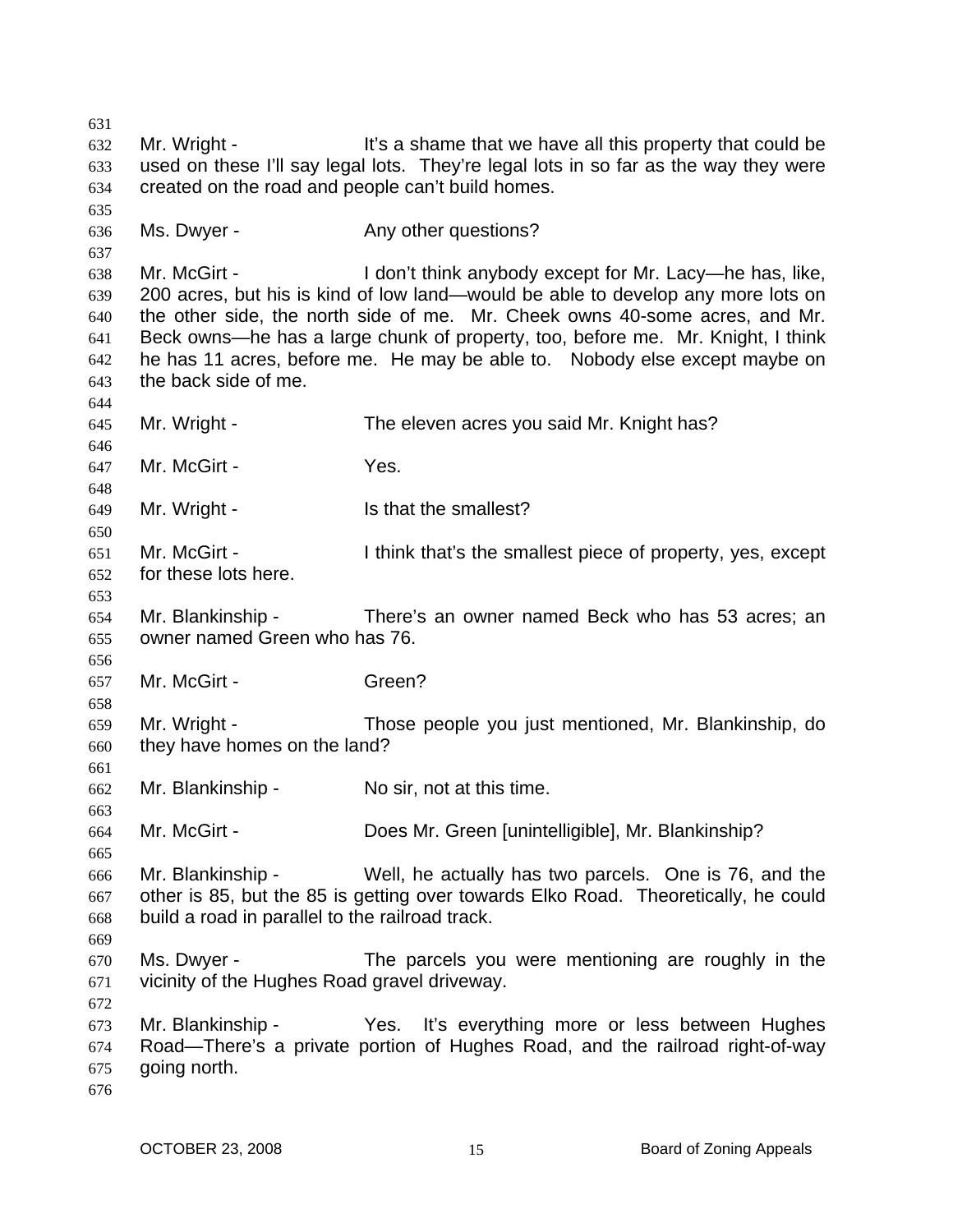| 677<br>678<br>679                             | Ms. Dwyer -<br>you've mentioned?                                                                                                                                                                                                                                                                                                                                                                                                                                                                                                    | That's 40 acres, 11 acres, 53 acres, and 76 acres that                                                                                                                                                                                                                                                                                                                                                                                                                                         |
|-----------------------------------------------|-------------------------------------------------------------------------------------------------------------------------------------------------------------------------------------------------------------------------------------------------------------------------------------------------------------------------------------------------------------------------------------------------------------------------------------------------------------------------------------------------------------------------------------|------------------------------------------------------------------------------------------------------------------------------------------------------------------------------------------------------------------------------------------------------------------------------------------------------------------------------------------------------------------------------------------------------------------------------------------------------------------------------------------------|
| 680<br>681                                    | Mr. Blankinship -                                                                                                                                                                                                                                                                                                                                                                                                                                                                                                                   | Yes ma'am.                                                                                                                                                                                                                                                                                                                                                                                                                                                                                     |
| 682<br>683                                    | Mr. McGirt -                                                                                                                                                                                                                                                                                                                                                                                                                                                                                                                        | That's Eddie's house in the square at the top. He owns<br>that. Mr. Knight owns the one down to the left. He has cows on his property.                                                                                                                                                                                                                                                                                                                                                         |
| 685                                           |                                                                                                                                                                                                                                                                                                                                                                                                                                                                                                                                     |                                                                                                                                                                                                                                                                                                                                                                                                                                                                                                |
| 686                                           | Mr. Blankinship -                                                                                                                                                                                                                                                                                                                                                                                                                                                                                                                   | Of course, a lot of that property is floodplain.                                                                                                                                                                                                                                                                                                                                                                                                                                               |
| 687<br>688<br>689                             | Mr. McGirt -                                                                                                                                                                                                                                                                                                                                                                                                                                                                                                                        | Yes sir.                                                                                                                                                                                                                                                                                                                                                                                                                                                                                       |
| 690<br>691                                    | Ms. Dwyer -<br>That concludes the case.                                                                                                                                                                                                                                                                                                                                                                                                                                                                                             | Any other questions by Board members? Thank you.                                                                                                                                                                                                                                                                                                                                                                                                                                               |
| 692<br>693<br>694                             | Mr. McGirt -                                                                                                                                                                                                                                                                                                                                                                                                                                                                                                                        | Thank you.                                                                                                                                                                                                                                                                                                                                                                                                                                                                                     |
| 695                                           | <b>DECISION</b>                                                                                                                                                                                                                                                                                                                                                                                                                                                                                                                     |                                                                                                                                                                                                                                                                                                                                                                                                                                                                                                |
| 696<br>697<br>698                             | Ms. Dwyer -                                                                                                                                                                                                                                                                                                                                                                                                                                                                                                                         | Do I have a motion on the case?                                                                                                                                                                                                                                                                                                                                                                                                                                                                |
| 699<br>700<br>701<br>702                      | Mr. Wright -<br>for the variance, it cannot be used.                                                                                                                                                                                                                                                                                                                                                                                                                                                                                | I move we approve this request on the grounds that the<br>lot is a legal lot through a family division. I view it as taking that lot as a whole.<br>There's no reasonable use of the property. Without the approval of the application                                                                                                                                                                                                                                                         |
| 703<br>704                                    | Mr. Nunnally -                                                                                                                                                                                                                                                                                                                                                                                                                                                                                                                      | I second it.                                                                                                                                                                                                                                                                                                                                                                                                                                                                                   |
| 705<br>706<br>707<br>708                      | Ms. Dwyer -<br>discussion?                                                                                                                                                                                                                                                                                                                                                                                                                                                                                                          | Motion by Mr. Wright, seconded by Mr. Nunnally. Any                                                                                                                                                                                                                                                                                                                                                                                                                                            |
| 709<br>710<br>711<br>712<br>713<br>714<br>715 | Yes. I feel that on this case, there is a larger issue at<br>Ms. Harris -<br>stake. Since there are so many lots, so many acres of land that will have to use<br>this road, or certainly some road, I feel that they need to solve that first before they<br>come before us. Maybe if they solve that, they won't need to come before us. We<br>have so many owners there who own so many acres of land. The letter from the<br>person who has been maintaining the road concerns me. That's why I cannot<br>support this variance. |                                                                                                                                                                                                                                                                                                                                                                                                                                                                                                |
| 716<br>717<br>718<br>719<br>720<br>721<br>722 | Ms. Dwyer -                                                                                                                                                                                                                                                                                                                                                                                                                                                                                                                         | I agree with you, Ms. Harris. I think this illustrates the<br>problem with granting these variances with lack of road frontage. There are 180<br>acres around this particular gravel driveway. There is no reason if we grant this<br>variance, as we've granted others, not to grant more. There are already 14 houses<br>on this gravel road, and I think we're building a lot of problems in health, and<br>safety, and welfare related to access to the property by ambulance and fire, in |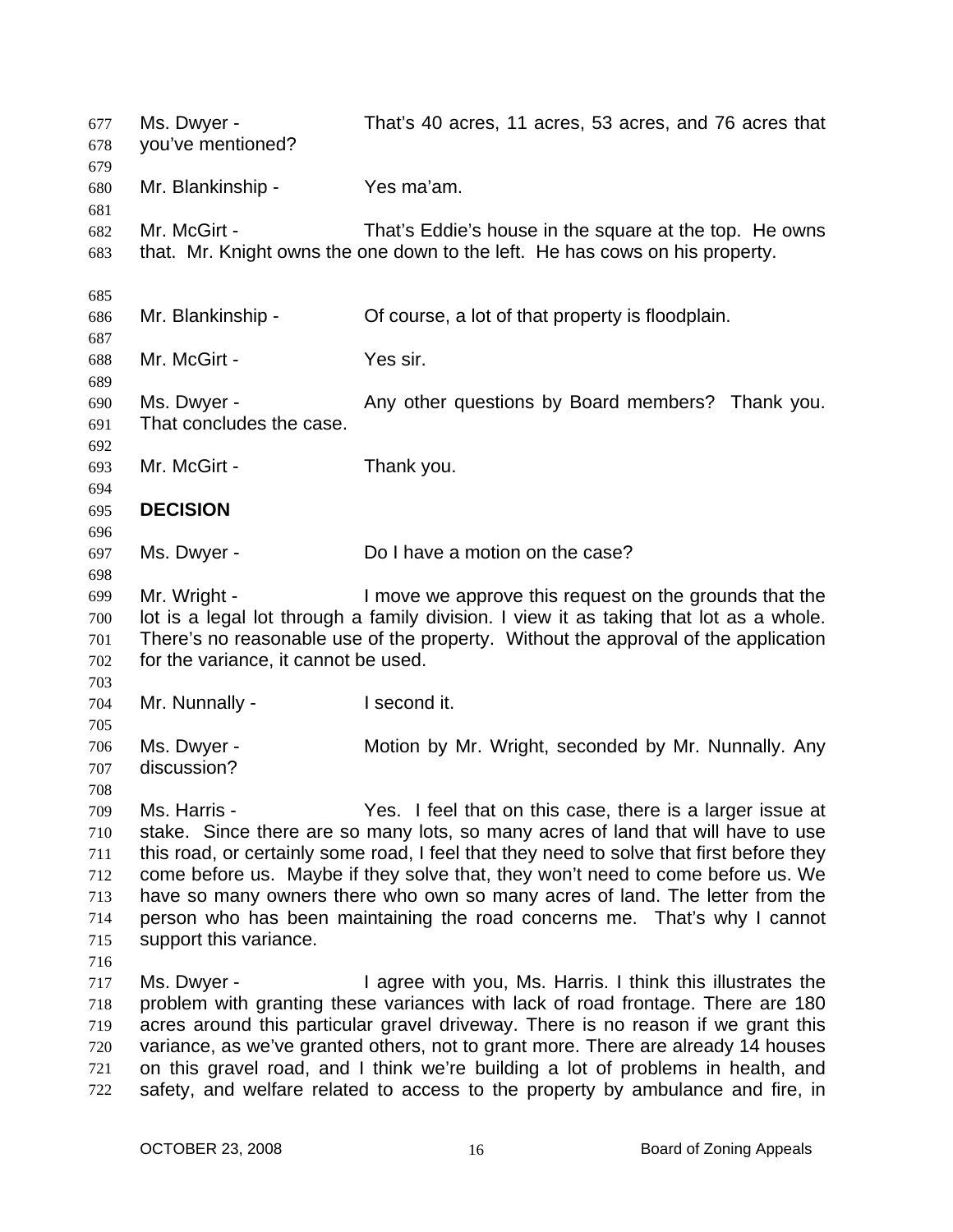in particular. I think having 14 houses on a gravel road, and the potential for so many more looking at the acreage here, it violates the public interest, which is one of the findings that we have to make. 723 724 725 726 727 728 729 730 731 732 733 734 735 736 737 738 739 740 741 742 743 744 745 746 747 748 749 750 751 752 753 754 755 756 757 758 759 760 761 762 763 764 765 766 767 768 Any more discussion on this case? Mr. Witte - I have some concerns about that, but I also have concerns that it is a legal lot by subdivision. I feel like that should have been addressed when it was subdivided. Ms. Dwyer - The Music of the didn't go through the subdivision process. What happened was they just divided it. Mr. Wright - Family division. Mr. Witte - Ch. okay. Ms. Dwyer - So, when we say it's a legal lot, I have a question about it. It's not a legal lot under the Zoning Ordinance. That's why they're here to get a variance. Mr. Blankinship - It's legal in the sense that they could sell it. Ms. Dwyer - The Music Controller's a parcel of land. Mr. Witte - **Right. Okay.** Ms. Dwyer - When you say it's legal, I mean, that could mean a lot of different things. To me, it's not a legal lot because it doesn't meet the law, the legal requirement that it have road frontage. So, you could say in some senses it's a legal lot, and in some senses it's not. Mr. Witte - Thank you. Ms. Dwyer - Anyway. Any other discussion? Okay. We have a motion to approve the request for a variance. All in favor say aye. All opposed say no. The ayes have it; the motion passes. Motion carried three to two, and the variance request is approved. After an advertised public hearing and on a motion by Mr. Wright, seconded by Mr. Nunnally, the Board **approved** application **A-023-08, Amanda McGirt's** request for a variance from Section 24-9 to build a one-family dwelling at 7231 Hughes Road (Parcel 862-697-6411), zoned A-1, Agricultural District (Varina). The public street frontage requirement is not met. The Board approved the variance subject to the following conditions: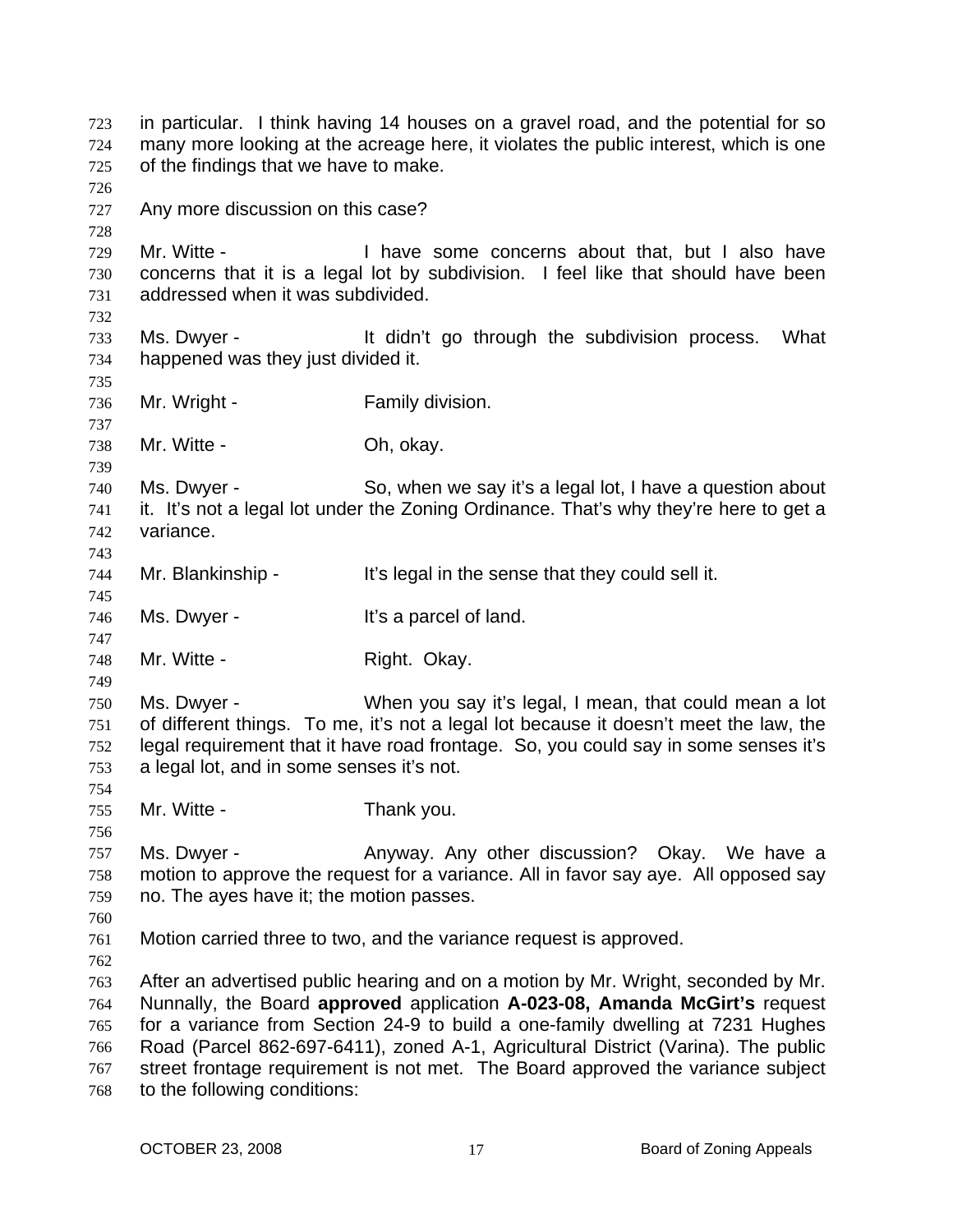769 770 771 772 1. This variance applies only to the public street frontage requirement for one dwelling only. All other applicable regulations of the County Code shall remain in force.

773

774 775 776 777 2. Approval of this request does not imply that a building permit will be issued. Building permit approval is contingent on Health Department requirements, including, but not limited to, soil evaluation for a septic drainfield and reserve area, and approval of a well location.

778

779 780 781 782 3. At the time of building permit application the owner shall demonstrate that the parcel created by this division has been conveyed to members of the immediate family, and the subdivision ordinance has not been circumvented. Ownership of the parcel shall remain in the immediate family for a minimum of five years.

783

784 785 4. The applicant shall present proof with the building permit application that a legal access to the property has been obtained.

786

787 788 789 790 5. The owners of the property, and their heirs or assigns, shall accept responsibility for maintaining access to the property until such a time as the access is improved to County standards and accepted into the County road system for maintenance.

791

792 793 794 795 6. The applicant shall present a complete grading, drainage, and erosion control plan prepared by a Professional Engineer certified in the state of Virginia to the Department of Public Works for approval. This plan must include the necessary floodplain information if applicable.

796 797

|     | 798 Affirmative: | Nunnally, Witte, Wright |  |
|-----|------------------|-------------------------|--|
|     | 799 Negative:    | Dwyer, Harris           |  |
| 800 | Absent:          |                         |  |

- 801
- 802

803 804 805 806 807 **A-024-08 ANDREW P. RADVANY** requests a variance from Section 24-94 to build a one-family dwelling at 7896 Battlefield Park Road (Parcel 808-689-0421), zoned A-1, Agricultural District (Varina). The lot width requirement is not met. The applicant has 85 feet lot width, where the Code requires 150 feet lot width. The applicant requests a variance of 65 feet lot width.

808

809 810 Ms. Dwyer - This there anyone else here to speak for or against this case? Please raise your hand to be sworn.

811 812 Mr. Blankinship - And stand please. Will you raise your right hand

813 814 please? Do you swear the testimony you're about to give is the truth and nothing but the truth so help you God?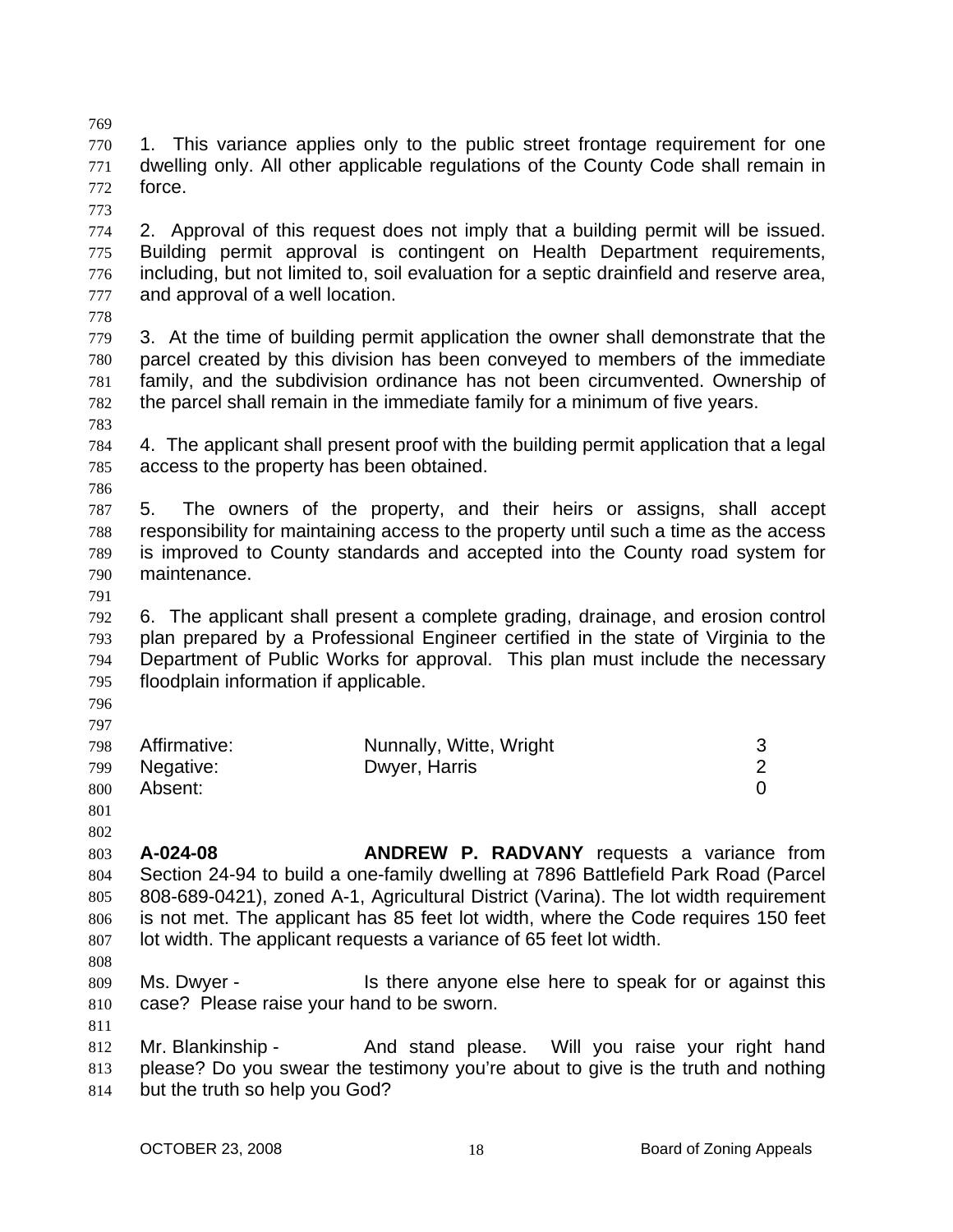| 815        |                                   |                                                                                   |
|------------|-----------------------------------|-----------------------------------------------------------------------------------|
| 816        | Mr. Radvany -                     | Yes.                                                                              |
| 817        |                                   |                                                                                   |
| 818        | Ms. Dwyer -                       | Would you state your name and your case, please?                                  |
| 819        |                                   |                                                                                   |
| 820        | Mr. Radvany -                     | My name's Andrew Radvany. I own the lot in Battlefield                            |
| 821        |                                   | Park, and all I have is 85 feet of lot width, and the code requires 150 feet. I'm |
| 822        | requesting a variance of 65 feet. |                                                                                   |
| 823        |                                   |                                                                                   |
| 824        | Ms. Dwyer -                       | Why do you feel a variance is justified under the Code?                           |
| 826        |                                   |                                                                                   |
| 827        | Mr. Radvany -                     | So I can improve the property, and put a family dwelling                          |
| 828        | on it.                            |                                                                                   |
| 829        |                                   |                                                                                   |
| 830        | Ms. Dwyer -                       | Any questions by Board members?                                                   |
| 831        |                                   |                                                                                   |
| 832        | Mr. Wright -                      | Are you planning on building this house for yourself?                             |
| 833        |                                   |                                                                                   |
| 834        | Mr. Radvany -                     | Yes.                                                                              |
| 835        |                                   |                                                                                   |
| 836        | Mr. Wright -                      | Are you going to sell it, the lot, or what?                                       |
| 837        |                                   |                                                                                   |
| 838        | Mr. Radvany -                     | For a family member.                                                              |
| 839        |                                   |                                                                                   |
| 840        | Mr. Wright -                      | You're going to build it for a family member?                                     |
| 841        |                                   |                                                                                   |
| 842        | Mr. Radvany -                     | Yes.                                                                              |
| 843        |                                   |                                                                                   |
| 844        | Mr. Wright -                      | Where do you live, sir?                                                           |
| 845        |                                   |                                                                                   |
| 846        | Mr. Radvany -                     | I live off Gill Dale Road. I live in Varina.                                      |
| 847<br>848 | Ms. Harris -                      | Are you the contractor, the builder? You said you're                              |
| 849        | going to build it.                |                                                                                   |
| 850        |                                   |                                                                                   |
| 851        | Mr. Radvany -                     | Yes.                                                                              |
| 852        |                                   |                                                                                   |
| 853        | Ms. Harris -                      | In which sense?                                                                   |
| 854        |                                   |                                                                                   |
| 855        | Mr. Radvany -                     | Yes.                                                                              |
| 856        |                                   |                                                                                   |
| 857        | Ms. Harris -                      | Okay.                                                                             |
| 858        |                                   |                                                                                   |
| 859        | Mr. Wright -                      | How long has this property been owned?                                            |
| 860        |                                   |                                                                                   |
|            |                                   |                                                                                   |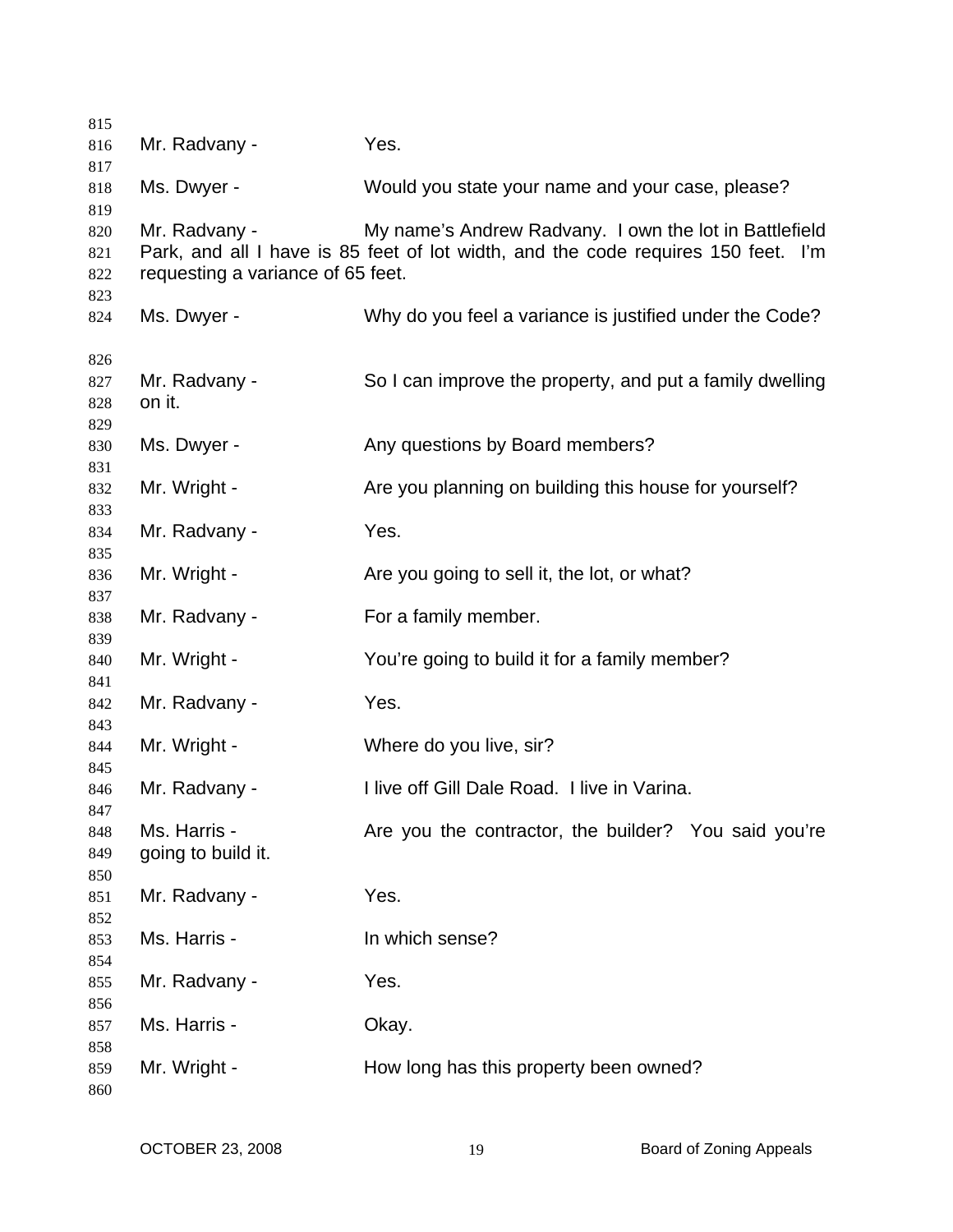| 861<br>862 | Mr. Radvany -                    | I'm sorry?                                                                                                                                  |
|------------|----------------------------------|---------------------------------------------------------------------------------------------------------------------------------------------|
| 863        | Mr. Wright -                     | How long has this property been owned?                                                                                                      |
| 864        |                                  |                                                                                                                                             |
| 865<br>866 | Mr. Radvany -                    | Have I owned it? I finally closed on it in 2007, and I<br>requested the variance in 2006. I wanted to make sure I received the variance. It |
| 867        |                                  | took a while to close on the property. I just happened to go with my attorney, and                                                          |
| 868        |                                  | he had to go through some other matters, legal matters to get everything to close.                                                          |
| 869        |                                  | That took up quite a bit of time. Then I had it surveyed. My time just ran out, as                                                          |
| 870        |                                  | far as getting everything done that I wanted to do. I have owned it for a year.                                                             |
| 872        |                                  |                                                                                                                                             |
| 873        | Ms. Dwyer -                      | Do you own any other property in the area? Do you                                                                                           |
| 874<br>875 | own the contiguous lot?          |                                                                                                                                             |
| 876        | Mr. Radvany -                    | Yes. I own a lot just adjacent to it. It's like one lot over,                                                                               |
| 877        | and I have a house on that also. |                                                                                                                                             |
| 878        |                                  |                                                                                                                                             |
| 879        | Ms. Dwyer -                      | Okay. Which lot is that?                                                                                                                    |
| 880        |                                  |                                                                                                                                             |
| 881        | Mr. Radvany -                    | 7884. It's two lots over.                                                                                                                   |
| 882        |                                  |                                                                                                                                             |
| 883        | Ms. Dwyer -                      | Okay. But you don't own a lot that is directly next to                                                                                      |
| 884        | this lot.                        |                                                                                                                                             |
| 885        |                                  |                                                                                                                                             |
| 886        | Mr. Radvany -                    | No, I don't.                                                                                                                                |
| 887        |                                  |                                                                                                                                             |
| 888<br>889 | Ms. Dwyer -                      | So, you couldn't combine that to create a legal lot.                                                                                        |
| 890        | Mr. Radvany -                    | No, I couldn't.                                                                                                                             |
| 891<br>892 | Mr. Wright -                     | Have you tried to acquire that lot?                                                                                                         |
| 893        |                                  |                                                                                                                                             |
| 894        | Mr. Radvany -                    | I've asked my neighbor, Ms. Walker, before about it.                                                                                        |
| 895        |                                  | She said it was her family member who owned the lot next door, and she said that                                                            |
| 896        |                                  | he wouldn't be interested in selling it when I went to purchase this lot. That's why I                                                      |
| 897        |                                  | didn't even bother trying to ask him or anything like that.                                                                                 |
| 898        |                                  |                                                                                                                                             |
| 899        | Mr. Wright -                     | Which one are we talking about, 7892 or 7900?                                                                                               |
| 900        |                                  |                                                                                                                                             |
| 901        | Mr. Radvany -                    | 7900.                                                                                                                                       |
| 902        |                                  |                                                                                                                                             |
| 903        | Mr. Wright -                     | How about 7892? That already has a house on it?                                                                                             |
| 904        |                                  |                                                                                                                                             |
| 905        | Mr. Radvany -                    | Yes, it does.                                                                                                                               |
| 906        |                                  |                                                                                                                                             |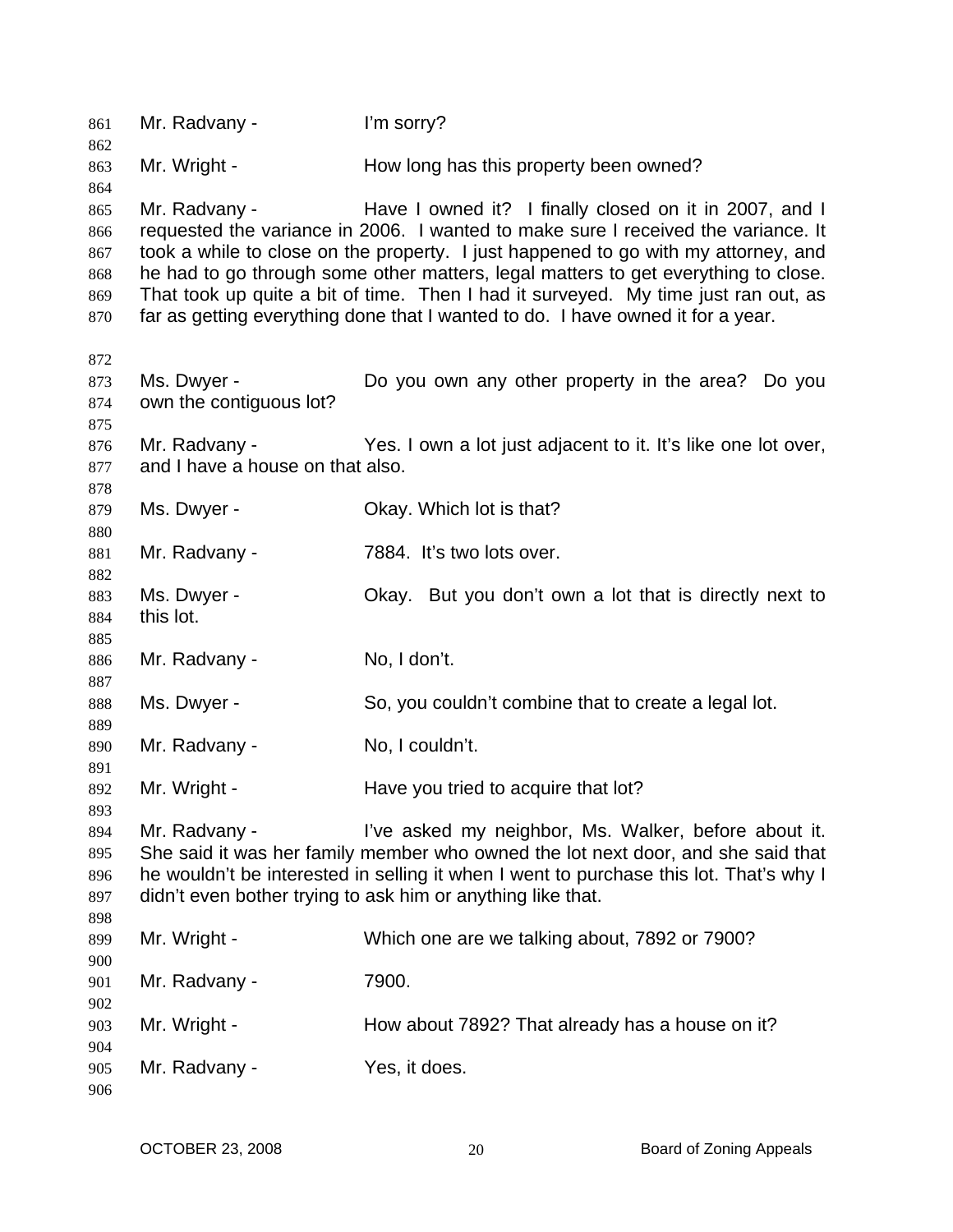907 Mr. Wright - So, you have tried to acquire title to 7900? 908 909 910 911 912 913 914 915 916 917 918 919 920 921 922 923 924 925 926 927 928 929 930 931 932 933 934 935 936 937 938 939 940 941 942 943 944 945 946 947 948 949 950 951 Mr. Radvany - Well, I asked Ms. Walker at 7892 if her family member would be interested in selling. She said that she had asked him, and he said that he wasn't interested. Mr. Wright - Who owns 7900? Mr. Radvany - I believe it's Mr. Fields, Horace Fields. Mr. Wright - The Have you talked to him about acquiring title to it? Mr. Radvany - I talked to Ms. Walker, who is his family member somehow. She said that she had contacted him, and he said that he wasn't interested in selling it. Mr. Wright - Mr. Blankinship, how long has this lot existed in its current condition? Mr. Blankinship - I believe this is the one that when we tried to do the deed research, we ran into some wills, and some other kind of dead ends in the records. I don't think we were able to nail down exactly when it was created. Mr. Gidley - [Off mike.] It goes back to at least 1960. Mr. Blankinship - Back to at least 1960. We traced it back that far. Mr. Wright - So, this lot in its current configuration has been there since 1960. Mr. Nunnally - Didn't you say you bought this land in 2007? Mr. Radvany - Yes, I did. Mr. Nunnally - The note we have here says in 2006, you received a variance for this property; however, the variance expired since it had not been acted on within the past two years. Why was that? Mr. Radvany - Twas checking with the Parks Service to make sure I had direct access to this property. That was my main concern. I checked with Mr. Stringer in the Health Department to make sure the soil would perk, and that's been passed. I have permits for that. I just never went and got my building permit, my actual building permit to build the house. That's why it expired. I just ran out of time as far as doing that.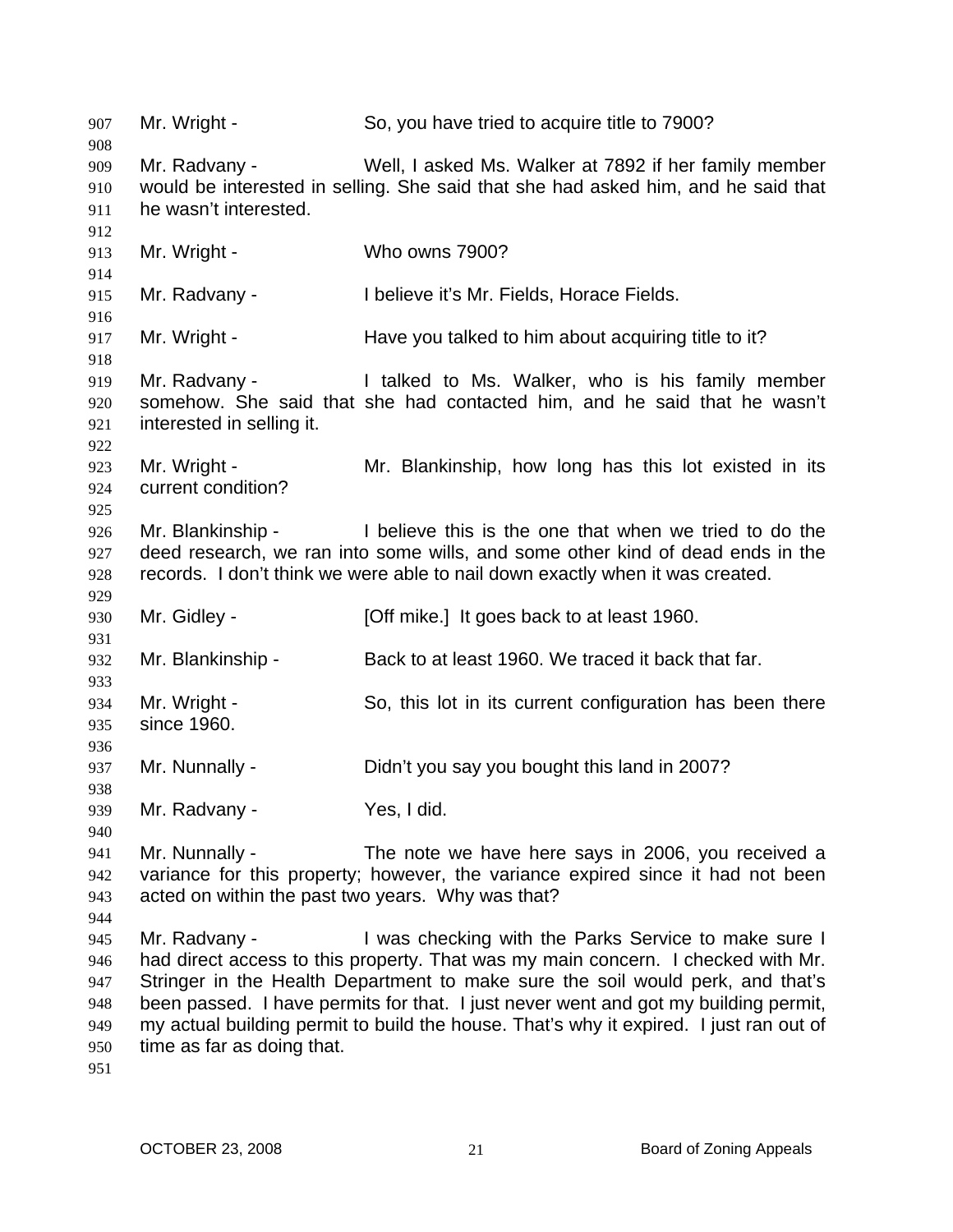Mr. Wright - That's not the question. Did you own the property in 2006? 952 953 954 955 956 957 958 959 960 961 962 963 964 965 966 967 968 969 970 971 972 973 974 975 976 977 978 979 980 981 982 983 984 985 986 987 988 989 990 991 992 993 994 995 Mr. Radvany - Ch, no, I didn't. I wanted to make sure I got the variance first. Mr. Wright - That's what he was asking you. Mr. Radvany - Ch, okay. Ms. Harris - Which other parcel do you own? Mr. Radvany - 7884. Ms. Dwyer - 7884, when you got the variance for that lot, you also asked for a variance for the side yard setback. Is that correct? Mr. Radvany - Yes. Ms. Dwyer - The staff report notes that the house next to the parcel that you're asking for a variance for today is located only ten feet from their side lot line. I'm concerned about the fact that this lot is 85 feet; code requires it to be 150 feet. First of all, are you going to come back for a side yard variance? Secondly, how will you situate the house on the lot so that it's not too close to the house next door? Mr. Radvany - The talking with Mr. Stringer, we've set it back I'd say about 230 to 250 feet from Battlefield Park Road. That's how I plan on positioning the house on the property. Ms. Dwyer - Will you need a side yard variance as well? Mr. Radvany - I'm not too sure on that. I think I'll have like maybe 10 to 15 feet on one side. I might, I'm not sure. Ms. Dwyer - **What is required for the agricultural zoning**, Mr. Blankinship? Mr. Blankinship - The least side yard has to be 20, and the sum of the side yards has to be 50. Ms. Dwyer - So you only have an 85-foot-wide lot, and you're going to have to have 50 feet of side yard. That gives you 35 feet for your house.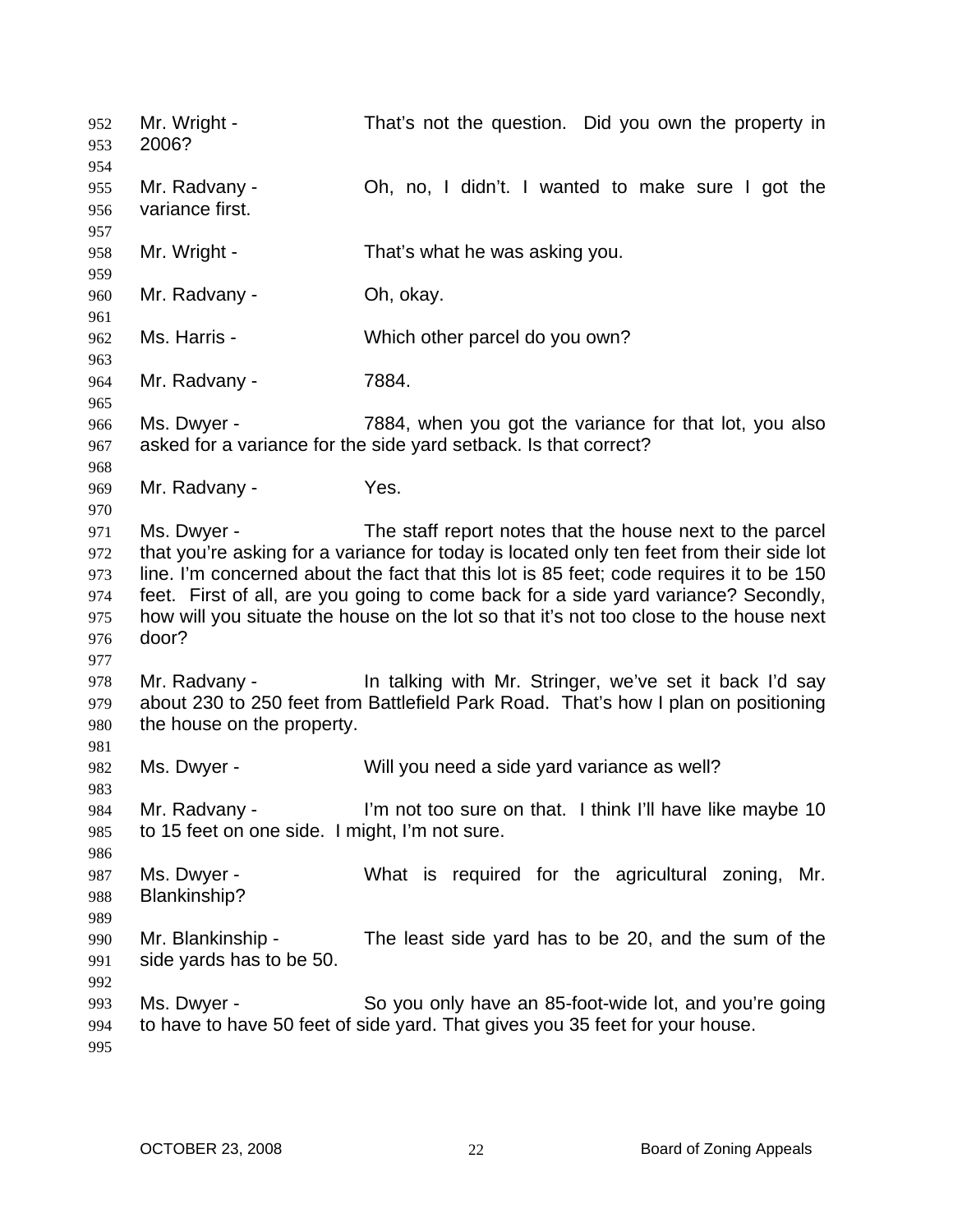Mr. Radvany - I wanted the house to be 40-foot wide. That's what I had planned on when I went to fill out for this variance. Again, he said all I needed was the lot width. 996 997 998 999 1000 1001 1002 1003 1004 1005 1006 1007 1008 1009 1010 1011 1012 1013 1014 1015 1016 1017 1018 1019 1020 1021 1022 1023 1024 1025 1026 1027 1028 1029 1030 1031 1032 1033 1034 1035 1036 1037 1038 1039 1040 Mr. Blankinship - Because this lot existed prior to 1960, we would apply the exception standards. It would be 10% and 30%, so the least side yard would have to be 8.5 or 8.8, depending on exactly what the width is. Less than nine feet. The sum of the yards would have to be less than 27, probably about 27 feet. Ms. Dwyer - You would have more room. Mr. Wright - He could build a 40-foot wide house on it, is that what you're saying? Mr. Blankinship - Under the exception standards, yes sir. Ms. Dwyer - Mr. Blankinship, why does the Code require 150-foot lot width in agriculturally zoned areas? Mr. Blankinship - That's a difficult question to really give a direct answer to, but some of the issues involved are well and septic systems have to spaced out in order to work properly. You can't put them right on top of each other, or on top of each other's houses. Another is just the general pattern of land use in agricultural areas. The lots tend to be larger and more spread out. By requiring that wider lot, we ensure that from one house to the next will be further apart; the neighbors won't be as close as they are in a more suburban area. Mr. Wright - The has a deep lot here, and he has plenty of room for a septic system, assuming it perks. Mr. Blankinship - He has had that tested. Mr. Wright - So, the property does perk. Mr. Radvany - Yes sir. Mr. Blankinship - That's one of the reasons it took him two years. Mr. Radvany - It will be a conventional system also. Mr. Wright - The Have you read the conditions on this, in case it is approved? Mr. Radvany - Yes sir.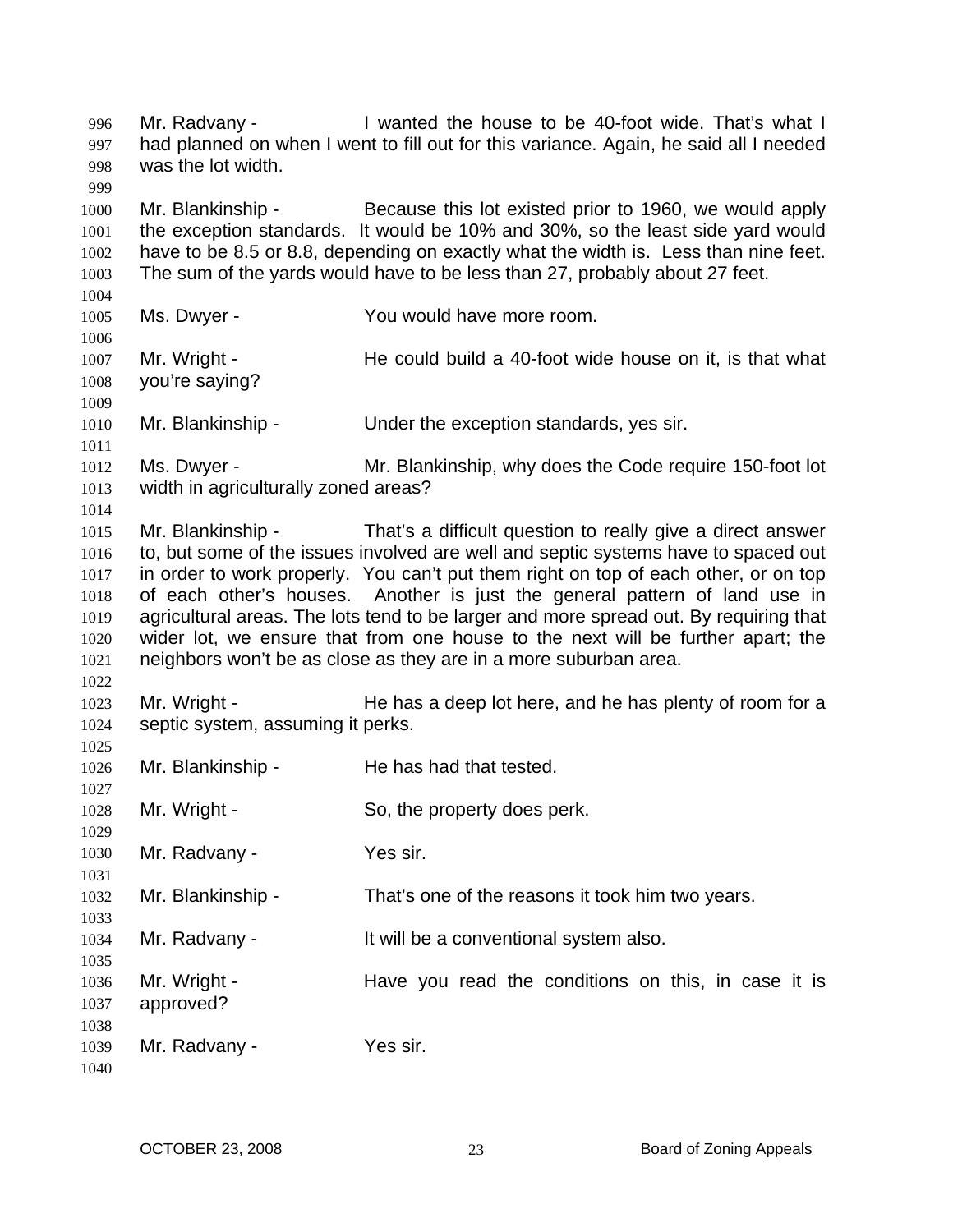Mr. Wright - The State of the State of the Where you have to have permission from Battlefield Park, the National Park Service to go into Battlefield Park Road. Do you have that okay from them? Mr. Radvany - Yes sir. I've already talked to Tim Mock with Battlefield Park, and I do have that on paper that I do have access to my property. Mr. Wright - All right. Ms. Harris - What are your plans for the 7884? Realizing how close we're putting these homes if you should be granted the variance, what plans do you have for 7884? You did say you owned that. Mr. Radvany - Yes, I have been renting it out to Ms. Walker's niece for a while, then she moved out. Her nephew is interested in renting it right now. Ms. Dwyer - The You already have a house on that lot. Mr. Radvany - Yes. Mr. Witte - There's a house on 7884? Mr. Radvany - Yes, there is. Ms. Harris - The Music Harris - It doesn't show on our aerial photo. Mr. Blankinship - That's correct. The aerial photo is from 2003, and he built that house in 2005? Mr. Radvany - 2006. Mr. Blankinship - 2006. Mr. Radvany - Well, that's when I finished it, in 2006. Ms. Dwyer - Any other questions by Board members? Mr. Witte - **How far is the front yard setback on 7892?** Do we have any idea? Mr. Blankinship - Let's see if I can measure that here. Approximately 35 feet. Mr. Witte - Okay. So, if he went back 200+ feet, it shouldn't encroach on that property.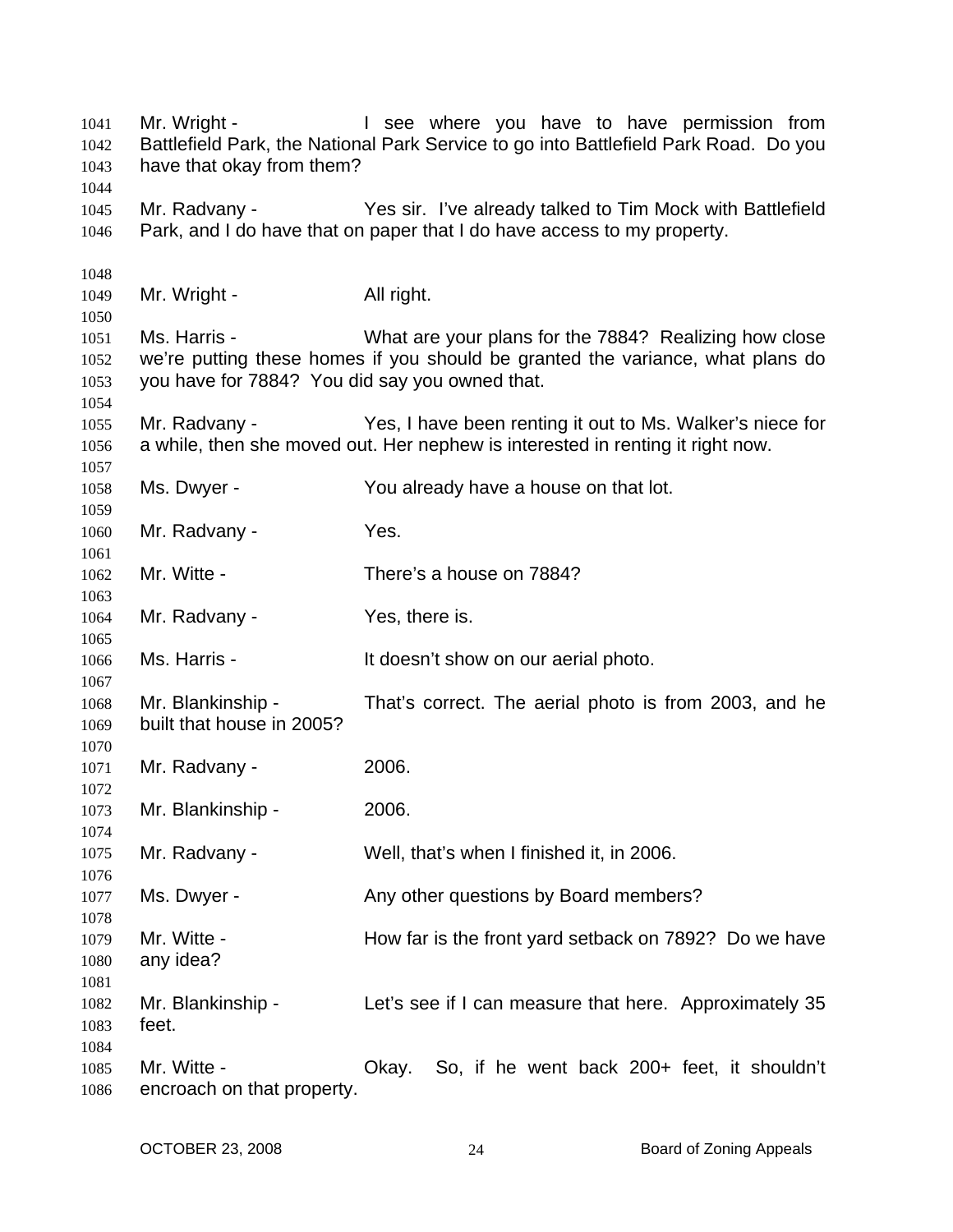| 1087         |                                                            |                                                                                      |
|--------------|------------------------------------------------------------|--------------------------------------------------------------------------------------|
| 1088         | Mr. Blankinship -                                          | Right.                                                                               |
| 1089<br>1090 | Ms. Dwyer -                                                | Any other questions by Board<br>members? That                                        |
| 1091         | concludes the case, thank you.                             |                                                                                      |
| 1092         |                                                            |                                                                                      |
| 1093         | Mr. Witte -                                                | We have people who-                                                                  |
| 1094         |                                                            |                                                                                      |
| 1095         | Ms. Dwyer -                                                | I'm sorry. Will the opposition come forward, please?                                 |
| 1096         |                                                            | Why don't you all come down at once, so we'll have a smooth transition.              |
| 1097         |                                                            |                                                                                      |
| 1098         | Mr. Blankinship -                                          | You can have a seat right there. You will have an                                    |
| 1099         | opportunity to rebut.                                      |                                                                                      |
| 1100         |                                                            |                                                                                      |
| 1101<br>1102 | Ms. Bethea -<br>own 11-1/2 acres on Battlefield Park Road. | Good morning. I'm Arlene Bethea. My husband and I                                    |
| 1103         |                                                            |                                                                                      |
| 1104         | Ms. Dwyer -                                                | Could you spell you last name, please?                                               |
| 1105         |                                                            |                                                                                      |
| 1106         | Ms. Bethea -                                               | Bethea. The property that we own originally was                                      |
| 1107         |                                                            | owned by my husband's grandmother. A lot of those families out there are related;    |
| 1108         |                                                            | they're cousins. We don't want cluster housing. This is the only national park in    |
| 1109         |                                                            | the country where the people who live there own the land. The deeds are very,        |
| 1110         |                                                            | very old. We were never notified that this building activity was going to occur. Mr. |
| 1111         | Johnathan here is an adjacent owner.                       |                                                                                      |
| 1112         |                                                            |                                                                                      |
| 1113         | Mr. Wright -                                               | Excuse me. Where is your property in relationship to                                 |
| 1114         | this plat?                                                 |                                                                                      |
| 1115         |                                                            |                                                                                      |
| 1116<br>1117 | Ms. Bethea -                                               | We're at 7918. I don't think it's showing there.                                     |
| 1118         | Mr. Wright -                                               | Where would that be, Mr. Blankinship?                                                |
| 1119         |                                                            |                                                                                      |
| 1120         | Mr. Blankinship -                                          | 7918?                                                                                |
| 1121         |                                                            |                                                                                      |
| 1122<br>1123 | Mr. Wright -                                               | Did you say 7918 or 5918?                                                            |
| 1124         | Ms. Bethea -                                               | 7918.                                                                                |
| 1125         |                                                            |                                                                                      |
| 1126         | Mr. Wright -                                               | Okay.                                                                                |
| 1127         |                                                            |                                                                                      |
| 1128         | Mr. Blankinship -                                          | There's a 7906 and a 7922.                                                           |
| 1129<br>1130 | Ms. Harris -                                               | Is that Battlefield Park Road?                                                       |
| 1131         |                                                            |                                                                                      |
| 1132         | Ms. Bethea -                                               | Yes.                                                                                 |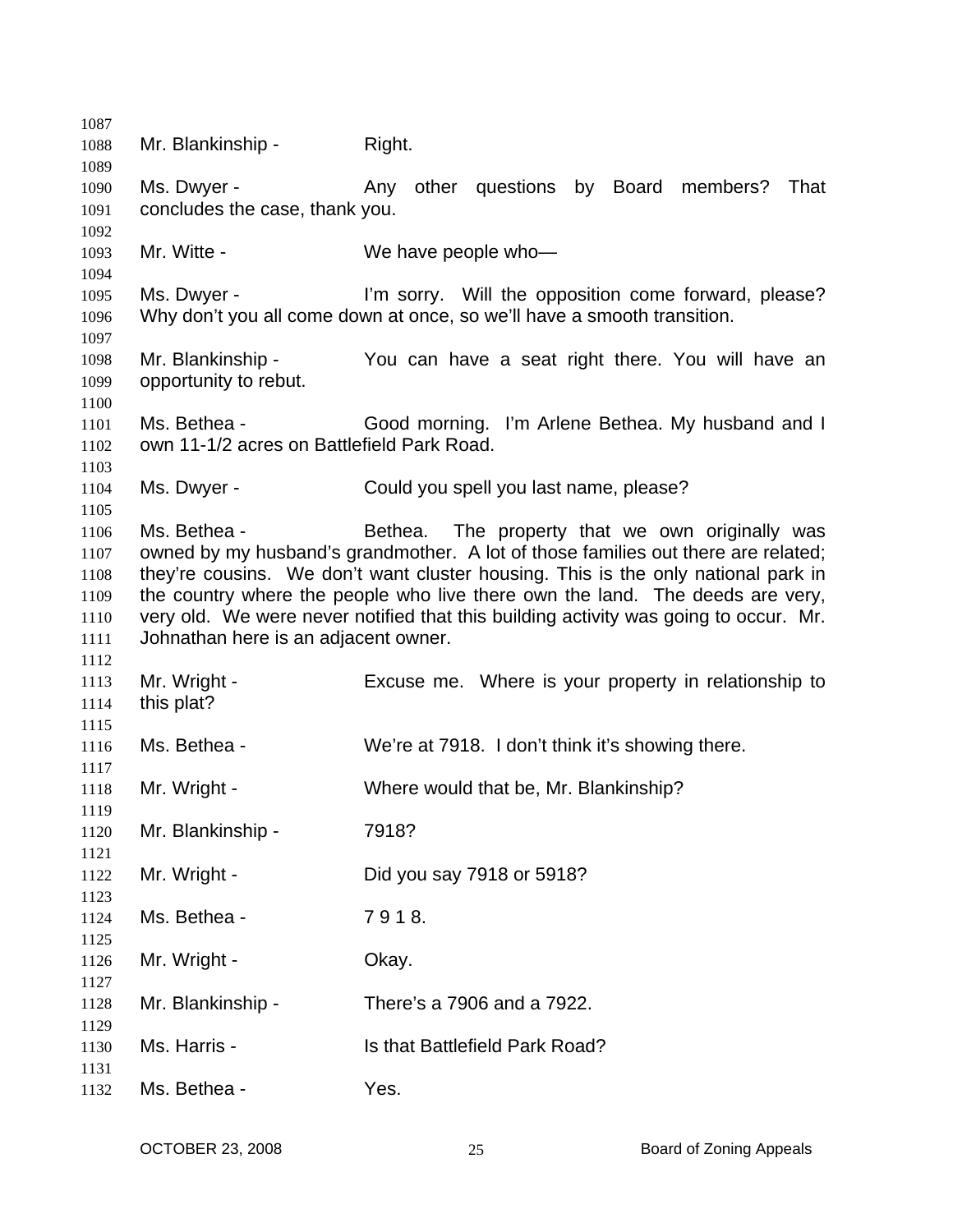| 1133         |                                      |                                                                                         |
|--------------|--------------------------------------|-----------------------------------------------------------------------------------------|
| 1134         | Ms. Dwyer -                          | Maybe to the left?                                                                      |
| 1135         |                                      |                                                                                         |
| 1136         | Ms. Bethea -                         | Yes.                                                                                    |
| 1137         |                                      |                                                                                         |
| 1138         | Mr. Blankinship -                    | Is it owned by Mr. Johnathan?                                                           |
| 1139         |                                      |                                                                                         |
| 1140         | Mr. Wright -                         | You say it's 7918?                                                                      |
| 1141         |                                      |                                                                                         |
| 1142         | Ms. Bethea -                         | Our lot sits back and to the left.                                                      |
| 1143         |                                      | Excuse me. It's still farther west.                                                     |
| 1144<br>1145 | Mr. Blankinship -                    |                                                                                         |
| 1146         | Ms. Dwyer -                          | Is it where the hand is? Do you see the hand on the                                     |
| 1147         | picture?                             |                                                                                         |
| 1148         |                                      |                                                                                         |
| 1149         | Mr. Blankinship -                    | No, it's farther west than that.                                                        |
| 1150         |                                      |                                                                                         |
| 1151         | Ms. Dwyer -                          | Okay.                                                                                   |
| 1152         |                                      |                                                                                         |
| 1153         | Mr. Blankinship -                    | If you go to the site map, it might show there.                                         |
| 1154         |                                      |                                                                                         |
| 1155         | Mr. Wright -                         | Yes, I see it.                                                                          |
| 1156         |                                      |                                                                                         |
| 1157         | Ms. Bethea -                         | The County has minimum lot sizes. We would like to                                      |
| 1158         |                                      | maintain that. We are going to be subject to a huge development where they're           |
| 1159         |                                      | planning to put in something like 6,300 new units of housing. I think that's Wilton     |
| 1160         |                                      | Estates. We would like to have some country left. We are being overrun with deer.       |
| 1161         |                                      | The natural habitat for the wildlife is becoming very scarce. We would like to          |
| 1162         |                                      | maintain as much agricultural aesthetics as possible. To start clustering houses in     |
| 1163         |                                      | there in a national park, where we have to try to keep things kind of serene.           |
| 1164         |                                      | During the Civil War, there was a lot of activity in there. It should have a feeling of |
| 1165         | We don't want to see them destroyed. | serenity when you enter that Battlefield Park Road. The earthworks are still there.     |
| 1166<br>1167 |                                      |                                                                                         |
| 1168         | Ms. Dwyer -                          | Your concern is that the County ordinance requires 150                                  |
| 1169         | feet.                                |                                                                                         |
| 1170         |                                      |                                                                                         |
| 1171         | Ms. Bethea -                         | Yes, and we would like for you to maintain that.                                        |
| 1172         |                                      |                                                                                         |
| 1173         | Ms. Dwyer -                          | Thank you. Next?                                                                        |
| 1174         |                                      |                                                                                         |
| 1175         | Mr. Johnathan -                      | Good morning.                                                                           |
| 1176         |                                      |                                                                                         |
| 1177         | Ms. Dwyer -                          | Good morning.                                                                           |
| 1178         |                                      |                                                                                         |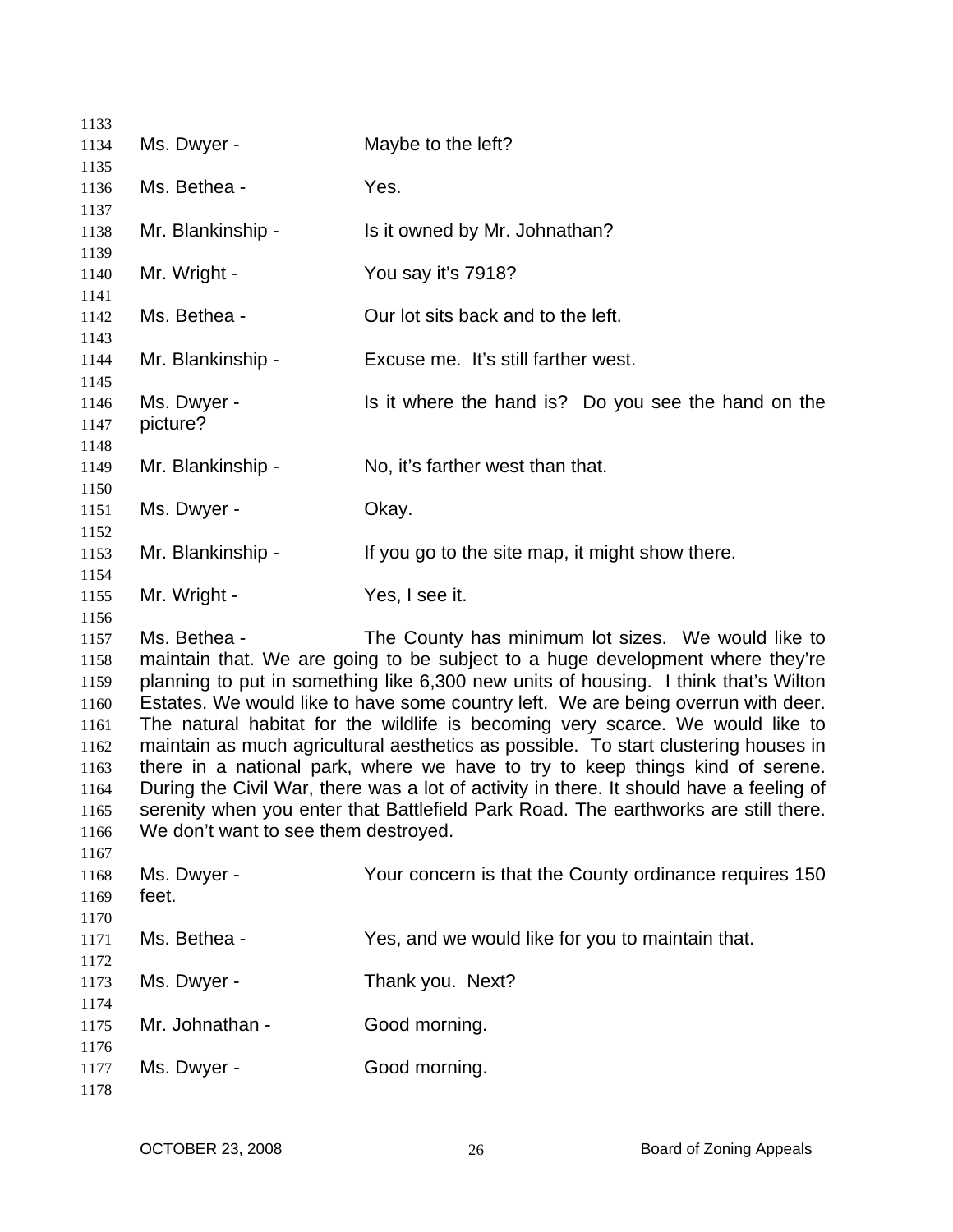| 1179         | Mr. Johnathan -                                                                                                                                                              | My name is Christie S. Johnathan.                                                       |  |
|--------------|------------------------------------------------------------------------------------------------------------------------------------------------------------------------------|-----------------------------------------------------------------------------------------|--|
| 1180<br>1181 | Ms. Dwyer -                                                                                                                                                                  | Johnathan?                                                                              |  |
| 1182         |                                                                                                                                                                              |                                                                                         |  |
| 1183         | Mr. Johnathan -                                                                                                                                                              | J-o-h-n-a-t-h-a-n. We would definitely like to maintain                                 |  |
| 1184         |                                                                                                                                                                              | the 150-foot requirement, because to our knowledge, it has been adhered to rather       |  |
| 1185         | strictly.                                                                                                                                                                    | The National Battlefield Park definitely discourages development,                       |  |
| 1186         |                                                                                                                                                                              | especially houses that are close in proximity to each other. They want it to remain     |  |
| 1187         |                                                                                                                                                                              | as natural as possible in conjunction with that period during the Civil War. There      |  |
| 1188         |                                                                                                                                                                              | are quite a few out-of-town visitors that visit National Battlefield Park from all over |  |
| 1189         |                                                                                                                                                                              | the country. It's not uncommon to see out-of-state license plates every day. The        |  |
| 1190         |                                                                                                                                                                              | earthworks are a real historic draw. Of course, there are people who like to hunt       |  |
| 1191         | the artifacts, and they are very strict about that. If a person is caught, they have to                                                                                      |                                                                                         |  |
| 1192         | suffer the consequences. The fact that it's agriculturally-zoned area, a 150-foot lot                                                                                        |                                                                                         |  |
| 1193         | is required. We would definitely not like to see deviation from that for someone                                                                                             |                                                                                         |  |
| 1194         | just to build a house to rent it out to someone, for someone who didn't really own                                                                                           |                                                                                         |  |
| 1195         |                                                                                                                                                                              | the property for some time back, but just bought it to perhaps build a house to rent    |  |
| 1196<br>1197 | it out for financial gain. I don't think that's adequate enough reason to come up 65<br>feet short of the requirement just for that purpose. We sent in a signed petition. I |                                                                                         |  |
| 1198         |                                                                                                                                                                              | don't know who might have that, but quite a few of the other neighbors are in           |  |
| 1199         | opposition to that.                                                                                                                                                          |                                                                                         |  |
| 1200         |                                                                                                                                                                              |                                                                                         |  |
| 1201         | Ms. Dwyer -                                                                                                                                                                  | Do we have that, Mr. Blankinship?                                                       |  |
| 1202         |                                                                                                                                                                              |                                                                                         |  |
| 1203         | Mr. Blankinship -                                                                                                                                                            | I don't remember seeing it.                                                             |  |
| 1204         |                                                                                                                                                                              |                                                                                         |  |
| 1205         | Mr. Johnathan -                                                                                                                                                              | Who did you send it to?                                                                 |  |
| 1206         |                                                                                                                                                                              |                                                                                         |  |
| 1207         | Male -                                                                                                                                                                       | [Off mike.] Emerson, Mr. Emerson.                                                       |  |
| 1208         |                                                                                                                                                                              |                                                                                         |  |
| 1209         | Mr. Blankinship -                                                                                                                                                            | Mr. Emerson? Okay.                                                                      |  |
| 1210<br>1211 | Ms. Harris -                                                                                                                                                                 | How many signatures did you have on it?                                                 |  |
| 1212         |                                                                                                                                                                              |                                                                                         |  |
| 1213         | Mr. Johnathan -                                                                                                                                                              | I have copies here.                                                                     |  |
| 1214         |                                                                                                                                                                              |                                                                                         |  |
| 1215         | Ms. Harris -                                                                                                                                                                 | Oh, that's what we need to see.                                                         |  |
| 1216         |                                                                                                                                                                              |                                                                                         |  |
| 1217         | Ms. Harris -                                                                                                                                                                 | What is your address again, Mr. Johnathan?                                              |  |
| 1218         |                                                                                                                                                                              |                                                                                         |  |
| 1219         | Mr. Johnathan -                                                                                                                                                              | My address is 8000 Battlefield Park Road, but I have                                    |  |
| 1220         | interest in other property because it's in our family.                                                                                                                       |                                                                                         |  |
| 1221         |                                                                                                                                                                              |                                                                                         |  |
| 1222         | Mr. Blankinship -                                                                                                                                                            | You're just on the other side of the fort?                                              |  |
| 1223         |                                                                                                                                                                              |                                                                                         |  |
| 1224         | Mr. Johnathan -                                                                                                                                                              | Yes. I'm right across from Fort Gilmer.                                                 |  |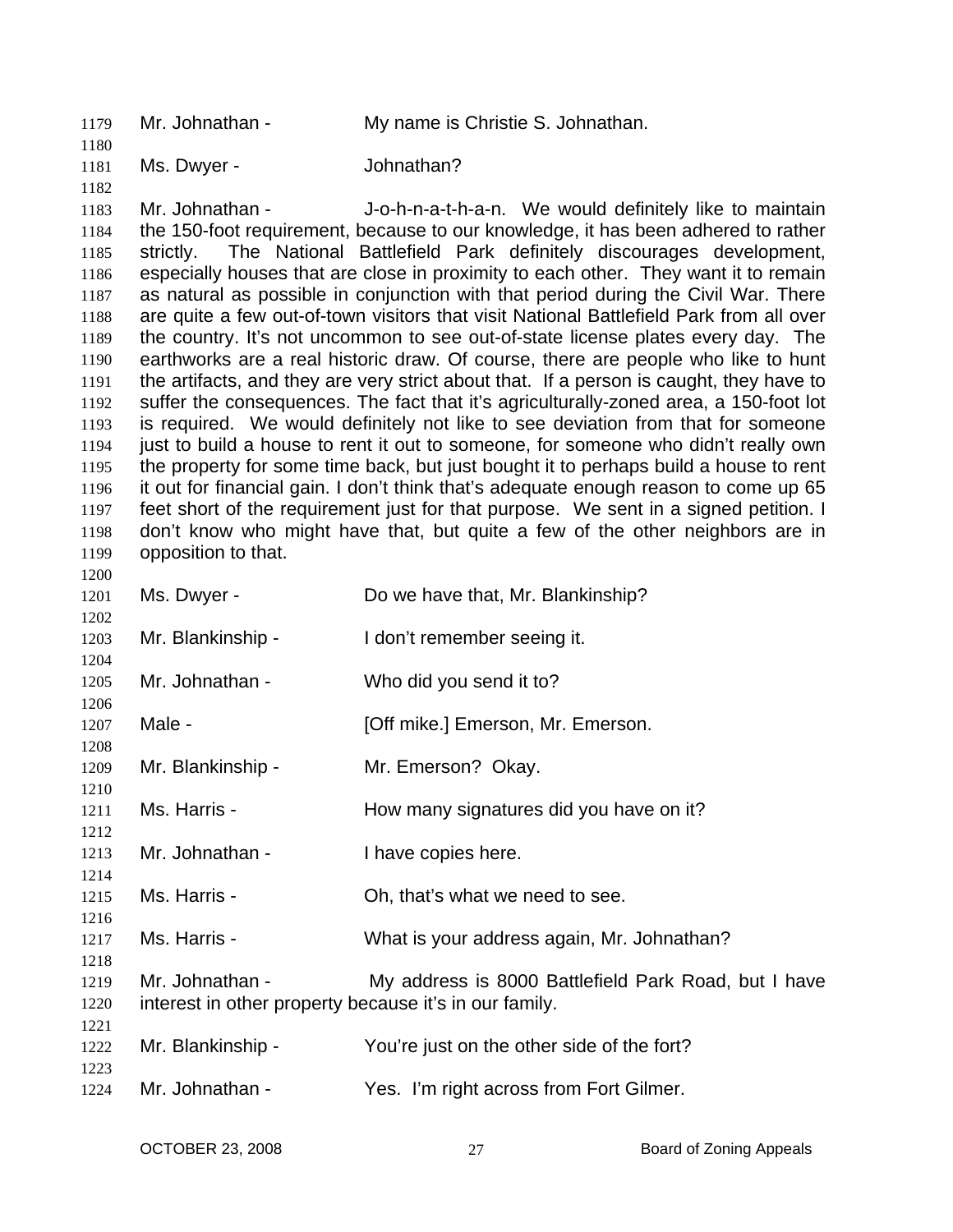Ms. Dwyer - If you could hand it to Mr. Blankinship. Thank you. Any other question for Mr. Johnathan? Ms. Harris - The Mere you aware of the variance that Mr. Radvany secured back in 2005? Mr. Johnathan - No, I was not. Ms. Harris - The You were not aware of the previous variance. Mr. Johnathan - No. Ms. Harris - **CKAY.** You say your family owns property on this street? Mr. Johnathan - Yes. 7922. Ms. Harris - 7942. Mr. Johnathan - 22. 79 2 2. Ms. Harris - Chay. Mr. Blankinship - Thow long have you owned your property, Mr. Johnathan? Mr. Johnathan - What's that? Mr. Blankinship - How long have you owned the property for your family? How long has it been in the family? Mr. Johnathan - Way back. Probably 18-something. Mr. Blankinship - Ckay. We couldn't trace the records. Mr. Johnathan - I'm getting old, but I can't go back quite that far. Ms. Harris - To the 1800's, you're saying? Mr. Johnathan - Somewhere in the 1800's. I would say about, I don't know, 1870 or so. I'm really guessing, but it's just back farther I could trace. Ms. Harris - Where are the earthworks located in that area? I have not visited. Are they all over?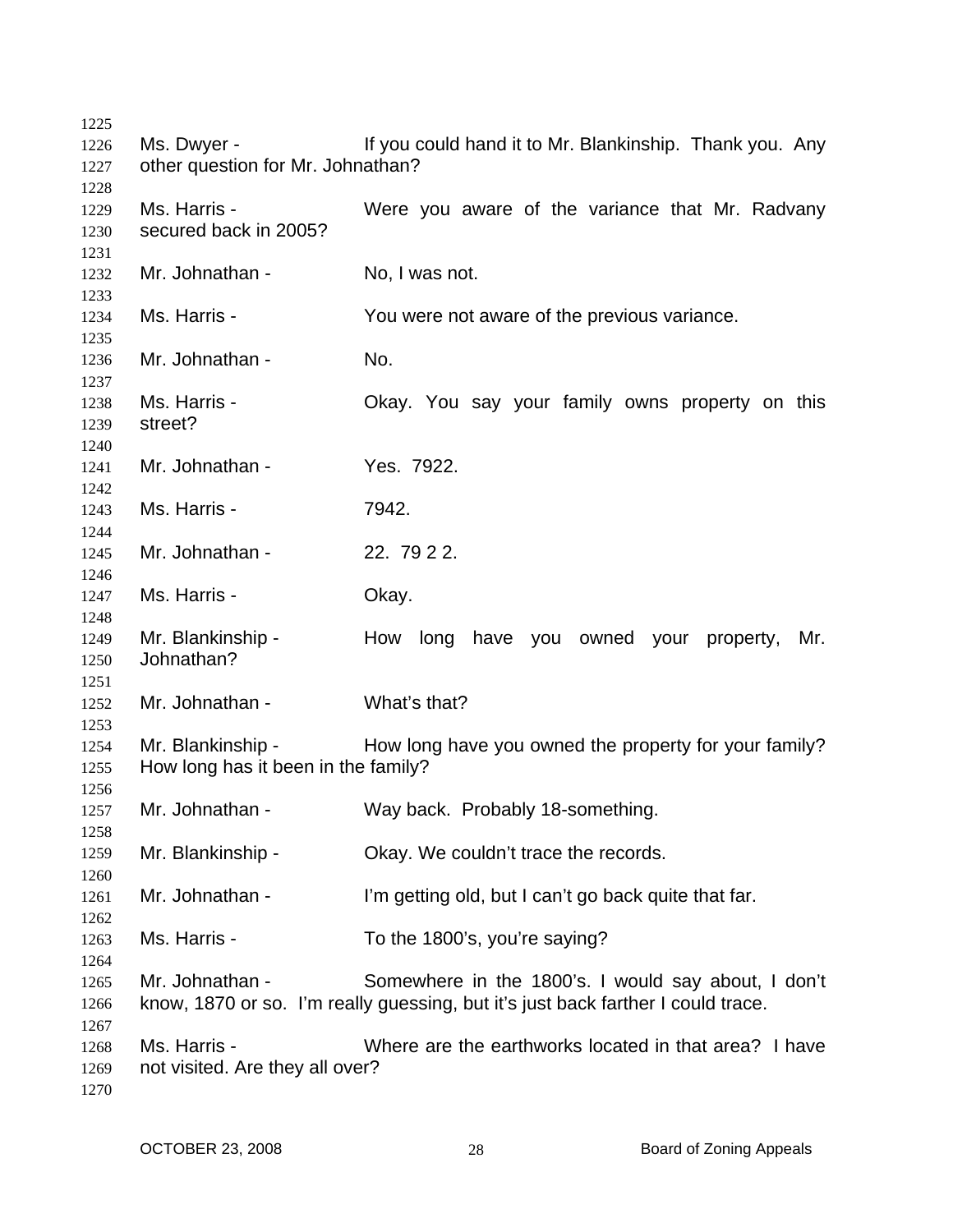Mr. Johnathan - [Off mike.] [Inaudible.] All these are earthworks right here, and they extend all around. The earthworks are all up and down Battlefield Park Road. There's a visitor's center around where I live. There's Fort Gilmer, and of course, there's a visitor's center further down on Battlefield Park Road. Battlefield Park Road, and that sharp curve, all of that is earthworks there, and it continues right on around. 1271 1272 1273 1274 1275 1276

- 1278 1279 Mr. Witte - The Are any of these earthworks going to be damaged by making an entrance to the proposed variance property?
- 1280

1297

1302

1306

1308

1310

1277

1281 1282 Mr. Johnathan - No, I don't think so.

1283 1284 Mr. Witte - Chay.

1285 1286 1287 1288 1289 1290 1291 1292 1293 1294 1295 1296 Mr. Johnathan - We, as a community, just don't want to see houses built right up on each other, especially if the 150-foot requirement is not met. As Ms. Bethea said, we begin to get into the form of cluster housing. Also, for the sake of building it for monetary gain, to rent it out to someone. This is just my opinion, but I would think if someone owned it that had an heir, and they just needed one house—but he already has one house on it—then maybe I could understand. But just to put another house there just for the sake of renting it out, or for monetary gain in this Battlefield Park area where the adherence to these requirements have been rather strict. I'm sure you have come across cases before in National Battlefield Park. You have to really go through some changes before you can get access to the road. Most everybody who attempts to build has to go through this regimen.

1298 1299 1300 1301 Ms. Harris - Che more question. For 7884, where a house was built, a variance was sought and granted, you have referred to that house. I mean, you've seen their house. This is the type of house that you do not wish built on the other side?

- 1303 1304 Mr. Johnathan - That's correct.
- 1305 Ms. Harris - Ckay. I just wanted to clarify that.
- 1307 Mr. Johnathan - Yes. And the close proximity.
- 1309 Ms. Harris - Right.

1311 1312 1313 1314 1315 1316 Mr. Johnathan - It doesn't have the required footage. If that's the rule, we on Battlefield Park Road, as a community, we definitely do not want to see exceptions granted for this reason, to have two houses close together where it will begin to look—It's going to destroy some of the natural beauty of the area. It becomes like—not a development, per se, because a development would probably have a hundred houses. But we just don't even want it to get to look like that. I'm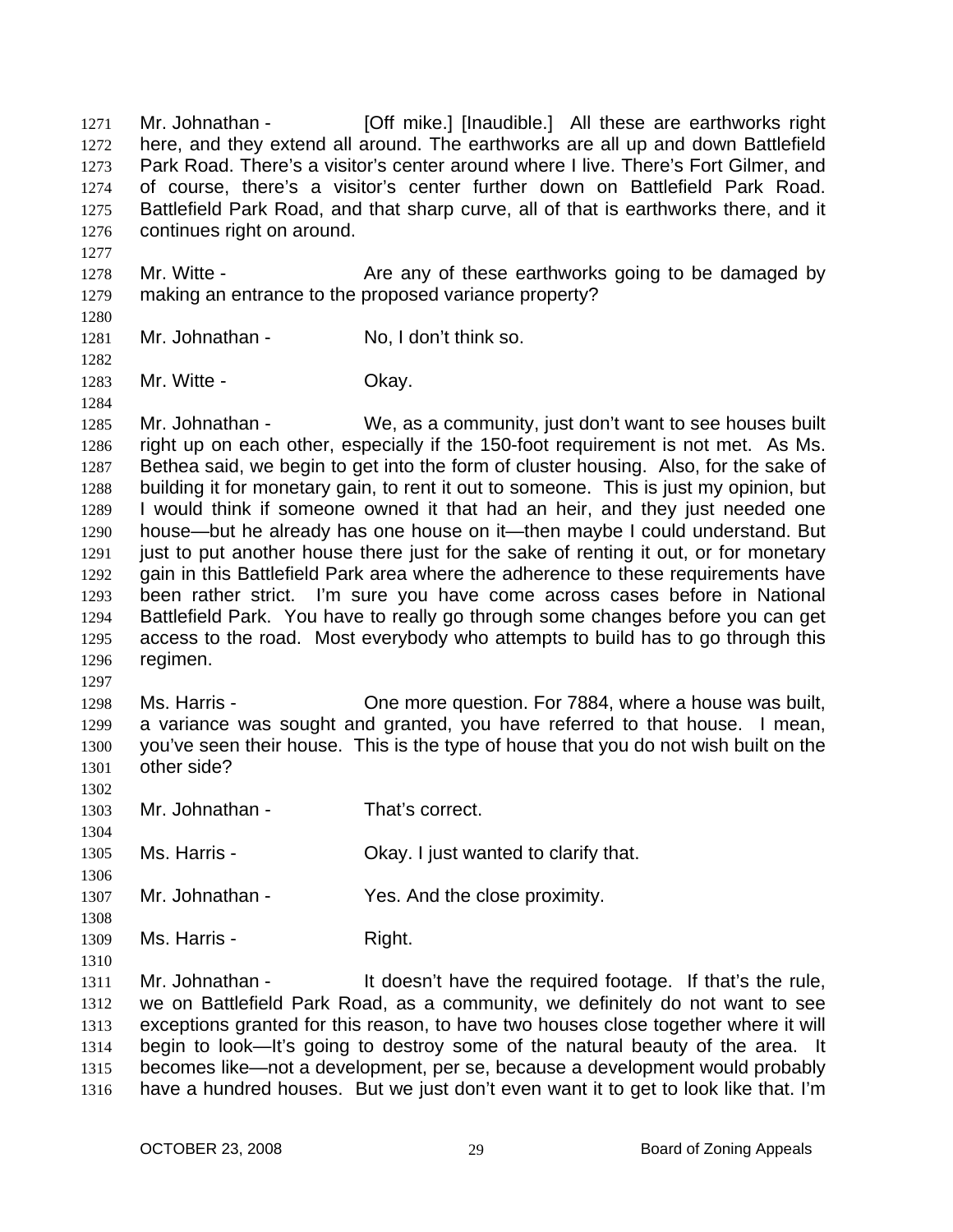like that. I'm sure that National Battlefield Park discourages it, too, because they want it left as natural as possible, as it was during the Civil War. We, as a community, don't want it either, especially when you don't have adequate footage. 1317 1318 1319

1321

1322 1323 1324 1325 Mr. Blankinship - Paul, could you put the site map up, please? Would it change your opinion at all, Mr. Johnathan, to realize that he's building the house 250 feet or so back from the road? It's not going to right up in line with the other homes. As you see on the map here, it will be quite a bit farther back.

1326 1327

1328

1330

1333

1340

Mr. Johnathan - But it's visible, it's very visible.

1329 Mr. Blankinship - That would not change your opposition to this.

1331 1332 Mr. Johnathan - No, no, no. It's very visible. It's not like there's a line of trees that would block the view or something. It's very visible.

1334 1335 1336 Ms. Dwyer - Thank you, Mr. Johnathan. Is there anyone else to speak?

1337 1338 Mr. Bethea - Good morning.

1339 Ms. Dwyer - Good morning.

1341 1342 1343 1344 1345 1346 1347 1348 1349 1350 1351 1352 1353 1354 1355 1356 1357 1358 1359 Mr. Bethea - My name is Cleve Bethea. I'm Arlene Bethea's husband of 49 years. We oppose this variance, the easement. This will be the second piece of property that he has, and he's building them to rent out. My understanding is that he has an idea for another piece of property that he'd like to get his hands on. I believe that's two lots down where this young lady wasn't given the right the cross from her driveway to the battlefields. She was not given the right to by the Park. Consequently, she died from heartbreak and what have you. She's the second young lady that we lost on that battlefield. It was another young lady that retired, moved down, built on a part of her family's estate. They harassed her, and she had dormant cancer. Her cancer was dormant. From the harassment, she died. So, we had two young ladies that died trying to get their homes squared away. And Mr. Radvany, he was able to come in at 7984. I think that house was .88 acres. It wasn't even an acre. He was able to get that property from a family who had built a home, and they were descendants of the Fields. His wife was the Fields. They refused to give her and her husband a right-of-way to get to Battlefield Park. He was able to come in. Not only did he get that property, .88 acres, but he got a driveway from way back, about midway, almost back to the end of the property at 7984. He got a driveway right smack up into the driveway of Battlefield Park Drive.

1360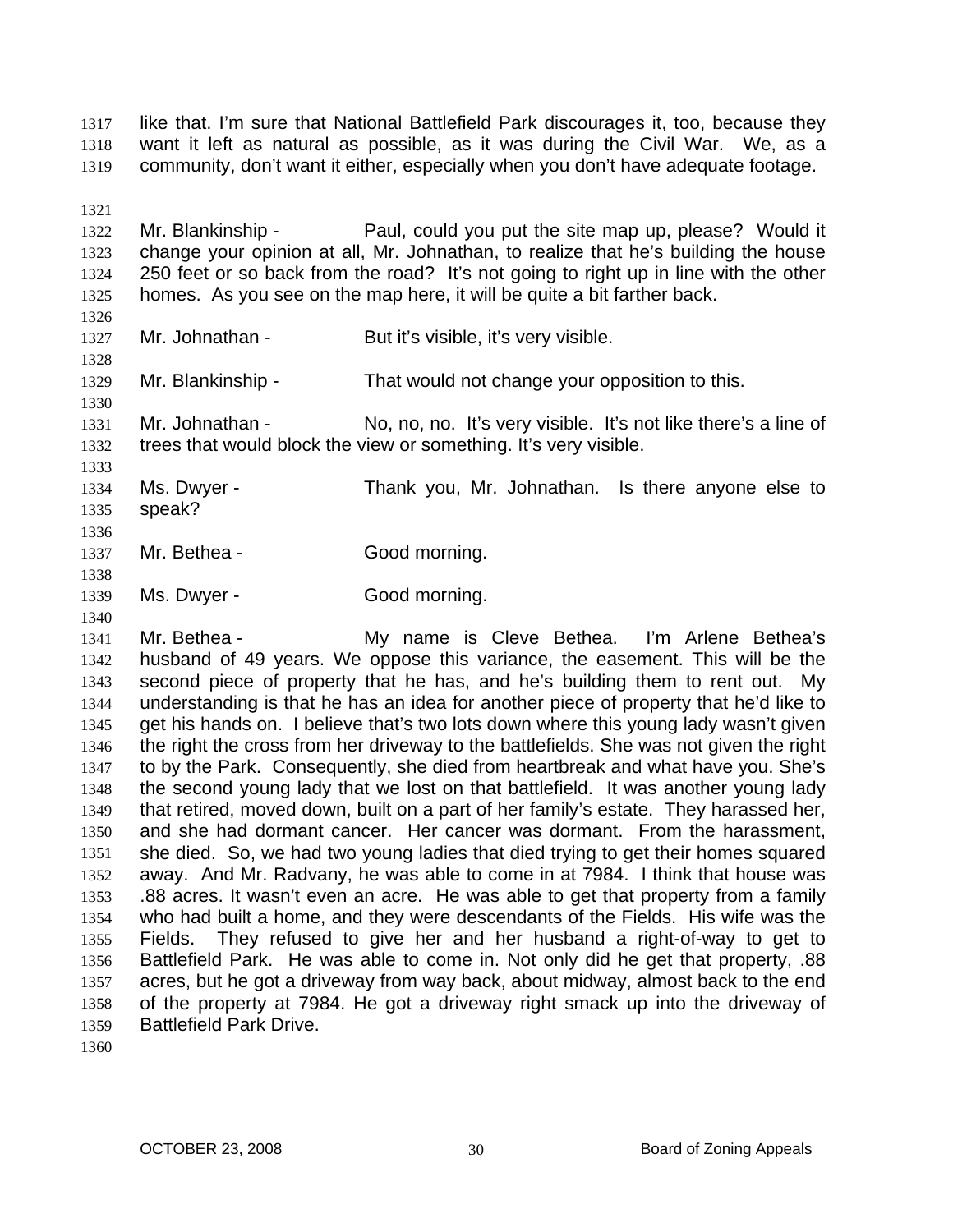I have diagrams that I drew up. I hope you all will just take a second to maybe take a peak at them. I did it by numbers, this diagram that I drew. If you'll just follow the numbers, I'll be able to just explain the different problems. My people go back. There were [unintelligible] Indians, so we were there long before that Civil War cranked up. We cooperated with Henrico County with a lot of money that they needed at the time. We also sold them 30 acres to make up that battlefield. We're descendents of Tom and Mary Elizabeth Baugh. We just lost our cousin maybe two months ago. He was Howard Baugh, a Tuskegee fighter pilot that flew 135 missions. They're going to put a statue of him down in Petersburg, I believe. 1361 1362 1363 1364 1365 1366 1367 1368 1369

1371

1372 1373 Ms. Dwyer - **Did you have something to pass out, Mr. Bethea?** 

1374 1375 Mr. Bethea - Yes ma'am. If I could just find my little diagrams here that I drew.

1376 1377 1378 Ms. Dwyer - Chay. If you could hand them to Mr. Blankinship, and he'll pass them down to us. Just hand them to Mr. Blankinship. Thank you.

1380 1381 1382 1383 Mr. Bethea - They're all the same. I just want to show you the ease that he's able to just move through here to get these homes in. The other property is—If I could just take a look at this map up here. [Off mike.] [Inaudible.] [Back at mike.] Another place to rent out. Do you see the numbers on there from 1 to 5?

1385

1387

1379

1386 Ms. Dwyer - Yes.

1388 1389 1390 1391 1392 1393 1394 Mr. Bethea - Ckay. If you look at #1, that's where this young lady, Peggy, passed away from heartache, and problems, and stuff like that that she had with just the park rangers measuring to make sure that her well was four inches on her side of the property, and not on the battlefield. Mr. Gray up here at #2, he had to get a lawyer to cross ten feet to get to Battlefield Park, across the shoulder. I don't know, I think my wife might have been in my folder last night. Everything has disappeared.

1395

1396 1397 1398 1399 Mr. Johnathan - Excuse me. With this limited amount of property, we are also concerned how can he get the correct well and sewage system in, because many of us have had to stretch and kind of deviate in order to get this in. The sewage has to be on one part of the property, and the well at the other part.

1401

1402 1403 1404 1405 1406 Mr. Blankinship - But it's a long and deep property, and he has had a test done by the Health Department, and approved to put the septic system farther back than the house, and about 300 feet from the road. I'm not sure if the well is shown, but I presume it's on the front side of the house. It is. Yes, the well would be about halfway back to the house, and then the septic field would be back on the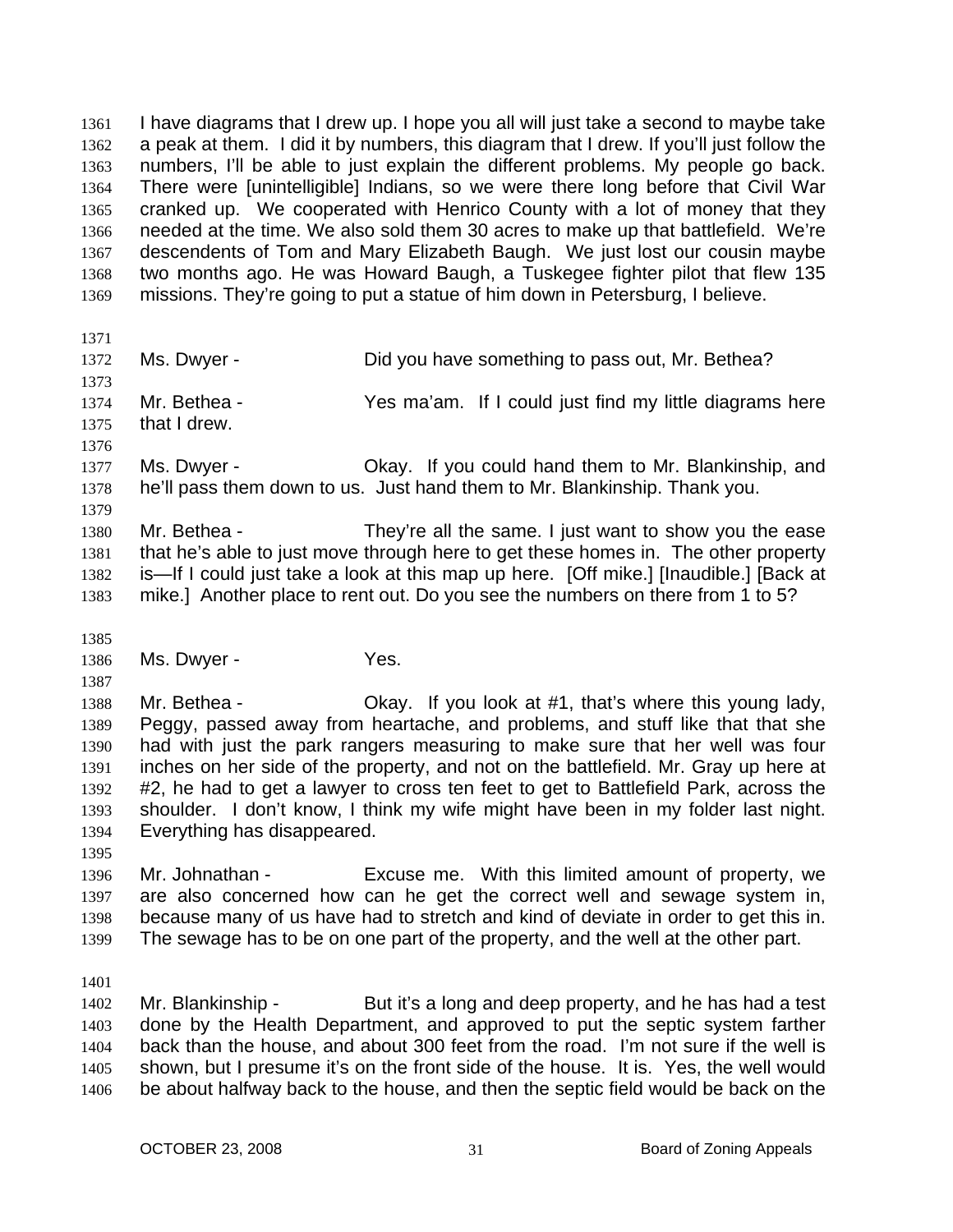1407 be back on the other side of the house.

1409 1410 Mr. Bethea - Ckay. All right, sir. I'd like to just get back to this now. You see #3 where it says, "New Home"? Does everybody see #3, the new home?

1412

1408

1413 Ms. Dwyer - Yes.

1414

1415 1416 1417 1418 1419 1420 1421 Mr. Bethea - Okay. Now, this young man, he built his home there and all. They refused to give him access to Battlefield Park. He had to go behind the earthworks, and that was an additional expense. Had to cut down all those trees, and put a road in there in order to get to Battlefield Park. Number 4 is the Field Family descendents, and they weren't allowed to get to Battlefield Park. They swung off in like a V-shape in order to get to their houses. Number 5, that's where this gentleman's house is now, or that he built.

1422

1423 1424 1425 1426 1427 1428 1429 1430 1431 1432 1433 1434 1435 1436 1437 1438 1439 1440 1441 All the people around there have horror stories to tell you about, the different problems that they ran into to get their homes situated where they could live. Also, I'm afraid that if these homes go up, people will rent these homes, and they won't know the value, they don't know the history, they won't know the culture of the people that lived there for years. Mr. and Mrs. Field, they were old-timers. They had been there a long time, I guess around the Civil War time. When you're renting out houses like this, you can't really pick and choose, and do a good background investigation on the people that you're going to put in there. A lot of times, the way things are now with this drug culture, and stuff like that, you will rent to a crack addict, a drug addict. They'll say anything, do anything to get access to a home where they can go to work. They can go to work. Out there in country, it would be ideal for them to pull up, and run in and get whatever they had, and come on out. With that, you haven't seen problems yet. With this new house that's going up, that would give him two homes that he's going to rent out. And if he can get his hands on that other piece of property—they call this young lady Little Mary, that died of heartbreak because she was just denied access to the road, and there were other problems. She had a doublewide that was ready to go. She tore down the old house, and had a doublewide ready to go. If he gets his hands on this property, we'll have three. That's that clustered housing I was talking about.

1443

1444 1445 1446 1447 1448 1449 1450 1451 1452 I'm a retired New York City detective. I was part of a Federal task force, and we worked on the first domestic terrorist that hit our land. We took down the whole cell, except one individual that was taken out a maximum-security prison and flown to Cuba. We took down the whole group. It was 35 members of the task force that I was part of. I walk with a limp now because I was hit twice in a gun battle with two individuals. But I was able to return fire, my partner and I. We were able to kill both of them. We received a lot of publicity, a lot of it that I didn't care to have, on TV and radio, and different agencies and all. We were the toast of the City at the time.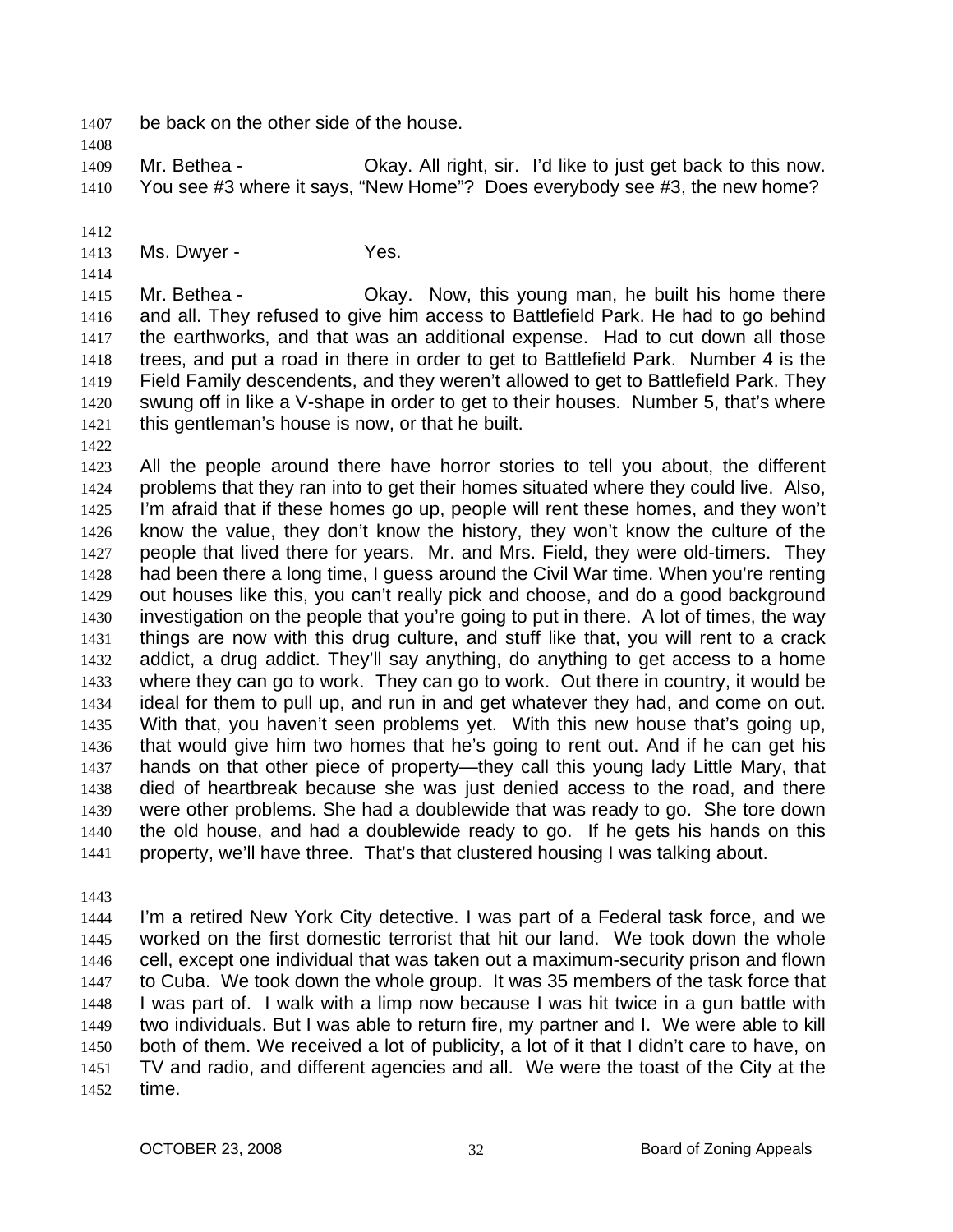1453 1454 1455 1456 1457 1458 1459 1460 1461 1462 1463 1464 1465 1466 1467 1468 1469 1470 1471 1472 1473 1474 1475 1476 1477 1478 1479 1480 1481 1482 1483 1484 1485 1486 1487 1488 1489 1490 1491 1492 1493 1494 1495 1496 1497 But anyhow, I beg you, please don't let this second house go in. He's got one house up, please don't let him go in because he's got his eye on another piece of property here that he wants to put another house up. I can almost bet, because it's been rumored from people that he has approached to buy the land, and stuff like that. This Little Mary, she died with a broken heart because they wouldn't give her access to Battlefield Park, where there was a driveway. Mr. George Fields and his wife lived there. Ms. Dwyer - Thank you, Mr. Bethea. Any questions from by Board members? Did you have any new points to make? Mr. Bethea - No ma'am, that was it, along with the petition. Ms. Dwyer - Ckay, thank you. We have a copy of the petition; we have a copy of your map. Mr. Bethea - Okay. Do you have the certified copy that I gave, the certified showing that I sent it in the mail? I had some here that are certified that I'd like to just— Ms. Dwyer - Maybe you can look at your materials while the next person speaks, so we can move the hearing along. Mr. Bethea - Ch, yes. Ms. Dwyer - Thank you. Mr. Blankinship will keep that in the file. Mr. Bethea - Right. Okay. Thanks, ma'am. Thanks for your time and consideration. Ms. Dwyer - Thank you. Sir, have you been sworn? Mr. Hatch - No. I haven't. Ms. Dwyer - Chay. Mr. Blankinship - Will you raise your right hand please? Do you swear the testimony you're about to give is the truth and nothing but the truth so help you God? Mr. Hatch - Yes I do. Good morning, ladies and gentlemen. Ms. Dwyer - Good morning.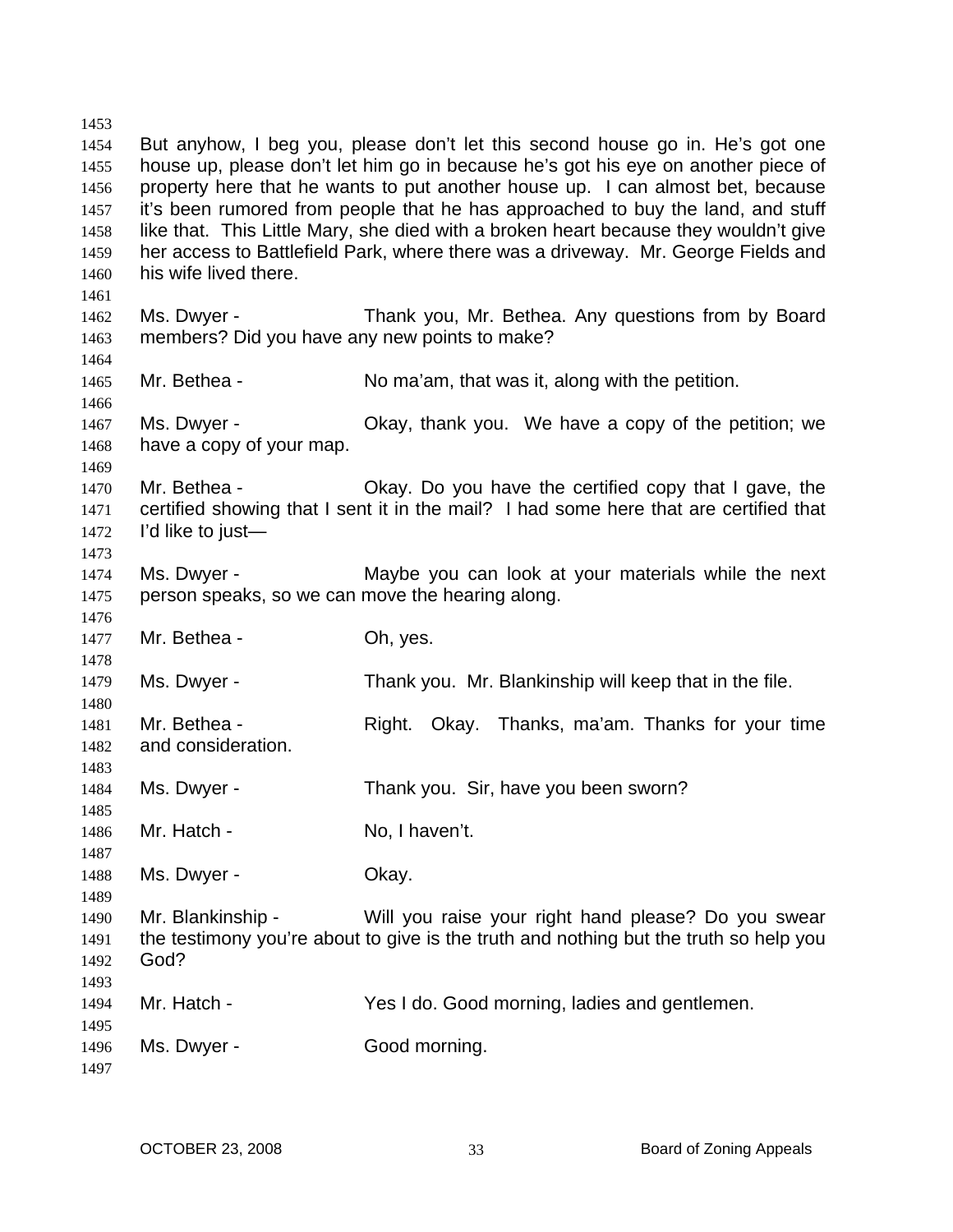Mr. Hatch - The My name is Glen Hatch. I own the property at 7871 Battlefield Park Road. 1498 1499 1500 1501 1502 1503 1504 1505 1506 1507 1508 1509 1510 1511 1512 1513 1514 1515 1516 1517 1518 1519 1520 1521 1522 1523 1524 1525 1526 1527 1528 1529 1530 1531 1532 1533 1534 1535 1536 1537 1538 1539 1540 1541 1542 1543 Mr. Blankinship - On the south side? Mr. Hatch - Yes sir. Moving out there—I think it's the year 2001 so far, I really have enjoyed my neighbors. I love my neighbors, and I love the country living. It's nothing for me to walk outside and see deer, rabbit, and wild turkeys out in the yard. But at the same time, I heard the gentleman say that he had no problem as far as gaining access, as far as the driveway. Now, I think my family and I did just about everything to gain access for a driveway from our house to the road, but we were not permitted. He had to end up using an easement to go across my neighbors just to get back and forward. Ms. Dwyer - The Access through the park is not an issue that we have responsibility for; that's up to the Park Service. Mr. Hatch - Chay. Ms. Dwyer - So, that's not something that we need to discuss. Mr. Hatch - Chay. Mr. Blankinship - If the variance is approved, they'll be a condition that he has to get permission from the Park Service. The variance won't do him any good unless he can get permission from the Park Service. Mr. Hatch - Ckay. Thank you very much for your time. Ms. Dwyer - Thank you. Any other questions by Board members for any of the opposition? Ms. Harris - What was the address of Mr. Hatch? What was his address? Mr. Blankinship - 7871 is Mr. Hatch. He's #3 on the map that Mr. Bethea passed out, the one that was not allowed roadway directly to the road. Ms. Dwyer - **Mr. Radvany, would you like to respond?** You'll have a maximum of five minutes. Mr. Radvany - I'll only take a minute. Yes, as far as the property, of me renting the property and everything else, when I first bought the property at 7884 Battlefield Park Road, there was a house on it. The taxes had gotten high or whatever, so I went ahead and purchased that property. There was an existing house on there, which the roof was falling in and everything else. So, the County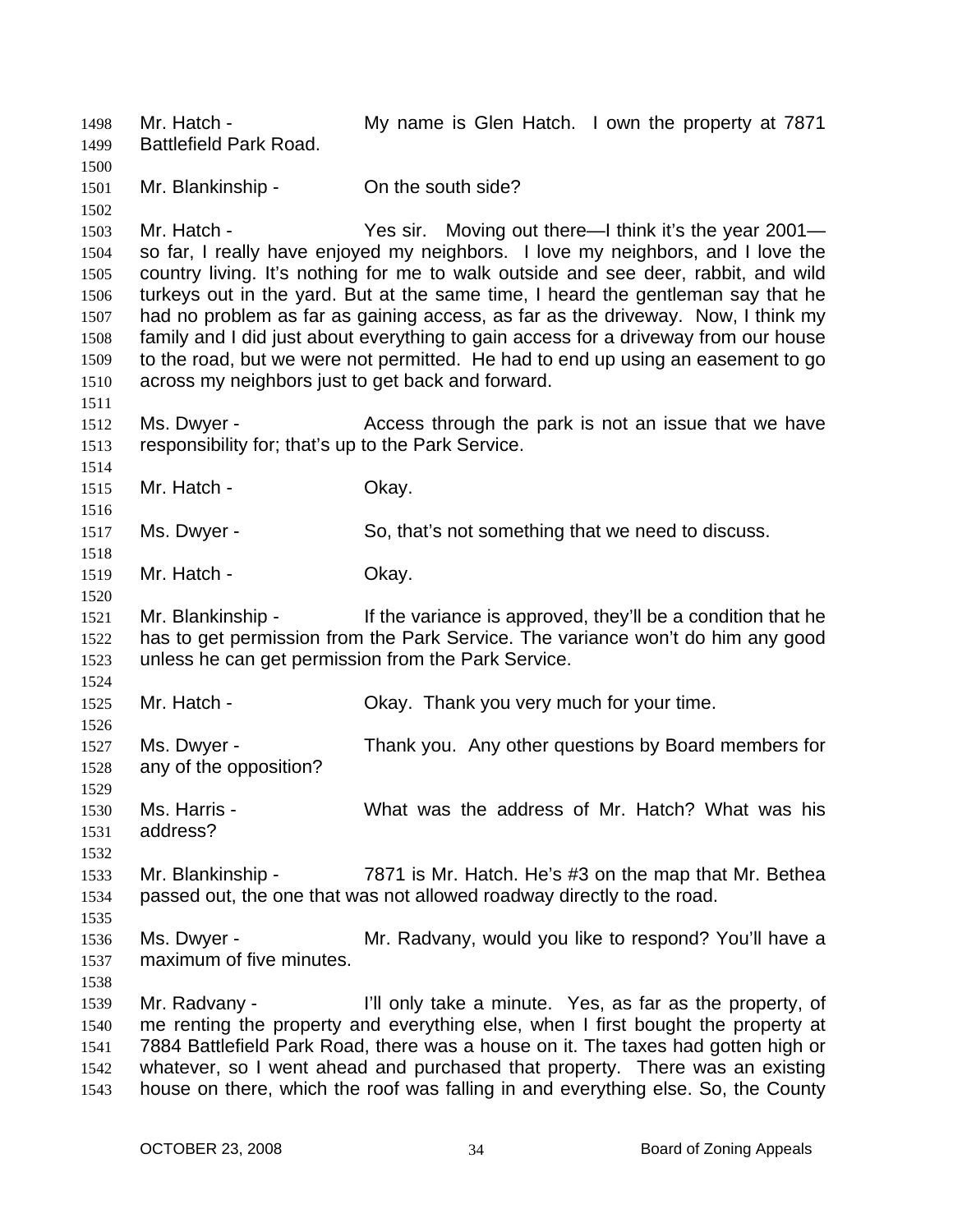County condemned that unsafe. Tore it down. That's why I built the new house on that property. At 7896, there's a lot of trash on all the lots in there. That was owned by another lady. The taxes had not been paid up. Her husband had bought it years ago, and he had it for a while. So, I bought it from her, because she didn't have any use for it. She was an older lady. She didn't want to build anything on it. 1544 1545 1546 1547 1548 1549

1551 1552 1553 1554 As far as the other two properties, 7902, me wanting to acquire that, the only reason I was asking about those two properties—and that's why I guess maybe they got the understanding that I wanted to get that other piece—is so I could combine all three parcels so I wouldn't have to go for a variance.

1555 1556 That's all I have to say.

1557 1558

1550

1559

1561

Ms. Dwyer - The Any questions for Mr. Radvany?

1560 Mr. Nunnally - You are going to rent this house out, too.

1562 1563 1564 1565 1566 1567 1568 1569 1570 1571 1572 1573 Mr. Radvany - Ms. Walker who is at 7892, the house in between the two properties I own, I also told her if she had any family members, I would give them first option to buy, if they wanted to buy the land or whatever they wanted to do after I had everything gone through the County. Her niece was looking to buy 7884 Battlefield Park Road, but she wasn't able to. So, now she has a nephew who I'm going to rent to for a while. He said he'd like to purchase it. She said she also has another family member interested in 7896, which I have bought. If I do build a home, I want to make sure I have someone I can rent it to until—She said that she had a cousin who was interested in that one also. So, I don't know what their relation is to Ms. Walker or however, but I know her family has been in that house for many years. I give them the first right, because I understand as far as having family around. That's pretty much it.

| 1575 | Mr. Nunnally - | All right, thank you, sir. |
|------|----------------|----------------------------|
| 1576 |                |                            |

1577 Ms. Dwyer - Thank you.

1578 1579 Mr. Radvany - Thanks.

1580

1574

1581 **DECISION** 

1582

1583 1584 1585 Mr. Nunnally - I move we approve it because I don't think it will be detrimental to the neighborhood, and he cannot build unless he gets the okay from the National Park Service. For that reason, I move we approve it.

1586 1587 Mr. Wright - I second it.

1588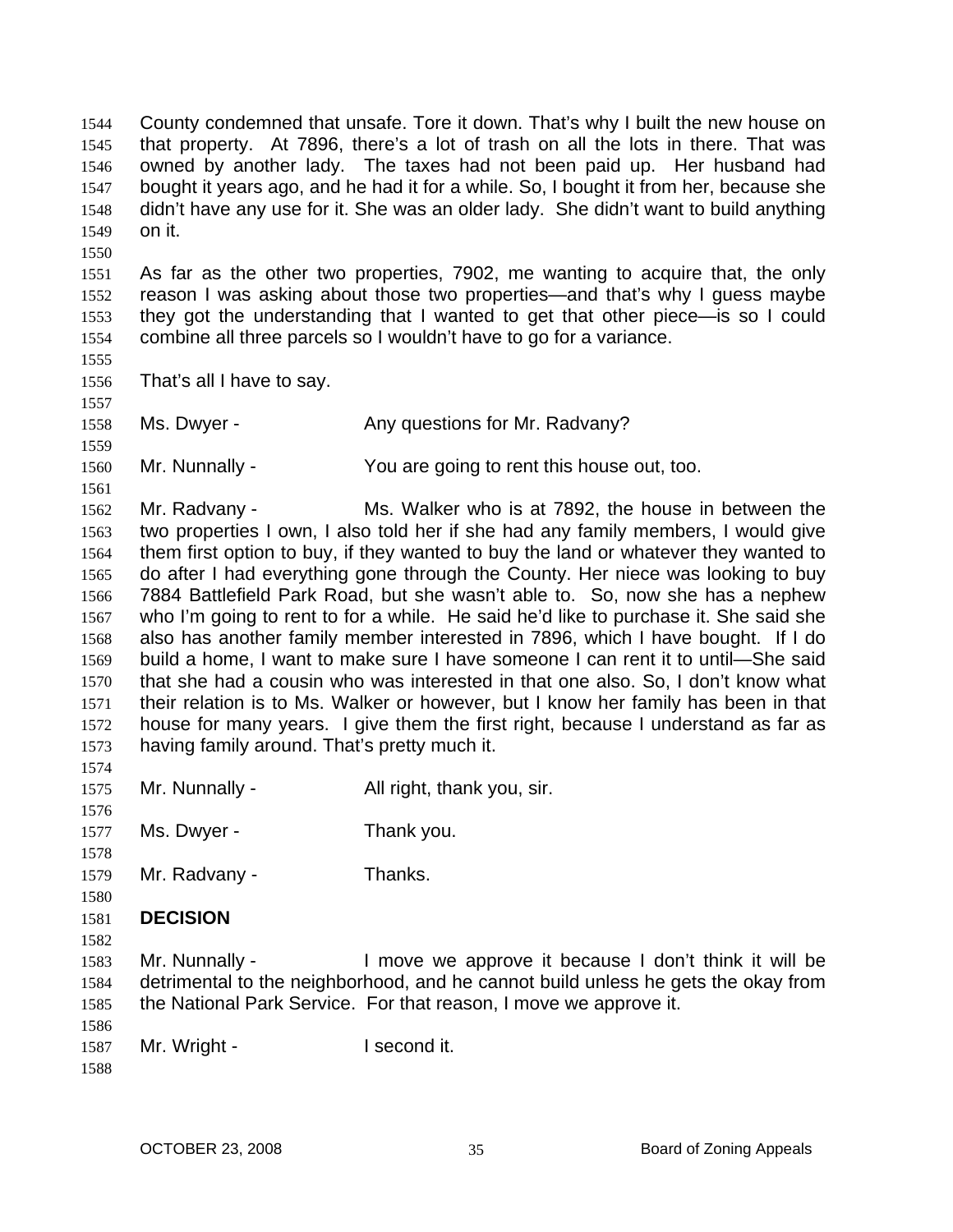Ms. Dwyer - Motion by Mr. Nunnally, seconded by Mr. Wright. Any discussion? 1589 1590

1592 1593 1594 1595 1596 1597 1598 Ms. Harris - Yes. When we look at #2 and why we say no to variances, we talk about the detriment to the community—the clustering of homes, someone mentioned in testimony. We can already see what has happened with one of the houses, and it can be repeated as many as three more times. I feel that these neighbors who have been citizens of Henrico County have been harassed too much. I think it's too close to the neighborhood. I think it definitely adversely, affects the neighborhood. So, I'll have to speak out against this.

1600

1591

1601 1602 1603 1604 1605 1606 Mr. Wright - The Mon't understand how these people being harassed has anything to do with approval of this application. This man is not harassing them, and this has been done over a number of years, whatever all this testimony was. This lot has been there. It was a legal lot before the ordinance was adopted. I understand from Mr. Blankinship that this lot was legal prior to the adoption of the 50-foot requirement.

- 1608 1609 1610 1611 Ms. Harris - Though it was a legal lot, we have a zoning ordinance that says 150-foot frontage. The width is required. So, though it was a legal lot, we have another code that keeps us from using a legal lot that is conflicting with the requirement for zoning.
- 1612

1627

1630

1632

1607

1613 1614 1615 1616 1617 1618 Mr. Wright - I understand that, but I think that it's been demonstrated, or the testimony was that a house would conform to the requirements. All the requirements for building a house on this lot can be met. This is a very deep lot. It's not just a short lot without a lot of acreage in it. I think that would offset any objection along that line.

- 1619 1620 1621 1622 1623 Mr. Witte - The Mr. Witte - I, too, sympathize with the existing residents, but I feel like Mr. Radvany has done most everything he could possibly do. If, in fact, we insist on a large setback, front yard setback of 200 or 250 feet, and maybe some plantings to help block the view, I think that would be a type of compromise that hopefully would be acceptable.
- 1624 1625 1626 Ms. Dwyer - There is nothing in the conditions, I don't think that requires him to build off the road. Is there, Mr. Blankinship?
- 1628 1629 Mr. Blankinship - Well, he's shown at 250 feet back, and the condition says that he's bound by what he submitted, doesn't it?
- 1631 Ms. Dwyer - Where does he show that it's—
- 1633 1634 Mr. Wright - Or we could put a condition that he build it back. He testified that that's what he was going to do.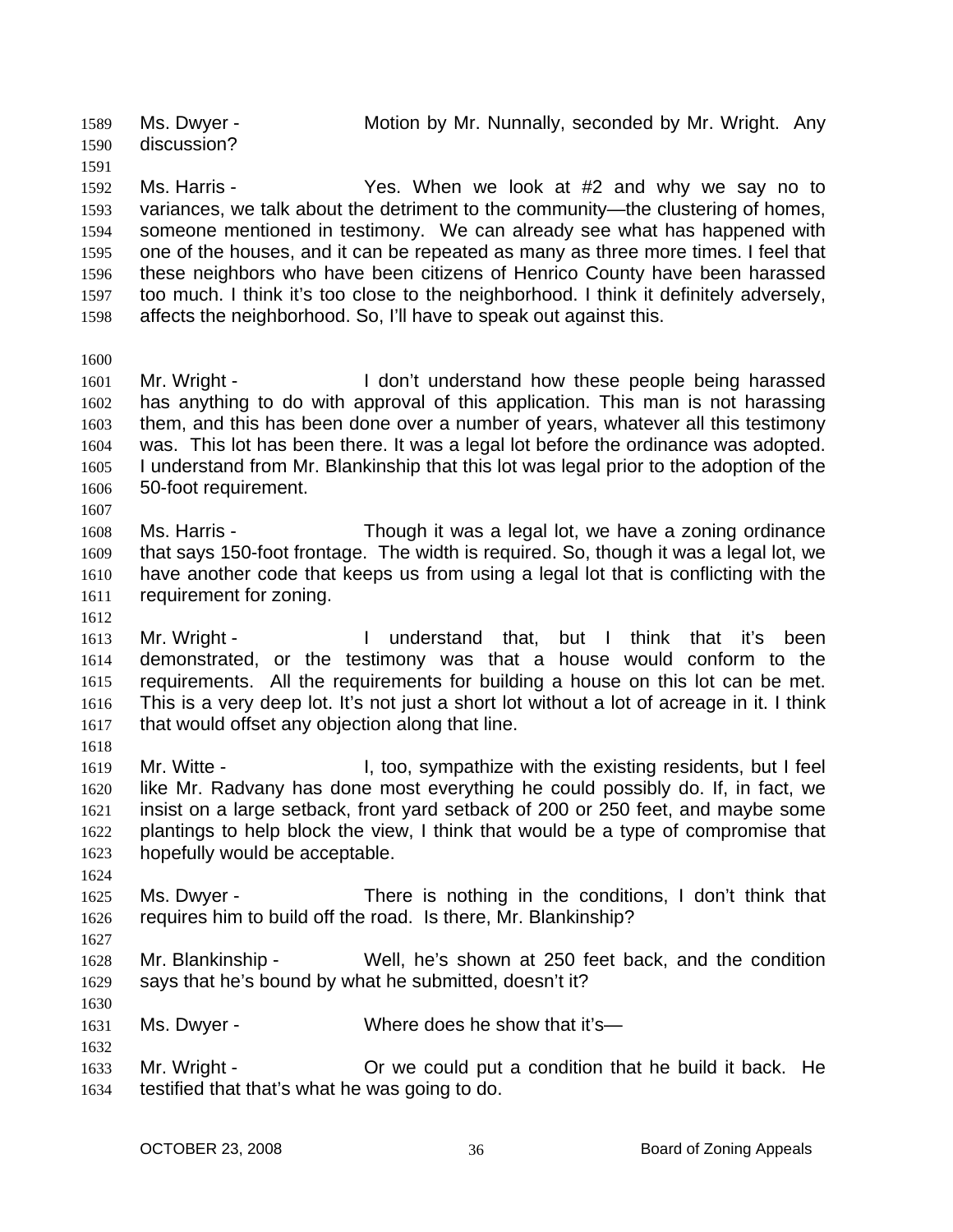1635 1636 1637 1638 1639 1640 1641 1642 1643 1644 1645 1646 1647 1648 1649 1650 1651 1652 1653 1654 1655 1656 1657 1658 1659 1660 1661 1662 1663 1664 1665 1666 1667 1668 1669 1670 1671 1672 1673 1674 1675 1676 1677 1678 1679 Mr. Blankinship - And it's a variance, so you can impose a condition without his approval. No, you're right, we didn't. That should be added. That should be the standard condition. Well, he didn't submit any building plans, that's why. So, we can't tie him to the building plans he submitted, because he didn't submit any. He did submit a plat showing a building location. Ms. Dwyer - So, we could have a condition to that effect. Ms. Harris - What is our obligation to preserving the history of a national historic site? Ms. Dwyer - One of the things we have to find is that the granting of the variance will not materially impair the purpose of the chapter. One of the purposes of this chapter—I was looking at it as we were listening to the people talk. One of the purposes of the chapter is to—let me find it—protect against destruction of, or encroachment upon historic areas. That's in Section 24-1. Also, making sure that there's adequate fire protection, and that the purposes of the zoning ordinances are preserved so that there is convenient access, and harmonious development within the community protecting historic areas All right, any more discussion. Mr. Nunnally - Are we going to add that condition on there to build back 250 feet? Mr. Witte - The Muslim Like to do that. Ms. Dwyer - Mr. Wright, you're in agreement to do that? Mr. Wright - Yes, 250 feet. Ms. Dwyer - Okay. So, the motion is to approve the variance request with an additional condition, Condition #6, which would require the house to be built 250 feet off the roadway. Any more discussion? Okay. All in favor say aye. All opposed say no. The ayes have it; the motion passes. Motion carries three to two. Mr. Blankinship - Three to two, was it? Ms. Dwyer - Yes. The variance request is approved.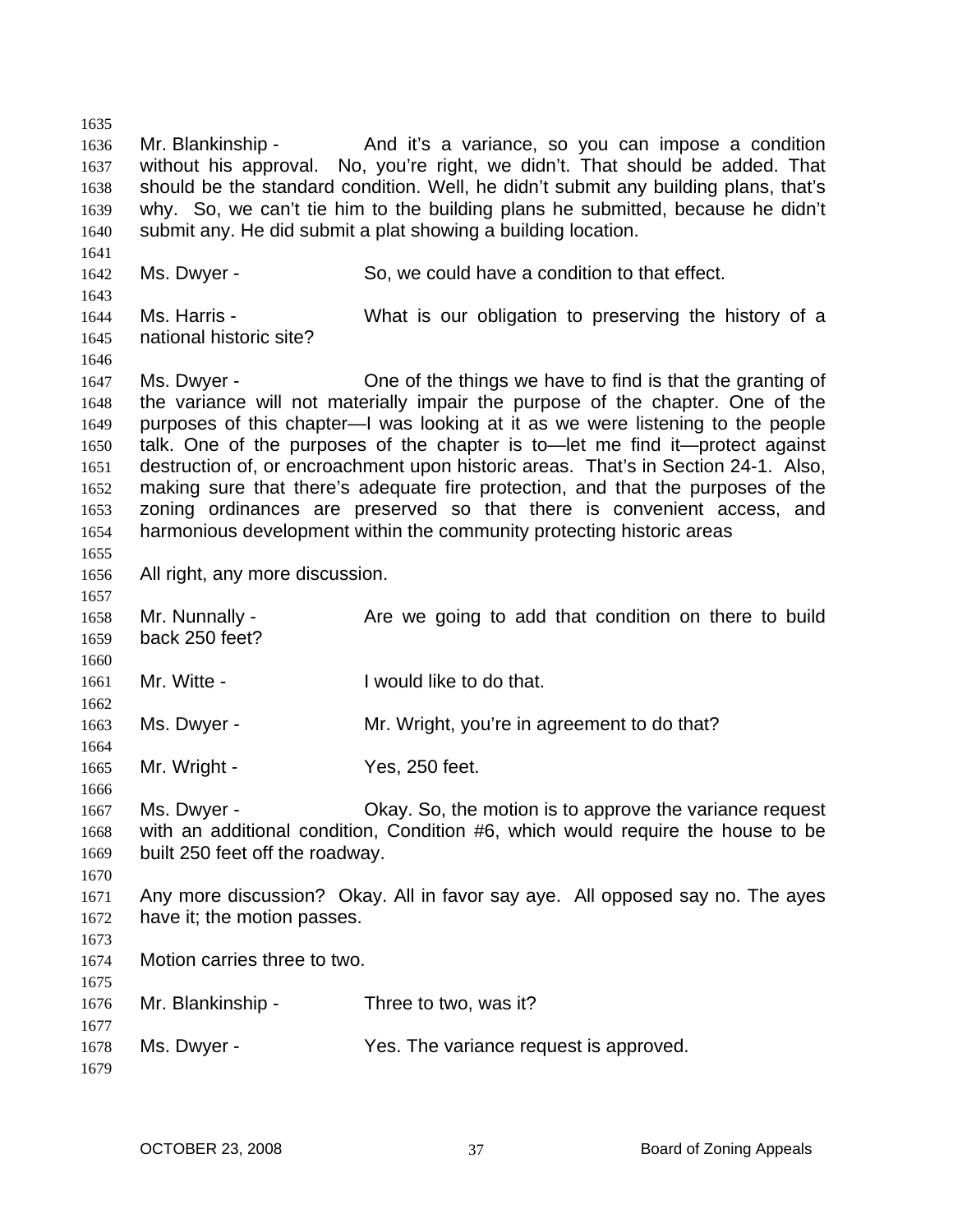After an advertised public hearing and on a motion by Mr. Nunnally, seconded by Mr. Wright, the Board **approved** application **A-024-08, Andrew P. Radvany's**  request for a variance from Section 24-94 to build a one-family dwelling at 7896 Battlefield Park Road (Parcel 808-689-0421), zoned A-1, Agricultural District (Varina). The lot width requirement is not met. The Board granted the variance subject to the following conditions: 1680 1681 1682 1683 1684 1685 1686 1687 1688 1689 1690 1691 1692 1693 1694 1695 1696 1697 1698 1699 1700 1701 1702 1703 1704 1705 1706 1707 1708 1709 1710 1711 1712 1713 1714 1715 1716 1717 1718 1719 1720 1721 1722 1723 1724 1725 1. This variance applies only to the lot width requirement for one dwelling only. All other applicable regulations of the County Code shall remain in force. 2. Approval of this request does not imply that a building permit will be issued. Building permit approval is contingent on Health Department requirements, including, but not limited to, soil evaluation for a septic drainfield and reserve area, and approval of a well location. 3. At the time of building permit application, the applicant shall submit the necessary information to the Department of Public Works to ensure compliance with the requirements of the Chesapeake Bay Preservation Act and the code requirements for water quality standards. 4. At the time of building permit application, the applicant must submit documentation from the National Park Service, granting permission for the lot's driveway to access Battlefield Park Road. 5. The applicant shall maintain a 25 foot wide wooded buffer along the front of the property, with the exception of a driveway entrance that shall enter the lot so as to minimize any tree removal. 6. [ADDED] The dwelling shall be set back 250 feet from the right-of-way of Battlefield Park Road as shown on the plot plan filed with the application. Affirmative: Nunnally, Witte, Wright 3 Negative: Dwyer, Harris 2 Absent: 0 **A-025-08 EMERALD LAND DEVELOPMENT** requests a variance from Section 24-9 to build a one-family dwelling at 5311 Eanes Lane (Parcel 807-711-0289), zoned R-4, One-family Residence District (Varina). The public street frontage requirement is not met. The applicant has 0 feet public street frontage where the Code Requires 50 feet public street frontage. The applicant requests a variance of 50 feet public street frontage. Mr. Blankinship - Madam Chairman, let me call your attention to the other note that was left on the table that's relevant to this case.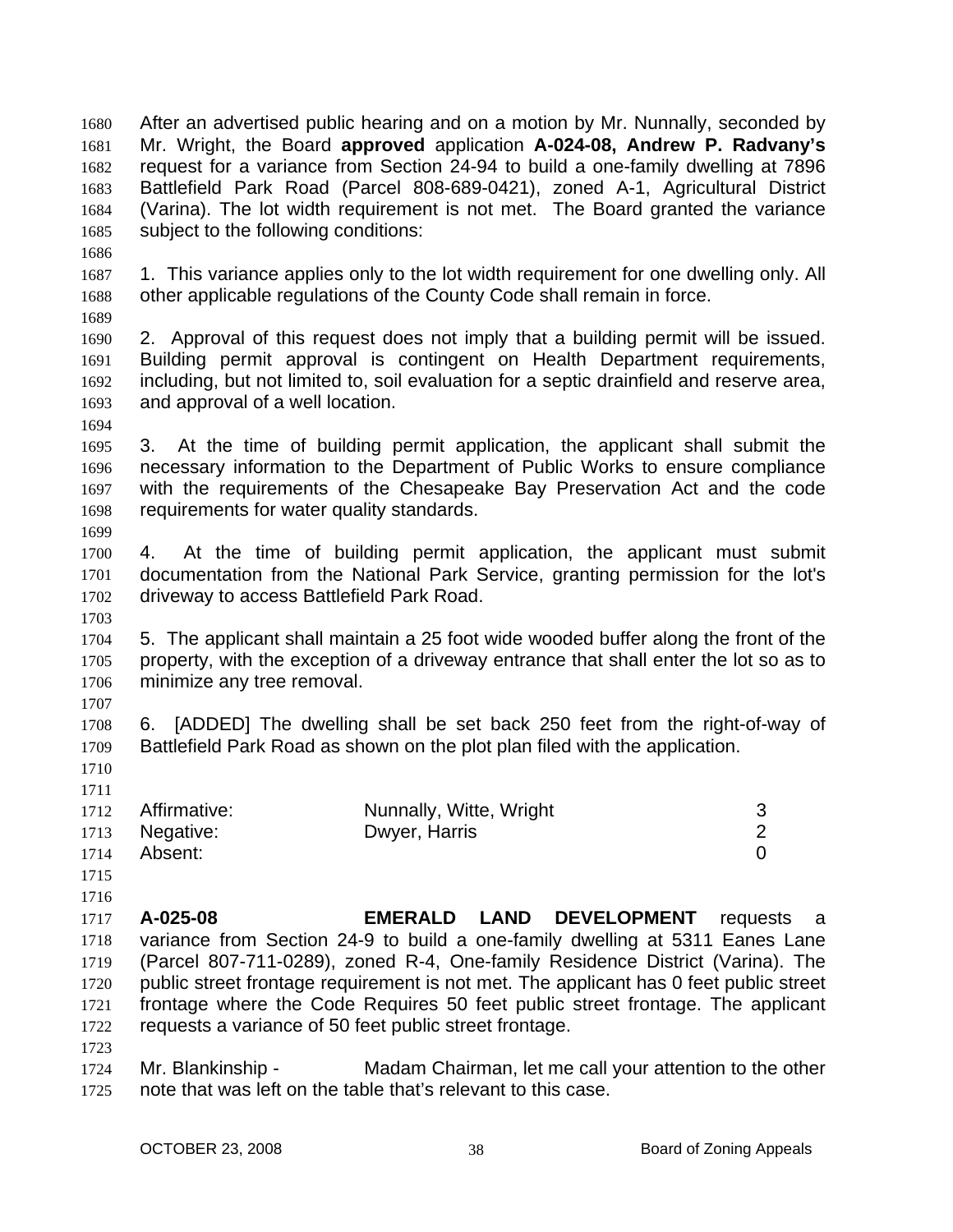1726 1727 1728 1729 1730 1731 1732 1733 1734 1735 1736 1737 1738 1739 1740 1741 1742 1743 1744 1745 1746 1747 1748 1749 1750 1751 1752 1753 1754 1755 1756 1757 1758 1759 1760 1761 1762 1763 1764 1765 1766 1767 1768 1769 Ms. Dwyer - Was this another e-mail? Mr. Blankinship - No, this was a letter received from a Ms. Lorraine Chandler. Ms. Dwyer - Does everyone have a copy of that? All right. Is there anyone here to speak for or against this case? Please stand so that you can be sworn. Mr. Blankinship - Will you raise your right hand please? Do you swear the testimony you're about to give is the truth and nothing but the truth so help you God? Ms. Dwyer - Okay. Will the applicant come forward and state your case? Mr. Baker - Good morning, Madam Chairperson, members of the Board. My name is Mark Baker. I'm here today on behalf of Emerald Land Development, who is the contract purchaser at 5311 Eanes Lane. The request is a waiver for the public street frontage requirement to permit the construction of a single-family dwelling. I want to thank Mr. Blankinship and the staff for putting together a thorough report. Based on that report, which we are satisfied with, I'll be brief. I do want to talk quickly about background. I want to talk about the all-important threshold requirement, and the three tests. As far as background goes, the property's located near the end of a long private drive, which is approximately 2,200 feet south of Williamsburg Road. The property is 1.24 acres in area. It was originally part of a 2.4-acre parcel that was divided in half in 1948—that's a key year—as part of a family division. The subject property is the southernmost of those two parcels. It's vacant. It has no public street frontage. It fronts on a private driveway that runs south from Williamsburg Road. The northernmost parcel of the original—the two parcels split from the original parcel also includes 1.2 acres, and it's occupied by a single-family dwelling. The subject property is a legal lot of record. It meets all R-4 zoning standards, with the exception of the public street frontage requirement. Now, getting into the threshold question, as you know, the Supreme Court of Virginia in Cochran versus Fairfax County set the threshold as to whether the effect of the Zoning Ordinance upon the property under consideration as it stands interferes with all reasonable, beneficial uses of the property taken as a whole. Our belief is that, yes, the language of threshold applies. As staff notes, the property was created in 1948, which precedes the public street frontage

1770

requirement in 1960. Therefore, the property is non-conforming. It met the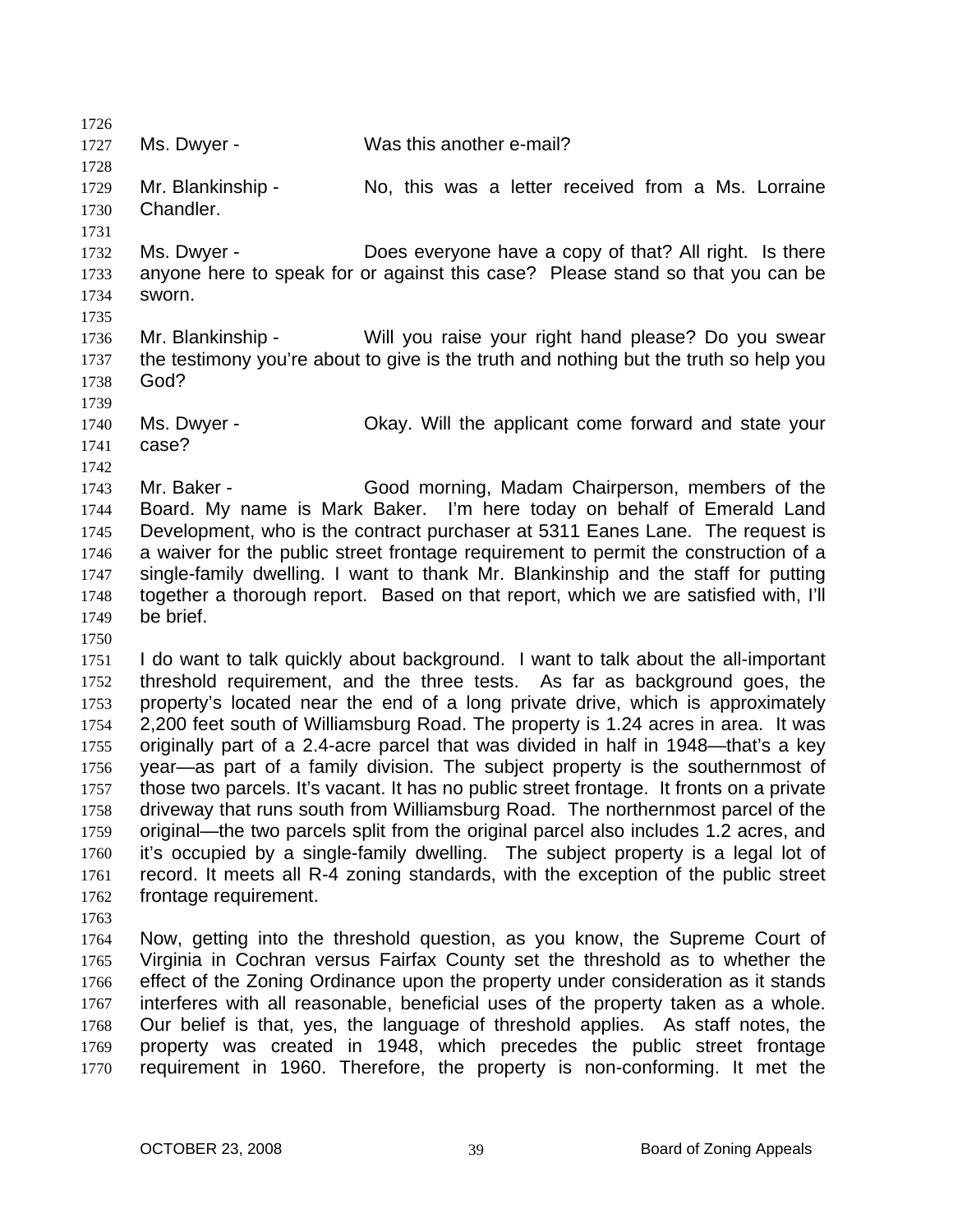requirements in 1948; does not meet the requirements today. Absent a variance, the property is not suitable for any other reasonable, beneficial use. 1771 1772

1773

1774 1775 1776 1777 1778 1779 Looking at the three tests, the first is that the property is affected by exceptional narrowness, shallowness, size, shape or topographic conditions rather than an ordinary situation or condition. Of course, the exceptional condition as noted by staff is that the property has no public street frontage. The lot is otherwise of sufficient size to meet the applicable setback requirements to permit the development of a single-family dwelling.

1780

1781 1782 1783 1784 1785 1786 The second test of the variance is it will not be a substantial detriment to adjacent property, and the character of the district will not be changed. Staff noted in their comments that the proposed home is consistent and a reasonable fit with the dwellings on the adjacent parcels, so I think in character with the development on adjacent properties. I think what also helps is the ability to meet the setbacks as required under normal zoning.

1787

1788 1789 1790 1791 1792 Some concerns were raised by the owner of 5305, and as I'm just learning now, 5308 Eanes Lane with regards to legal right to use the private drive. That is the first issue, the second being wear and tear on the private drive. At least in the staff report, there were some comments about concerns over some existing potholes. Looking at the first—

1793

1794 1795 1796 1797 Ms. Dwyer - Excuse me, Mr. Baker. May I ask a question? How are you planning to gain access? It looks like there could be access from Eanes Lanes, or Wendel Road. When you talk about the private drive, are we talking about Eanes or Wendel?

1798 1799

1800

Mr. Baker - Wendel.

1801 1802 Ms. Dwyer - The letter we received is from a person who resides at 5508 Eanes Lane.

1803

1810

1804 1805 1806 1807 1808 Mr. Baker - I think the thing is that the access is coming off Wendel. The one concern was from 5305. I think 5308 would have frontage as well on the private road, Wendel. That's the same road that would be used continuing further south to the subject property.

1809 Ms. Dwyer - What is the status of Wendel Road?

1811 1812 1813 1814 1815 Mr. Baker - The Music a private road. It's clearly shown in the title work that they have the right to use the property. Of course, I would suggest that it's a legal issue. It's a condition in the variance, and similar to the park issue you were just discussing in the last case. I could suggest the variance doesn't give them the right necessarily to use that. It does condition, however, if approved with the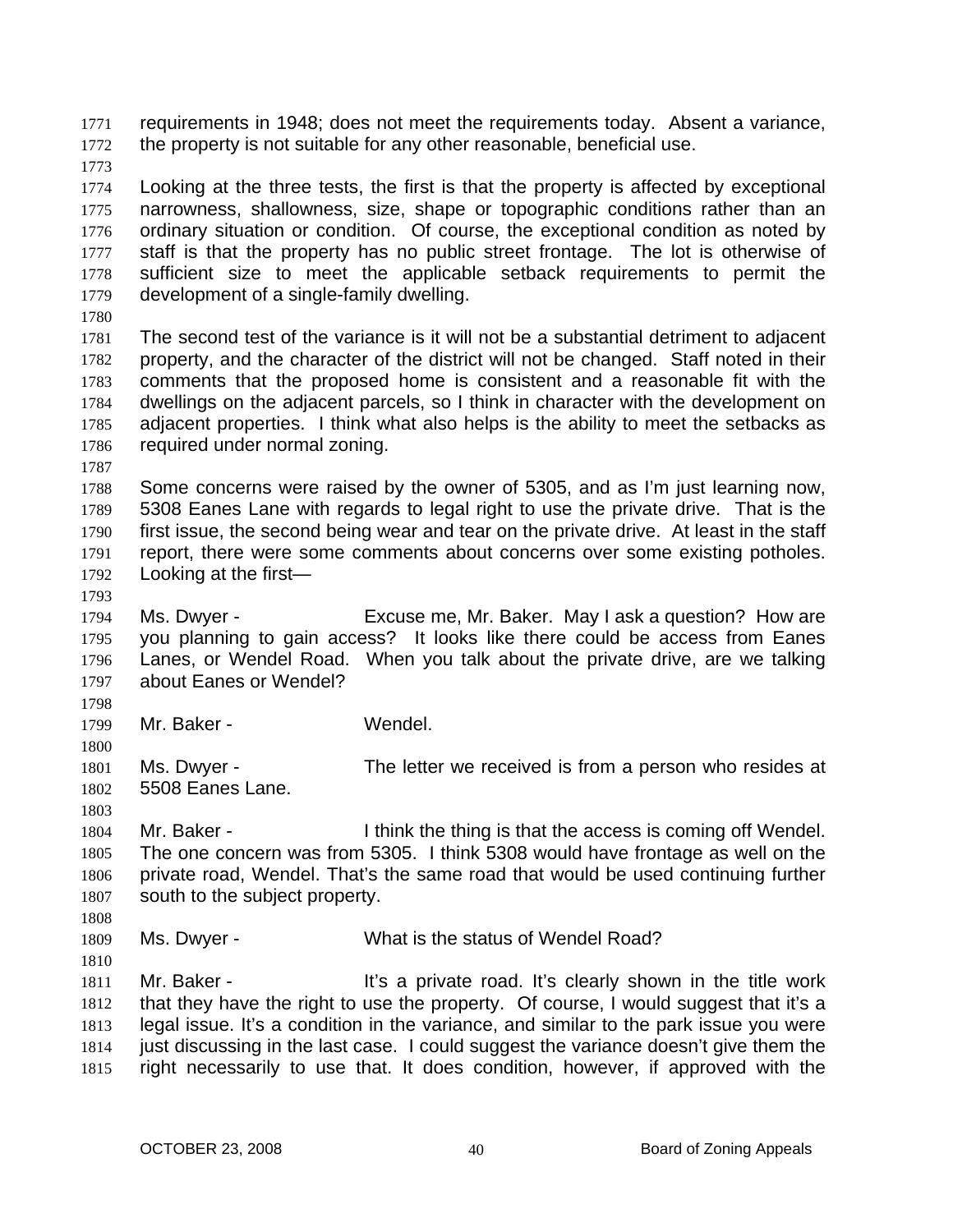condition that they would have to provide evidence of that prior to a building permit. 1816 1817 1818

1819 1820 1821 1822 Ms. Dwyer - That's true, but I think that's one thing that we want to consider as part of the variance is whether it is possible to gain legal access, or whether legal access has been obtained. It's not good public policy for us to approve a lot that doesn't have legal access.

1824 1825 1826 1827 1828 Mr. Baker - The Munderstand. When you're looking at a piece of property like this, it's always going to be raised as a possible issue from the developer's side as well. The developer's attorney in conjunction with speaking with the attorney for the title company, found that there wasn't an issue from an access standpoint and that they had the ability to access via the private road.

1830 Ms. Dwyer - The Has an easement been granted?

1832 1833 1834 1835 1836 1837 Mr. Baker - Do you want the nature of that is? Is there an easement or? Apparently, their understanding was the private road, based on the documentation that was given to them through surveys, was a right-of-way, but a private right-of-way, and that they had the right to use it. I don't know if that's been formulated as an easement across somebody else's property.

1838 Ms. Dwyer - So we don't really know.

1840 Mr. Baker - No.

1842 Ms. Dwyer - Ckay. I'm not clear. Okay.

- 1844 1845 Mr. Baker - I obviously didn't prepare the title for it, but they felt comfortable in ensuring the title on the property as to access.
- 1847 Ms. Dwyer - Chay.
- 1849 1850 Mr. Wright - The Your testimony is that you would use Wendel Road for the access, and not Eanes Lane.

1852 1853 1854 1855 Mr. Baker - The Yes. Yes sir. If I can continue, I guess the other issue is wear and tear. Of course, there's a condition in approval of the variance as well, which would suggest that the access would have to be maintained. Obviously, I assume that would include repair of potholes, things of that nature.'

1856

1823

1829

1831

1839

1841

1843

1846

1848

1851

1857 1858 1859 1860 1861 The third test is that the condition or situation of the property concerned is not of so general a recurring nature as to make reasonably practical the formulation of a general regulation to be adopted as an amendment to the ordinance. Staff noted here that it's not unusual for the Board to hear requests for variances from the public street frontage requirement; however, this request is unique among those in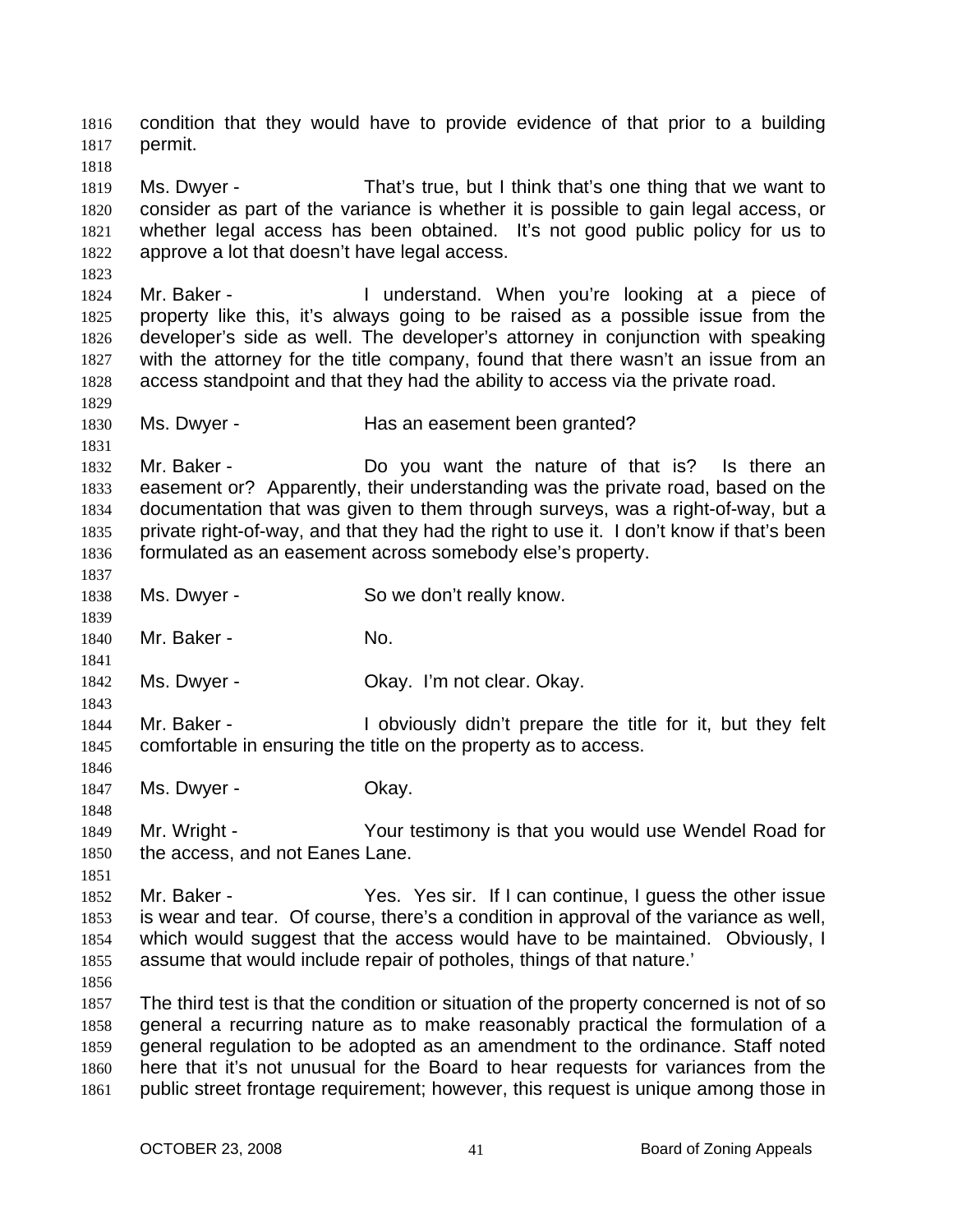those in that the lot existed in its current configuration prior to the public street frontage requirement being put in place. It would definitely not suggest a general regulation might be appropriate. 1862 1863 1864 1865 1866 1867 1868 1869 1870 1871 1872 1873 1874 1875 1876 1877 1878 1879 1880 1881 1882 1883 1884 1885 1886 1887 1888 1889 1890 1891 1892 1893 1894 1895 1896 1897 1898 1899 1900 1901 1902 1903 1904 1905 1906 1907 In summary, we're very simply dealing with a single lot, with has no reasonable use with a variance. The owner has reasonable expectations for beneficial use of the property, which as it stands today cannot be accommodated. The three tests are met. We thank you for your consideration. We ask that you rule in favor of the applicant based on a demonstrated hardship. I'll answer any additional questions that you have at this time. Mr. Witte - Can you show me exactly how the access gets to Wendel Road? Mr. Baker - Basically, you're 2,200 feet south of Williamsburg Road. Williamsburg Road is up—It was beyond the mouse. There we go. To the north, that's Williamsburg Road. Mr. Witte - Chay. Mr. Baker - The private road runs north/south from the subject property. Mr. Witte - So, it runs the back yard of all those properties off Williamsburg Road. Mr. Baker - Yes sir. Mr. Witte - Chay, thank you. Ms. Harris - Wendel Road is not a paved street at this point? Ms. Dwyer - I'm referring to the letter. Have you see the letter that we received from Lorraine Chandler? Male - The one that says, "I own property at 5508 Eanes Lane?" Ms. Dwyer - That's right. Male - That driveway is also my property. It's a private driveway; I want to keep it that way. I will not agree to having anyone else using my driveway. Ms. Dwyer - She had the impression, apparently, that—And I'm not sure if she's speaking of Wendel or Eanes Lane.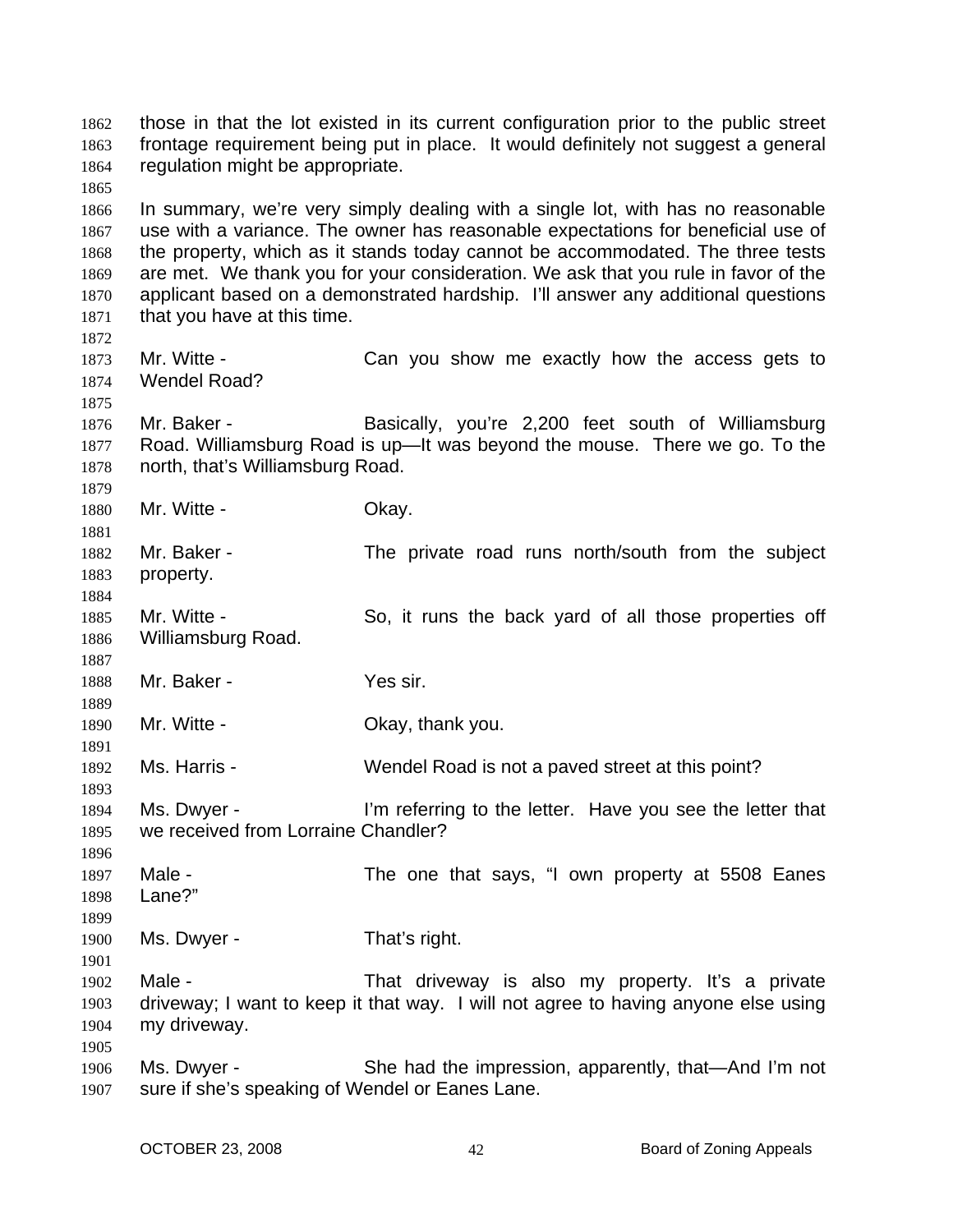1908 1909 1910 1911 1912 1913 1914 1915 1916 1917 1918 1919 1920 1921 1922 1923 1924 1925 1926 1927 1928 1929 1930 1931 1932 1933 1934 1935 1936 1937 1938 1939 1940 1942 1943 1944 1945 1946 1947 1948 1949 1950 1951 1953 Male - I don't know either. Mr. Gidley - **[Off mike.]** She called me, and she's referring to western Eanes Lane. She was concerned that there were some flags out there [inaudible] coming across her property. I told her that the applicant [inaudible]. Ms. Dwyer - So, Mr. Gidley is saying that based on a phone conversation, Ms. Chandler's concern is that access would be through Eanes Lane, and that's not the case. Maybe that should be a condition if the Board considers approving this case. Any other questions by Board members? Thank you, that concludes the case. I'm sorry, I keep forgetting. Just keep raising your hand. Mr. Lanning - Good morning, ladies and gentlemen. Ms. Dwyer - Good morning. Please state your name, please. Mr. Lanning - My name is Robert James Lanning, and I live at 5305 Eanes Lane. Ms. Dwyer - Could you spell your last name, please? Mr. Lanning - L-a-n-n-i-n-g. Ms. Dwyer - Chay, thank you. Mr. Lanning - I'm here to state my case that this is my private, legal, deeded driveway. I moved into that home in 1976 when my second little daughter was first born, and I've been there for about 32 years. This road is called Wendel Road—W-e-n-d-e-l Road. It is a private road, and I maintain that road, with a little help from Old Dominion Landfill (BFI), which I'm sure you all are aware where the landfill is over on Charles City Road. Mr. Eric Spencer is the manager over there. I'm here to represent my neighbors also. Could I just read this letter from them while I'm here? Ms. Dwyer - Yes. Mr. Lanning - October 21, 2008. This is all our feelings. This is to the County of Henrico, Virginia, Department of Planning, P.O. Box 90775, Henrico, Virginia, 23273. "Dear Henrico County Board of Zoning Appeals." I'm a little nervous, and my throat is dry because I'm borderline diabetic. Anyway, it says: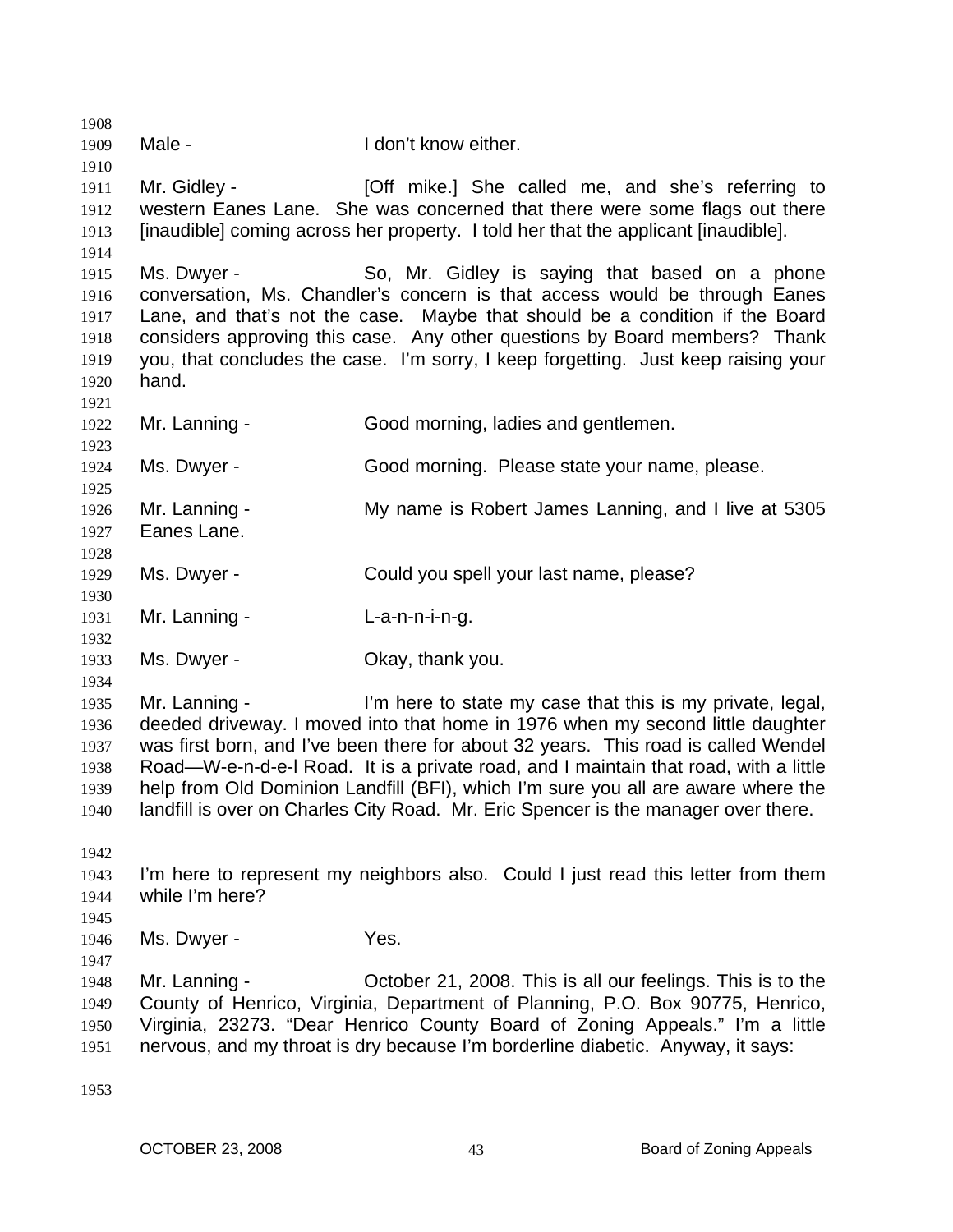- With regard to your letter of October the  $6<sup>th</sup>$ , 2008, allow me to offer the following response. 1954 1955
- 1956 1957 1958 1959 1960 1961 1962 You have received a request from Emerald Land Development for a variance from Section 24-9 to build a one-home dwelling at 5311 Eanes Lane, Parcel 807-711-0289, zoned R-4, One-Family Resident District, Varina. The road you have received the request for is named Wendel Road, which runs along the front of the following properties: 5301, 5303, 5305, 5508, and 5313 of Eanes Lane.
- 1963

1964 1965 1966 1967 1968 1969 1970 Now, they've also built some new houses up close to Williamsburg Road where the road comes out on Williamsburg Road. It's like a subdivision up there now. I think it's called Carter's Pond, or something like that. I'm not sure; I'd be guessing. That's where this is taking place, Wendel Road. It says: "The road right in front of Carter's Pond. Robert and Sam Carter were [sic] the sons of George…" And I forget. I call them Ms. George Carter; they're deceased. But they had a farm right there on Charles City Road.

- 1972 What I'm telling you is that we're opposed to it. It says:
- 1973

1971

1974 1975 1976 1977 1978 This letter is to officially notify you that we, the undersigned of this letter, do not give our permission, or consent to access Wendel Road. This is a private road maintained by Robert Lanning and some assistance from Old Dominion Landfill. We will continue to decline any future requests. Thank you for your time.

1979

1980 1981 1982 1983 1984 1985 1986 I'll just make it very brief. It's signed by David and Loretta Smith that live at 5303 Eanes Lanes; my wife and myself that live at 5305 Eanes Lane; and Eric and Lorraine Chandler, whose land borders this road, although they never had access to the road. Ms. Chandler is here now, right there. She's opposed to it. Also Ricky and Rhonda Leavell. Ricky and Rhonda Leavell live at 5313 Eanes Lane. They oppose it also. They couldn't be here today because they were all working. I'm here to represent that.

1987

1994

1988 1989 1990 1991 1992 1993 I don't know how to show you, but this is my plot that Nelson Shaw—he was a land surveyor down on Osborne Pike. I bought my home at 5305 from Ethel Anderson. That was her name then, but it was formally Ms. Perry. Nelson Shaw surveyed this land, and it shows that it's my legal deeded driveway that goes all the way from—well, in fact, it goes all the way—There used to be Concrete Structures, and now it's something else.

| 1995         | Mr. Blankinship - | Metromont.                    |
|--------------|-------------------|-------------------------------|
| 1996<br>1997 | Mr. Lanning -     | Metro. You're exactly right.  |
| 1998<br>1999 | Mr. Blankinship - | The next thing on the agenda. |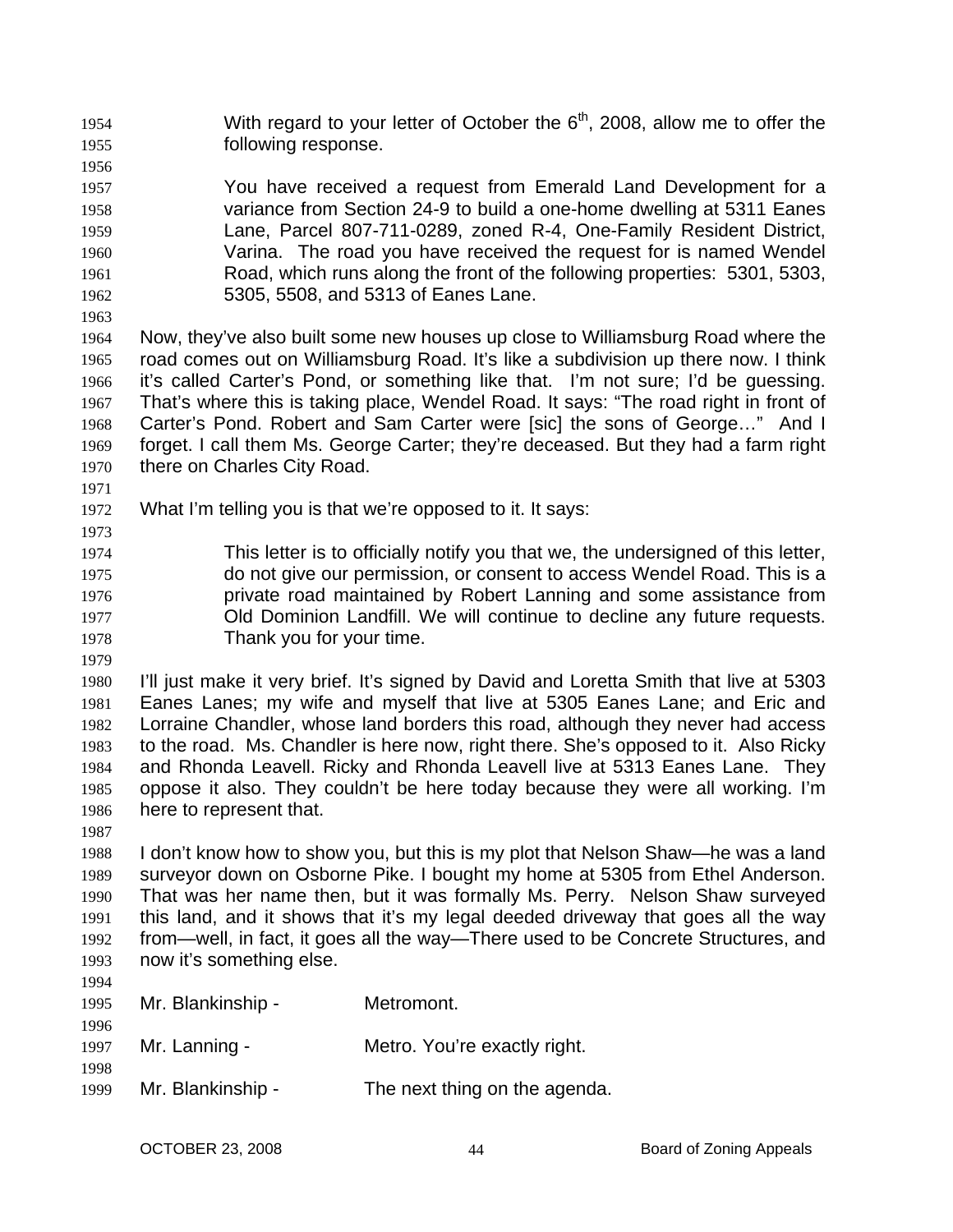2000 2001 2002 2003 2004 2005 2006 2007 2008 2009 2010 2011 2012 2013 2014 2015 2016 2017 2018 2019 2020 2021 2023 2024 2025 2026 2027 2028 2029 2030 2031 2032 2033 2034 2035 2036 2037 2038 2039 2040 2041 2042 2043 2044 2045 Mr. Lanning - The Yes. So, we're opposed to this. One thing I would like to say is that Old Dominion Landfill (BFI). Robert Carter owned part of this road that I'm accessing. Even though it's my legal deeded driveway, I think they own the biggest part of that road. Ms. Dwyer - The You're walking about Wendel Drive. Mr. Lanning - Wendel Road, yes ma'am. Ms. Dwyer - Road. Mr. Lanning - Yes ma'am. He's not here. He's on a business trip. Eric Spencer, he's the manager of Old Dominion Landfill. It's my understanding, now, that he's opposed to this too, because we have so much traffic coming in and out of there now that goes to different neighbors' houses. I'm not here to stop anybody that has the legal right-of-way to use that road. I state my case. I'm not opposed to anyone that wants to come to see their neighbors down that road, or has business. Matter of fact, the water system used to be an old [unintelligible] hydrodynamics, and now it's owned by the County of Henrico. They bought it from Aqua Virginia. They have the right to come down there to read the meters, the County does. We, the landowners, do not want any more traffic on that road. Ms. Dwyer - Mr. Lanning? Mr. Lanning - The I guess what I'm trying to say, ma'am—I'm sorry. The owner of the road actually is not here, so I'd like to get a continuance until I can get an attorney or whatever I need if this is going to be denied or—If it's going to be approved, I'd like a chance to— Mr. Wright - One of the conditions, if this were approved, would be that he would have to have legal access, and he would have to prove to the County that he has legal access. Mr. Lanning - Yes sir. Mr. Wright - The Mr approve this, we don't get into the legal determination. Mr. Lanning - Yes sir. Mr. Wright - There is a condition if we approve this that it's subject to the owners obtaining legal access, and proving to the County. Not just saying he has it, he has to get legal documentation that he has legal access, or it would not be valid.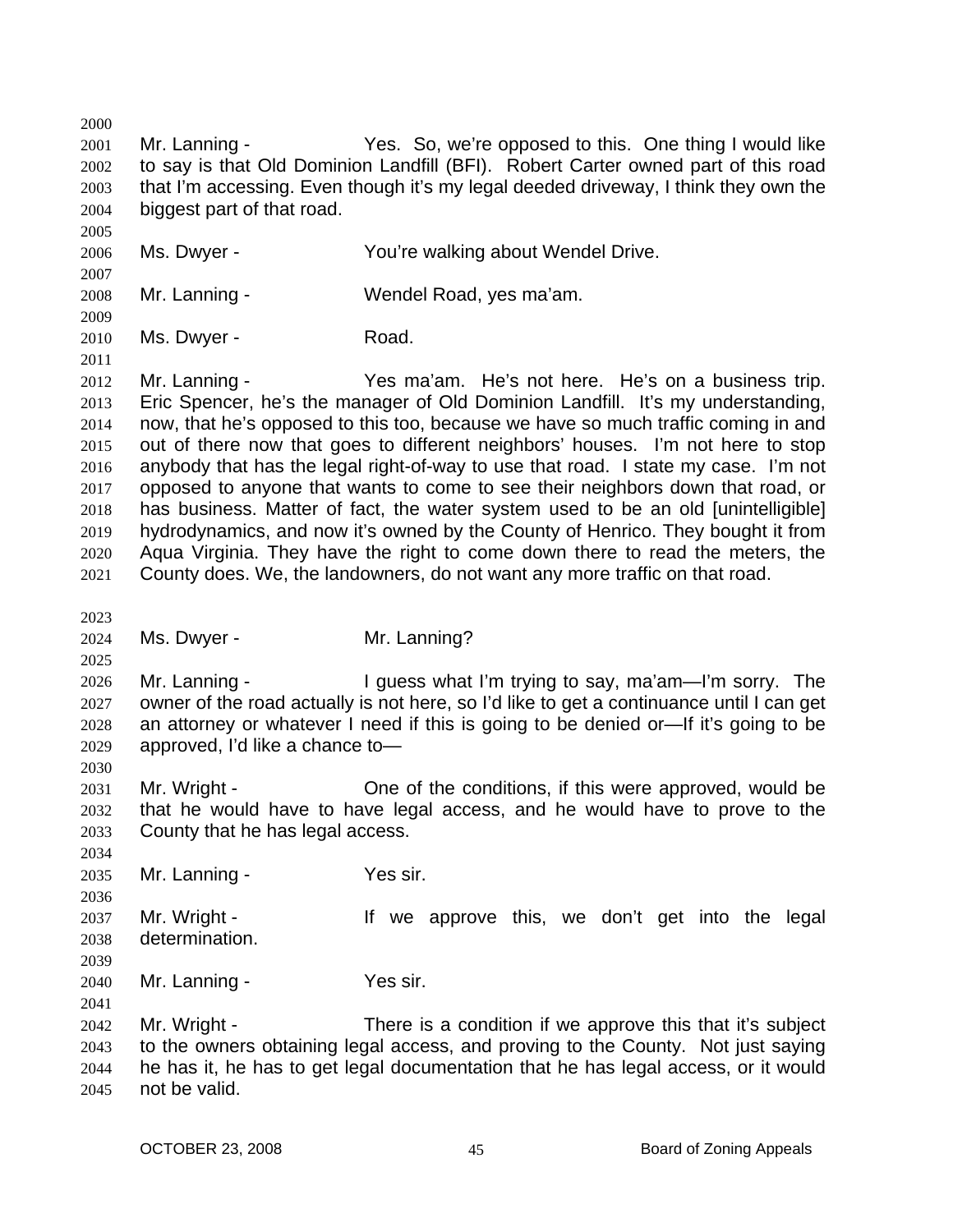| 2046 |                                               |                                                                                        |
|------|-----------------------------------------------|----------------------------------------------------------------------------------------|
| 2047 | Mr. Lanning -                                 | Yes sir, that's a very good point.                                                     |
| 2048 |                                               |                                                                                        |
| 2049 | Mr. Wright -                                  | Even if we approve this, that doesn't mean it's                                        |
| 2050 | approved.                                     |                                                                                        |
| 2051 |                                               |                                                                                        |
| 2052 | Mr. Lanning -                                 | Yes sir, that's a very good point.                                                     |
| 2053 |                                               |                                                                                        |
| 2054 | Mr. Wright -                                  | I just want to make sure you understand that. We don't                                 |
| 2055 | determine whether he has legal access or not. |                                                                                        |
| 2056 |                                               |                                                                                        |
| 2057 | Mr. Lanning -                                 | Yes sir.                                                                               |
| 2058 |                                               |                                                                                        |
| 2059 | Mr. Wright -                                  | That's not the jurisdiction of this Board.                                             |
| 2060 |                                               |                                                                                        |
| 2061 | Mr. Lanning -                                 | Yes sir. I'd just like the Board members to know that                                  |
| 2062 |                                               | fact number one is that no person on that lot where he wants to get approved has       |
| 2063 |                                               | ever used that road going in or out, either way. Fact number two is that it's been a   |
| 2064 |                                               | grown up area forever. It's just been like a field, just grown up, and it's only been  |
| 2065 |                                               | cut down this past summer. I guess when they came down and took bore                   |
| 2066 |                                               | samples, and tried to lay out whatever they want to build there. I'm not getting into  |
| 2067 |                                               | that, but I'm just saying we're against it, the landowners are against it. I thank you |
| 2068 | all very much for your time.                  |                                                                                        |
| 2069 |                                               |                                                                                        |
| 2070 | Ms. Dwyer -                                   | Mr. Lanning, I have a question for you. Your address is                                |
| 2071 | on Eanes Lane, right?                         |                                                                                        |
| 2072 |                                               |                                                                                        |
| 2073 | Mr. Lanning -                                 | Eanes Lane, yes ma'am. My address is 5305 Eanes                                        |
| 2074 | Lane.                                         |                                                                                        |
| 2075 |                                               |                                                                                        |
| 2076 | Ms. Dwyer -                                   | Okay. But you access your property from Wendel.                                        |
| 2077 |                                               |                                                                                        |
| 2078 | Mr. Lanning -                                 | Yes ma'am, I do. I do also have access that I can go                                   |
| 2079 |                                               | out at 5303 if I want to. I have that in writing, and I have it notarized. The lady    |
| 2080 |                                               | gave me lifetime rights to go through her driveway, unless they move or                |
| 2081 | something.                                    |                                                                                        |
| 2082 |                                               |                                                                                        |
| 2083 | Ms. Dwyer -                                   | Do you happen to know what the legal status of Wendel                                  |
| 2084 | Road is?                                      |                                                                                        |
| 2085 |                                               |                                                                                        |
| 2086 | Mr. Lanning -                                 | I'm sorry?                                                                             |
| 2087 |                                               |                                                                                        |
| 2088 | Ms. Dwyer -                                   | The legal status of Wendel Road. You said it's a private                               |
| 2089 |                                               | road, but do you know if an easement has been granted to all the properties along      |
| 2090 |                                               | there, or? You said you thought someone else owns the road?                            |
| 2091 |                                               |                                                                                        |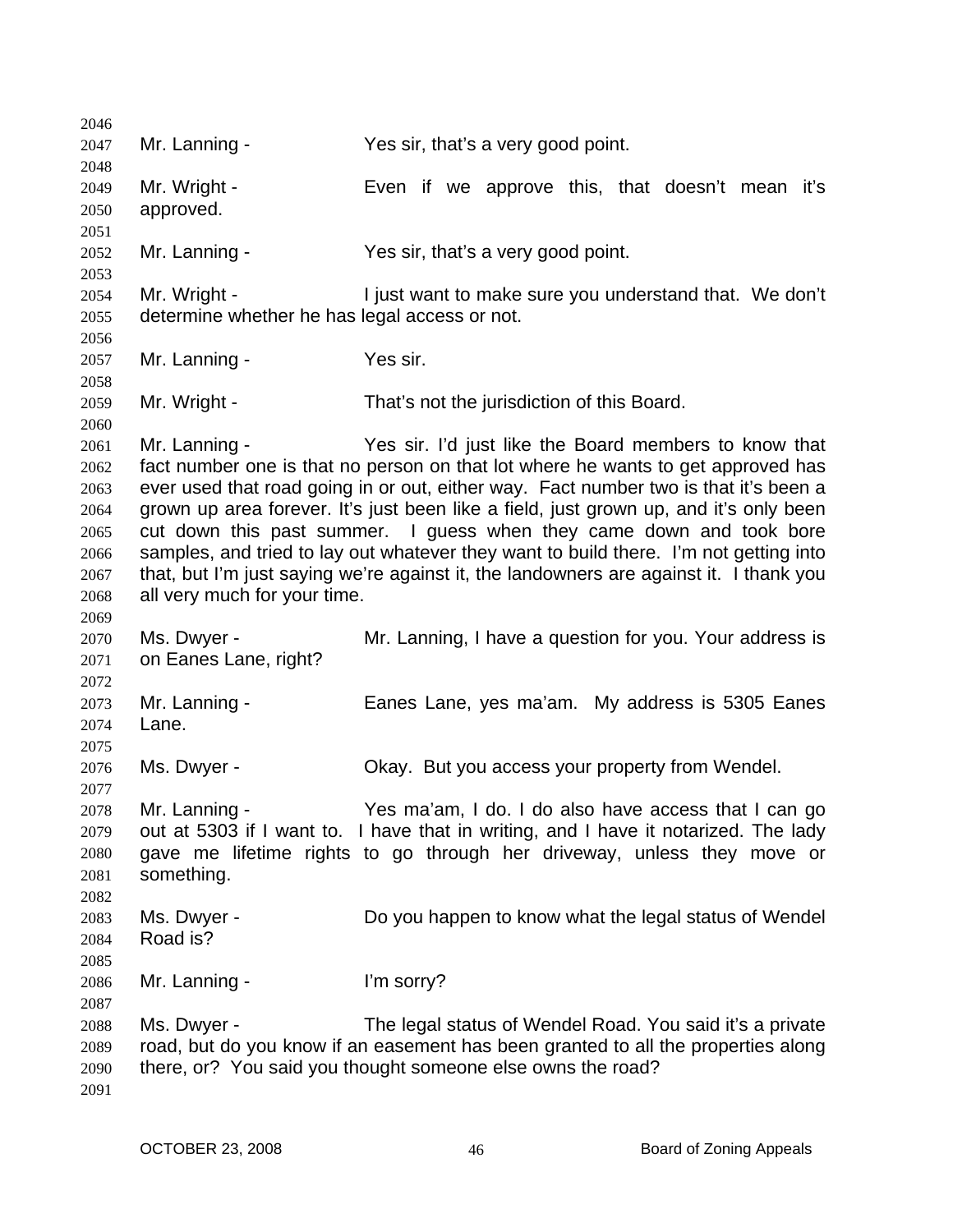Mr. Lanning - I'm not going to josh around. To the best of my ability, Old Dominion owns so much of that road. But I know it's my private legal—Like I say, if you want to look at it, you can see the plot right here that was drawn up by [goes off mike] Mr. [inaudible] down on [inaudible]. [Back at mike.] I think he's deceased, too, now. 2092 2093 2094 2095 2096 2097 2098 2099 2100 2101 2102 2103 2104 2105 2106 2107 2108 2109 2110 2111 2112 2113 2114 2115 2116 2117 2118 2119 2120 2121 2122 2123 2124 2125 2126 2127 2128 2129 2130 2131 2132 2133 2134 2135 2136 2137 Ms. Dwyer - Thank you. We'll return this to you after we have a chance to look at it. Thank you very much. Mr. Lanning - T'd like to get that back. Ms. Dwyer - Ckay. Mr. O'Kelly - The Mr. Lanning, does Mr. Meyers still live in the neighborhood? Mr. Lanning - Spec Meyers died. I knew Spec Meyers and his wife, Bessie. She worked in the cafeteria down at Baker School when I was yay high. I've been in Varina all my life. Mr. O'Kelly - Yes sir. I know many years ago, we did research on Wendel Road for Mr. Meyers. I don't know whether we can find it or not, but the County has looked at it in past years Ms. Dwyer - What did they determine? Mr. O'Kelly - I don't remember. Mr. Blankinship - My best understanding is that it's a public right-of-way, but the road has never been publicly maintained. It's a strip of land that's like 20 feet wide there. It was considered a road back by the Byrd Act in 1932, but when the County took over the right-of-way, it never took over maintenance of the road. So, it's not part of the County road system. The best we can determine is that there is a strip of land in there that is publicly owned. Mr. Lanning - Excuse me. One last thing and I'm going to be done, and sit down, and close my mouth. I have receipts right here where I've maintained. I've put gravel in that road, and maintained it. All of my neighbors know that I've been up there working on the road. I haven't done as good a job this year because the guy that usually helps me drag it and all, his name is Wallace Hart, and he's way up in age. He retired from Dominion Virginia Power, just like I did. I worked for Dominion Virginia Power for 39 years, and I was a lineman. I climbed poles, and strung wire, and hung transformers and things like that. He's way up in age. He's not able to do that anymore, so I had been going up there. Even my little grandson goes up there with me and helps me, you know. Joe Briden that lives right there at 5301 had been helping me. He had like some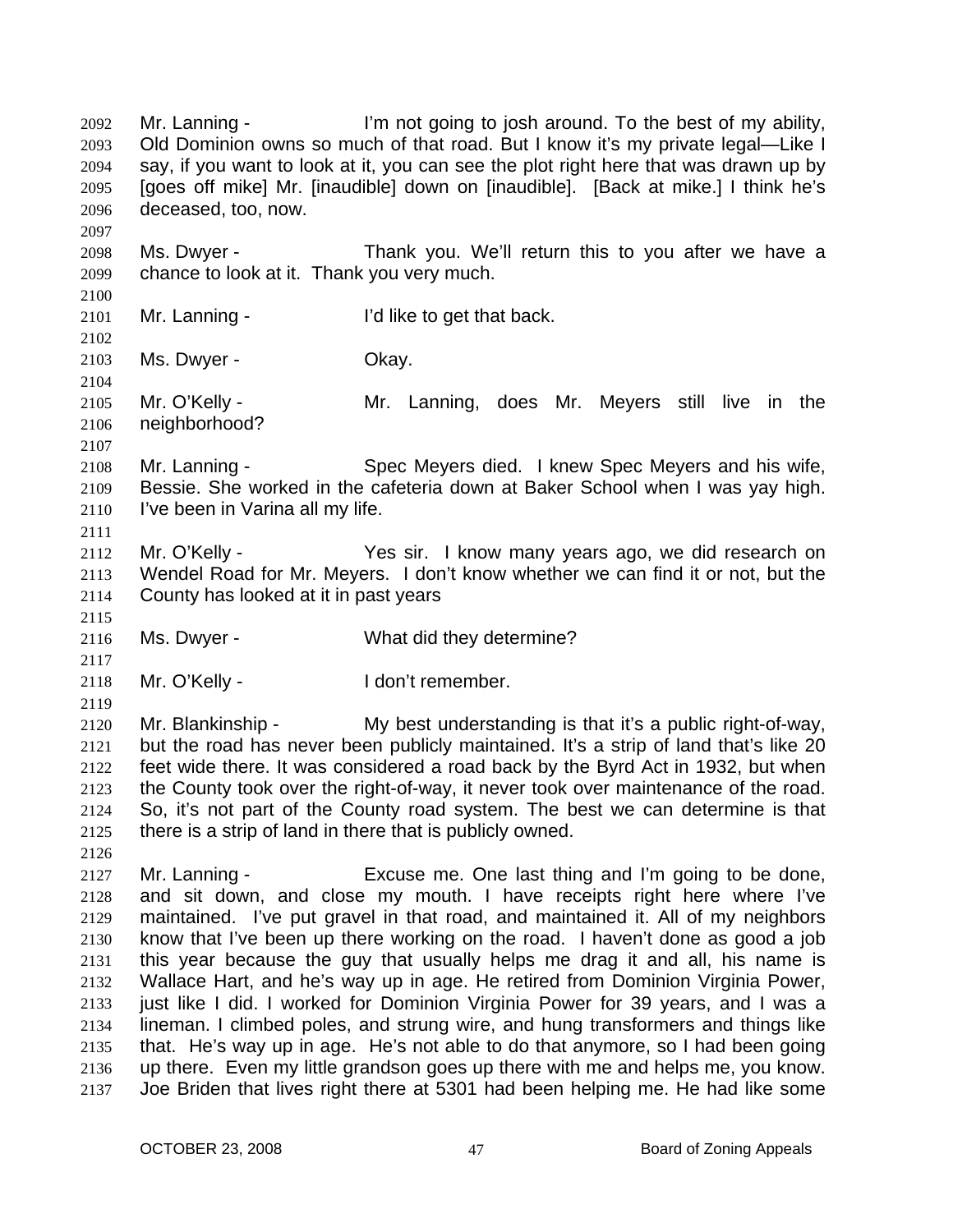some heart problems and things, so he hasn't been able to get out there and work on it. 2138 2139 2140 2141 2142 2143 2144 2145 2146 2147 2148 2149 2150 2151 2152 2153 2154 2155 2156 2157 2158 2159 2160 2161 2162 2163 2164 2165 2166 2167 2168 2169 2170 2171 2172 2173 2174 2175 2176 2177 2178 2179 2180 2181 2183 As far as maintaining it, I have receipt after receipt. Here's one for \$325 that I put gravel in there from Martin Marietta. Mr. Blankinship - Think we all agree that you maintain the road. Mr. Lanning - The Yes sir, I maintain that road. Mr. Blankinship - It's not part of— Mr. Lanning - The And it's not in the best of shape, I can tell you all. I'm not going to stand here and try to be liar. It has some potholes in it. It's going to be maintained, because I keep it up every year. Wintertime's coming on. We have to be able to get in and out of that road. Ms. Dwyer - **All right. Thank you, Mr. Lanning.** Mr. Lanning - Thank you. Ms. Dwyer - The Do we have other opposition? Anyone else want to speak? Ms. Chandler - Thi, I'm Lorraine Chandler. I'm a little nervous, too. I was concerned about my driveway. I've seen pink ribbons all the way down it. Mr. Blankinship - Excuse me. You're talking about your driveway from Eanes Lane to the western side of your property. Ms. Chandler - Yes sir. Mr. Blankinship - Okay. Ms. Chandler - Where Eanes Lane turns into Shirleydale. That is a private drive, and I don't know what the ribbons were or whatever. I've been going through a lot, too, with my family, so I didn't even notice they were doing that with that lot. I kind of like it country. I don't like houses on top of each other. My driveway is a private drive. That would put another driveway going right through my front yard. Mr. Blankinship - We're all the way at the other end. Ms. Chandler - At the other end. Okay, okay. I just want to make sure.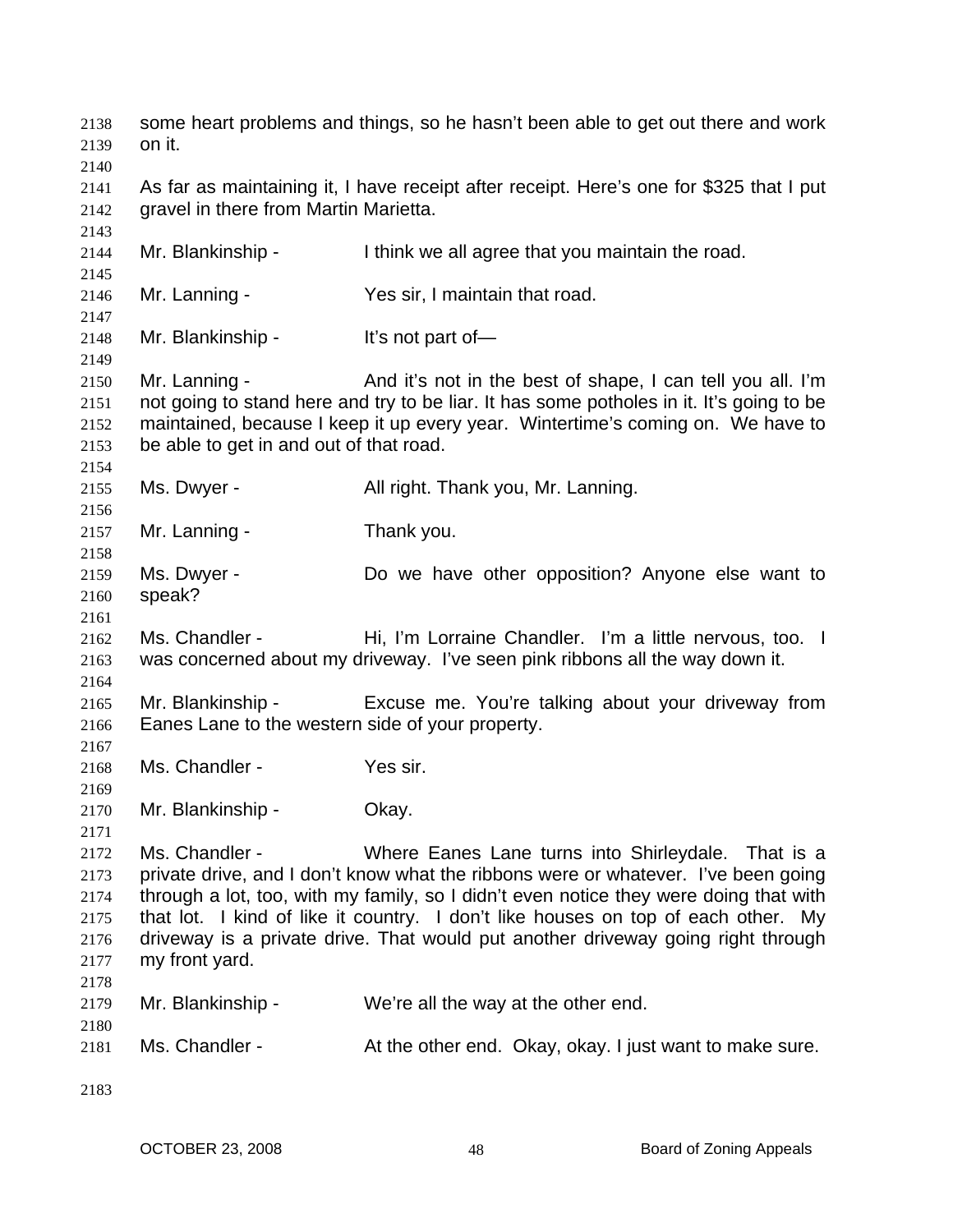Ms. Harris - Before you sit down, can we see the photos of the one that says, "View of Wendel Drive Towards Street" in our packet? I believe it's the last photo in the packet. Okay, yes. Whose house is this, do you know? This is Wendel Drive. Okay, Wendel Road. Do you know whose house that is Ms. Chandler or Mr. Lanning? 2184 2185 2186 2187 2188 2189 2190 2191 2192 2193 2194 2195 2196 2197 2198 2199 2200 2201 2202 2203 2204 2205 2206 2207 2208 2209 2210 2211 2212 2213 2214 2215 2216 2217 2218 2219 2220 2221 2222 2223 2224 2225 2226 2227 2228 Ms. Chandler - The Musse of the Is that your house? Mr. Lanning - **[Off mike.]** What? Ms. Chandler - This house right here. See, my house faces the other way. Mr. Lanning - [Off mike.] That's my house right there, yes ma'am. Ms. Harris - Chay. That's what I need to know. Thank you. Ms. Dwyer - Any other questions by Commission members? All right. The applicant may come forward and have five minutes for rebuttal. Mr. Baker - There's not a whole lot to say. I think it's clear, based on the configuration of the lot, that it was contemplated as part of the original division in 1948 for development with a single-family dwelling. The lot and request meet the threshold question, and meets the three tests. I think the access issue is a legal issue. I think Mr. Blankinship may be, with his comments, looking at the same issue that both the real estate attorney and the general counsel for the title company had reviewed and found there to be access. Again, I would note the BZA condition would require that we come back with that information, and we don't get a building permit until that's perfectly documented. I apologize for not having that here today. The second thing is with regards to maintenance. There is a commitment to the conditions to take responsibility in maintaining access to the property. Mr. Wright - Let me ask you. Was it your statement that you already have a title policy? This property has been insured? Mr. Baker Yes. There's already a title policy-Mr. Wright - Title commitment. And it has no objection as to access? Mr. Baker - That's correct. Mr. Wright - Thank you.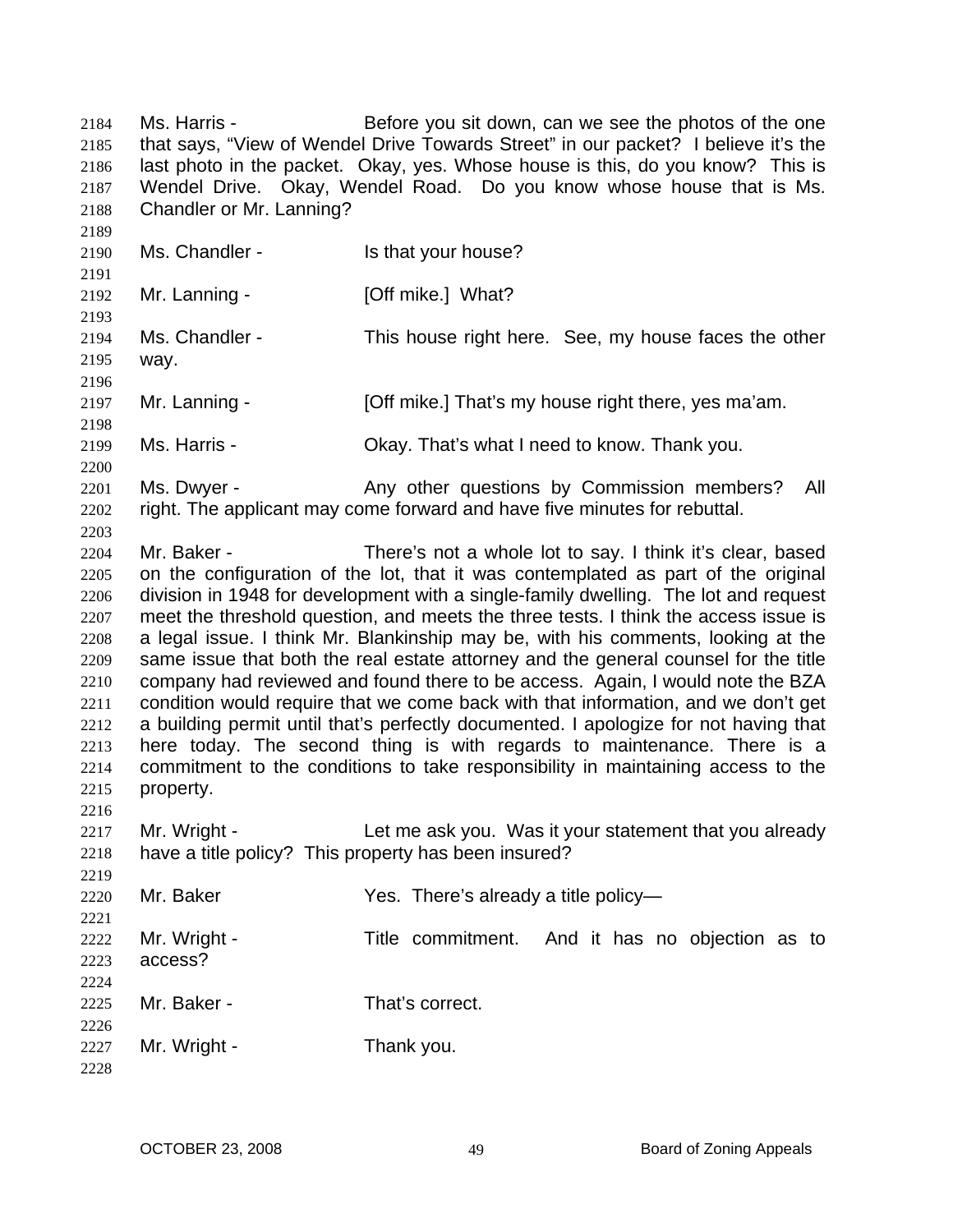Mr. Witte - The Muslim Have a question. The road looks reasonably well cared for, although you can see a pothole here and there. How much damage do you anticipate causing to that road with the construction equipment? I know it's concrete trucks, and— 2229 2230 2231 2232 2233 2234 2235 2236 2237 2238 2239 2240 2241 2242 2243 2244 2245 2246 2247 2248 2249 2250 2251 2252 2253 2255 2256 2257 2258 2259 2260 2261 2262 2263 2264 2265 2266 2267 2268 2269 2270 2271 2272 2273 2274 Mr. Baker - Yes, I know, and I don't know to what extent it has loadbearing capacity to handle all that. I would suggest that to the extent that it is damaged, it would have to be repaired. But I don't know that we got an estimate on exactly how much, or to what extent it would be damaged. Ms. Dwyer - From a public safety standpoint, I'm kind of concerned that all these houses have addresses on Eanes, but their access is from Wendel. Mr. Blankinship, maybe you could address that. Mr. Blankinship - That's been confusing to me since we received the application. I don't know why that is, and it ought to be corrected. Ms. Dwyer - When I went to look at the property, I went down Eanes. I wasn't even aware of Wendel. Mr. Blankinship - The aguely remember actually saying to other staff when we did our site visit, I'm glad I'm not driving an ambulance. It took us three or four tries. Ms. Harris - The Mow wide is this road, this access road? Do you know? Mr. Blankinship - It's 20 feet. The right-of-way I believe is 20 feet. Ms. Dwyer - That Any other questions by Board members? That concludes the case. **DECISION**  Mr. Nunnally - I move that we approve it. I don't think it will be a detriment to the neighborhood. In fact, I think it'll be an improvement. Mr. Wright - I'll second it. Ms. Dwyer - **Motion by Mr. Nunnally, seconded by Mr. Wright.** Any discussion? Mr. Witte - The Sould like to make sure that the road is repaired by the applicant, maintained during the process, and addressed at the end of it to prevent normal automobile traffic from being impaired with ingress and egress due to large potholes, which, obviously, large trucks cause, especially in inclement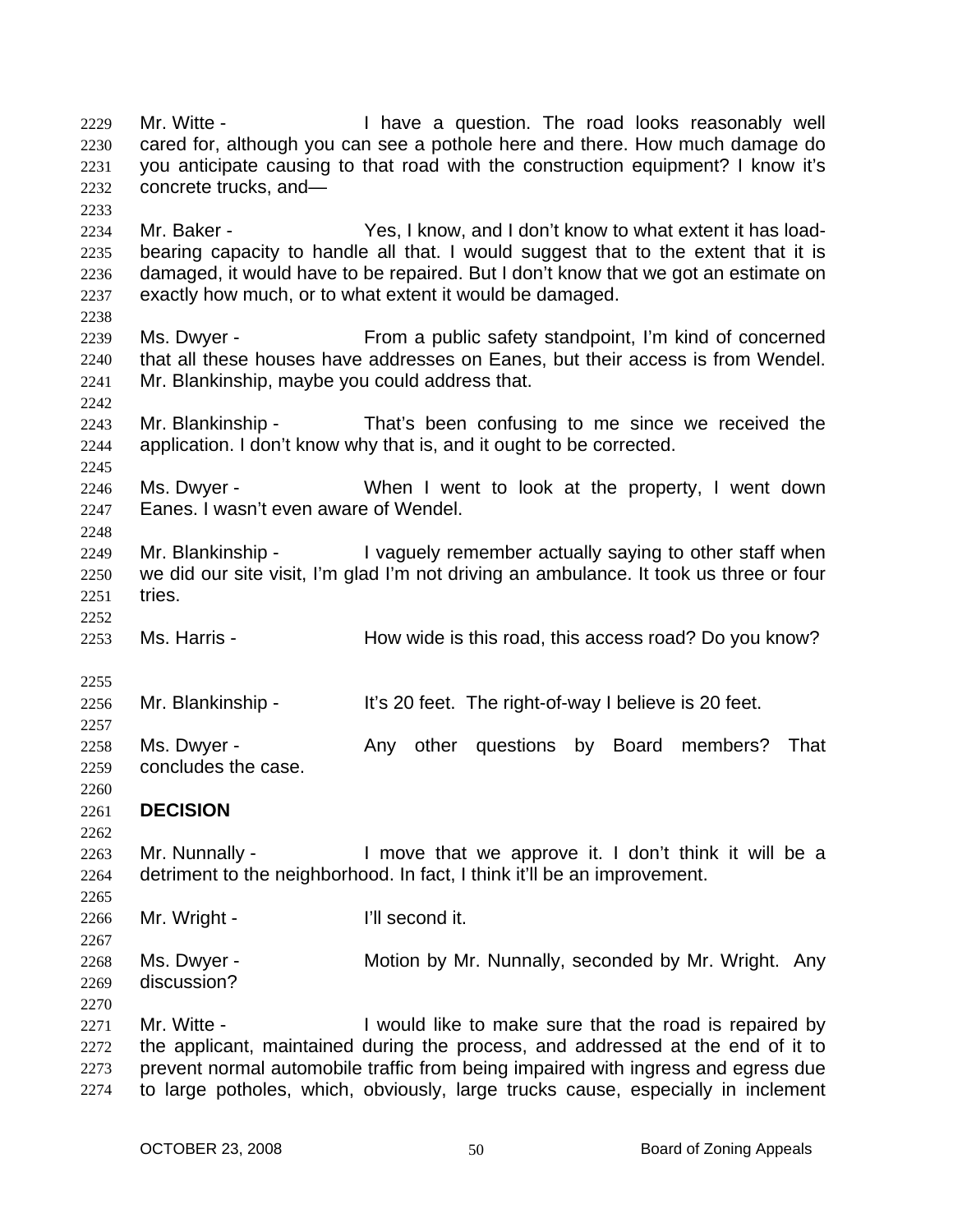2275 inclement weather. 2276 2277 2278 2279 2280 2281 2282 2283 2284 2285 2286 2287 2288 2289 2290 2291 2292 2293 2294 2295 2296 2297 2298 2299 2300 2301 2302 2303 2304 2305 2306 2307 2309 2310 2311 2312 2313 2314 2315 2316 2317 2318 2319 2320 Mr. Wright - I think that would be a condition that could be added to ensure that. Mr. Witte - That's presuming that when the road is legally accessible to that. Mr. Wright - Yes. It has to be legally accessible, because that's in the conditions. Ms. Harris - Can we add this without having to have the approval of the applicant? Mr. Blankinship - Chia variance, yes ma'am. Ms. Dwyer - The As long we're approving all of these substandard what I consider illegal—lots that don't have access, there's a reason, I think, why the Board of Supervisors has said lots need to have access to public streets. As long as we're approving these, particularly ones like this that are located so far up the road, my concern is the road maintenance. There are no written agreements, as I can tell from listening to the people talk today, for a lot of these roadways. I think it's very easy to see how disputes can arise, and how these roads can fail to be properly maintained over time. I don't know if any of the other board members share this concern. I think that if we as a Board approve these, we are getting involved in facilitating and enabling these substandard lots to be on private drives that may or may not be appropriately maintained. We don't really have any way to ensure that, to ensure the safety of the people. Another concern on this one is that everyone's address is on Eanes Lane, and they have access through Wendel. If someone calls for an ambulance—I mean, when I drove by to look at the property, I went down Eanes. I would have a lot of difficulty finding, probably, the right house. I think there is a serious health, safety, and welfare issue that arises because of the address confusion, and the road maintenance issue. Mr. Wright - Condition #6 says that the owner shall accept responsibility for maintaining access to the property. Ms. Dwyer - What does that mean? There's no way to really ensure that the road is property maintained. Mr. Blankinship - That standard condition's been there longer than I've been here, but my understanding is the purpose of that is just to put everyone on notice that the County is not going to maintain the road. Ms. Dwyer - Right.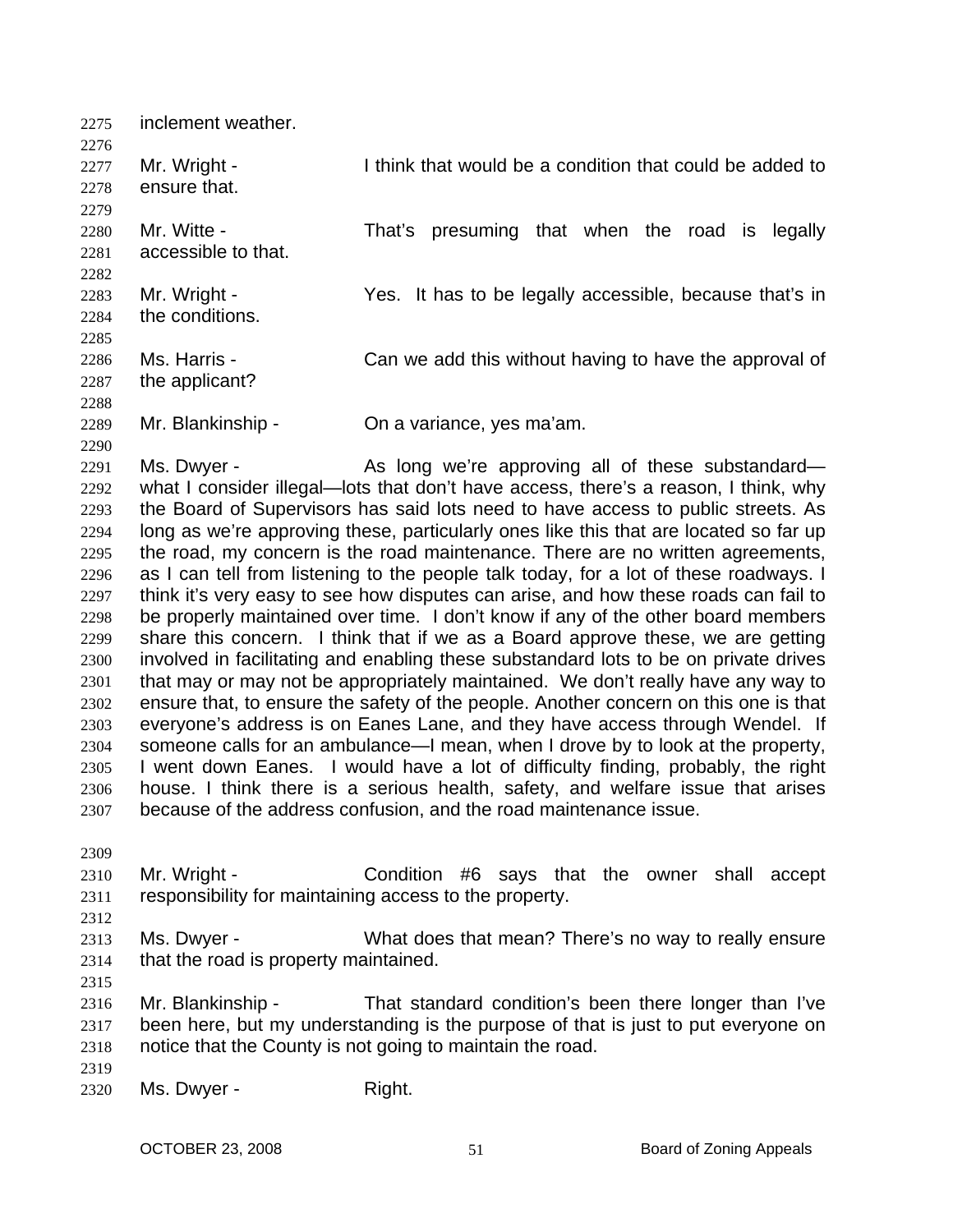2321 2322 2323 2324 2325 2326 2327 2328 2329 2330 2331 2332 2333 2334 2335 2336 2337 2338 2339 2340 2341 2342 2343 2344 2345 2346 2347 2348 2349 2350 2351 2352 2353 2354 2355 2356 2357 2358 2359 2360 2361 2362 2363 2364 2365 2366 Mr. Blankinship - It's more about who doesn't maintain it than about who does. Ms. Dwyer - We've had people come and say, "Well, I don't think I should have to pay to maintain the whole road, because I only live in the front part." That's one issue that we've already seen come up. There are people who, out of the kindness of their hearts, have maintained the road, but they may not be able to do that forever. I think we're really creating a serious health, safety, and welfare issue by allowing all these substandard lots to be located so far off public roadways that may or may not be maintained, and we have no control over it. We have no ability to ensure that it's done. I think we're just creating a real safety problem for future owners and residents of these houses. Any other discussion? Mr. Wright - Does the motion include something to add to the suggested conditions that the property owner here will ensure that the road will be repaired? Mr. Nunnally - Put back in the condition. Mr. Wright - Well, it's going to have to be put back in better condition than that, especially, as Mr. Witte says, about the construction equipment coming in there an so forth. Ms. Dwyer - How would you want to word that, Mr. Wright? I believe it's your motion? Mr. Blankinship - I have that Mr. Nunnally made the motion. Ms. Dwyer - Mr Nunnally. Mr. Wright - My Nunnally made the motion. How do you want to word it? Mr. Nunnally - I don't know. Mr. Witte - To repair prior to construction, and maintain throughout construction the surface of the road so that it doesn't impede normal traffic. I agree with Ms. Dwyer, but there's a house that uses Wendel Road past this property, and it's the last one that can be used over here. I still think we need to make sure that the fire, rescue, police, property owners, everybody can access their property without going through potholes caused by the construction. Ms. Dwyer - How are you going to do that?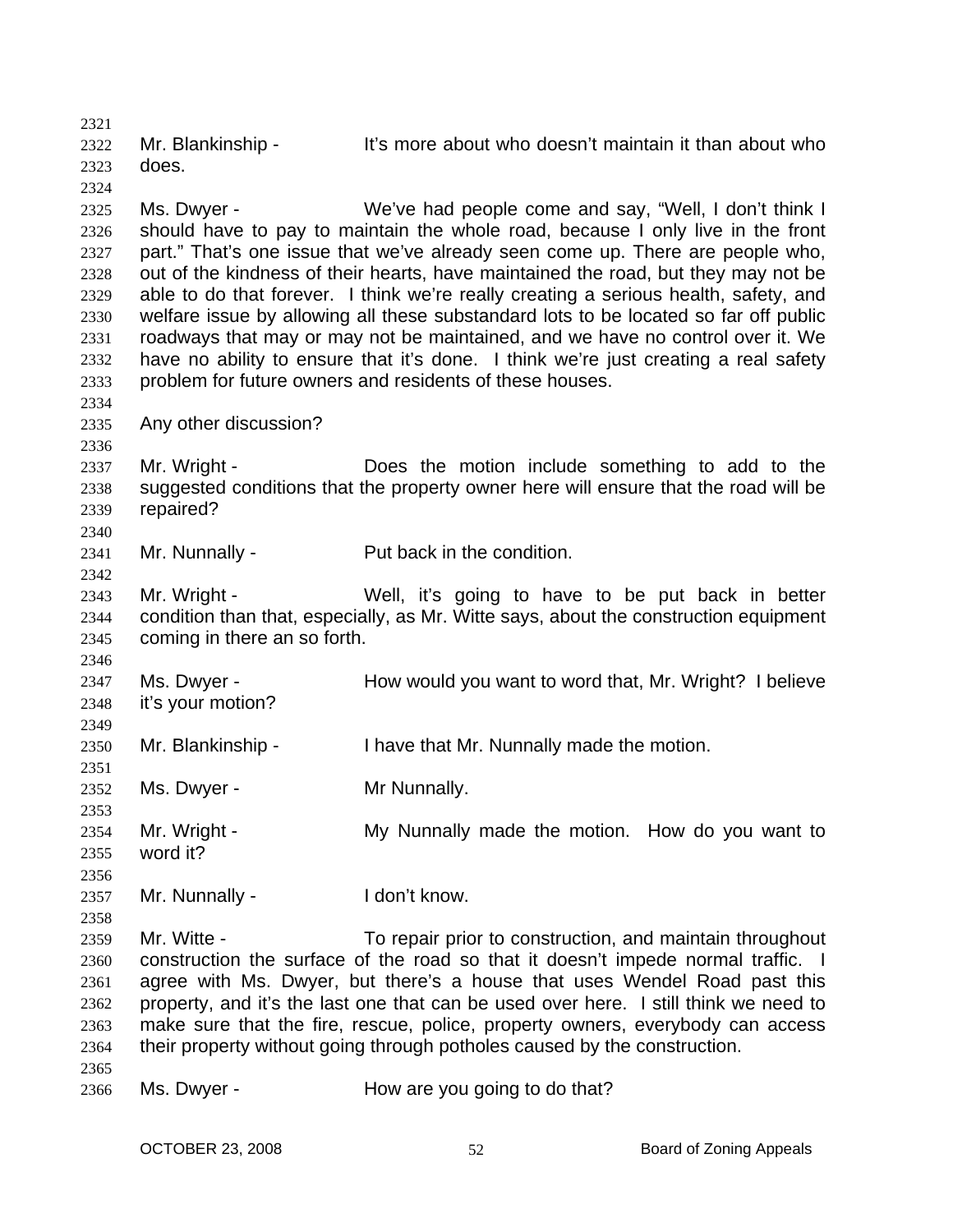Mr. Nunnally - He was saying gravel it or-Mr. Witte - I think they need to repair the road prior to construction, maintain it through construction, and then repair any damage after construction prior to occupancy. Ms. Dwyer - So, you're going to require this one lot owner to repair the road for all the people who live on that road. Mr. Witte - If they're going to damage the road with the construction equipment, I think they need to do that. Ms. Dwyer - No, but I thought you said— Mr. Blankinship - Restore it to the condition it's in before construction? Mr. Witte - The Muslim At the very least. Ms. Dwyer - I'm sorry. I thought I heard you say repair before construction, maintain it during construction, and then restore it. Mr. Witte - That's true. Maintain it during construction. Ms. Dwyer - The Music Section of the Music Section Music Province and Music Music Music Music Music Music Music Music Music Music Music Music Music Music Music Music Music Music Music Music Music Music Music Music Music Mu Mr. Witte - The Music of the accessible now, when I drove down it. Somebody in a small vehicle or a low-sitting ambulance, once construction vehicles get through there, won't be able to access it. Ms. Harris - Could you add to Condition 6, repairing any damage caused by construction? Mr. Wright - **Maintain it during construction**, and repair any damage caused by construction. How about that? Ms. Harris - Ckay. Mr. Witte - Chay. Mr. Wright - That sounds good. Do you have that, Mr. Blankinship? Mr. Blankinship - Yes sir. Ms. Dwyer - Do we want to require access only from Wendel?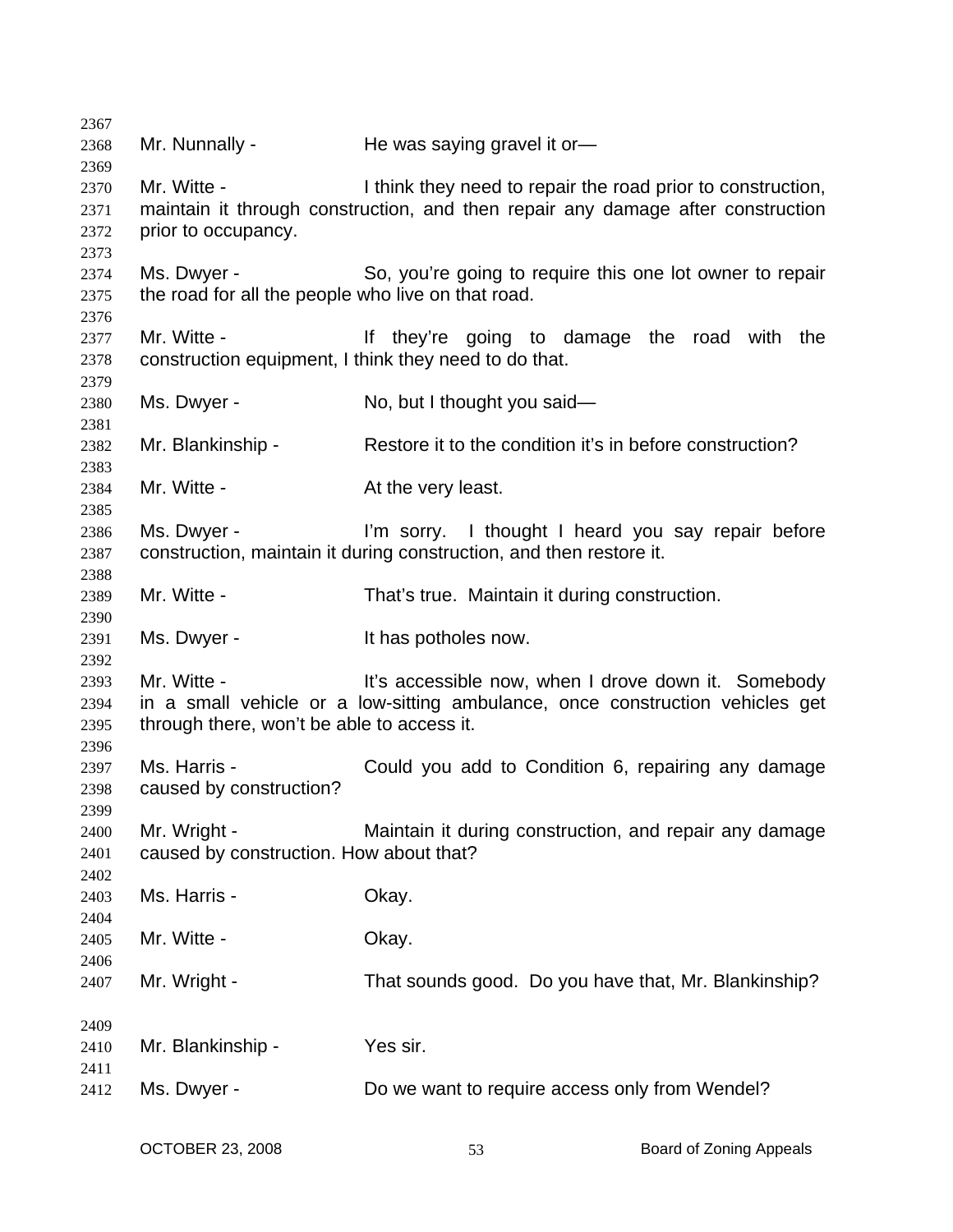| 2413                 |                                                          |                                                                                                                                     |
|----------------------|----------------------------------------------------------|-------------------------------------------------------------------------------------------------------------------------------------|
| 2414                 | Mr. Witte -                                              | I don't believe there is any other access.                                                                                          |
| 2415                 |                                                          |                                                                                                                                     |
| 2416                 | Ms. Dwyer -                                              | There is kind of a roadway from Eanes.                                                                                              |
| 2417<br>2418<br>2419 | Mr. Witte -<br>access to her property.                   | That's private property. She said that was deeded                                                                                   |
| 2420                 |                                                          |                                                                                                                                     |
| 2421<br>2422         | Mr. Wright -                                             | He can't get to it.                                                                                                                 |
| 2423                 | Mr. Witte -                                              | He can't get to it from Eanes.                                                                                                      |
| 2424<br>2425         | Ms. Dwyer -                                              | I don't think we really know what the status is on that.                                                                            |
| 2426<br>2427         | Mr. Wright -                                             | This lady that wrote us this letter said that she owned it.                                                                         |
| 2429                 |                                                          |                                                                                                                                     |
| 2430                 | Mr. Blankinship -                                        | There's no harm adding that condition.                                                                                              |
| 2431<br>2432         | Mr. Wright -                                             | You can put a condition in there if you want to.                                                                                    |
| 2433                 |                                                          |                                                                                                                                     |
| 2434<br>2435         | Ms. Dwyer -                                              | Should we make require the address to be Wendel?                                                                                    |
| 2436                 | Mr. Blankinship -                                        | I'm a little hesitant to do that.                                                                                                   |
| 2437<br>2438         | Mr. Wright -                                             | Can we do that?                                                                                                                     |
| 2439<br>2440         | Mr. Blankinship -                                        | I don't know exactly how that's determined.                                                                                         |
| 2441                 |                                                          |                                                                                                                                     |
| 2442<br>2443         | Mr. Witte -<br>if all of them had a Wendel Road address. | From a public standpoint, I would be more comfortable                                                                               |
| 2444                 |                                                          |                                                                                                                                     |
| 2445<br>2446         | Mr. Blankinship -<br>Board's purview.                    | I think they should be, but I'm sure that's within this                                                                             |
| 2447                 |                                                          |                                                                                                                                     |
| 2448                 | Mr. Wright -                                             | Isn't that something that the County should look into?                                                                              |
| 2449<br>2450         | Ms. Dwyer -                                              | Who would look at that?                                                                                                             |
| 2451                 |                                                          |                                                                                                                                     |
| 2452<br>2453         | Mr. Blankinship -                                        | The Planning Department, but I don't know enough<br>about how that function operates to advise you on a condition that might create |
| 2454<br>2455         | more problems than it resolves.                          |                                                                                                                                     |
| 2456                 | Ms. Harris -                                             | Wouldn't that have to be requested by the residents?                                                                                |
| 2457<br>2458         |                                                          | I've known residents to change street addresses, to change street names.                                                            |
|                      |                                                          |                                                                                                                                     |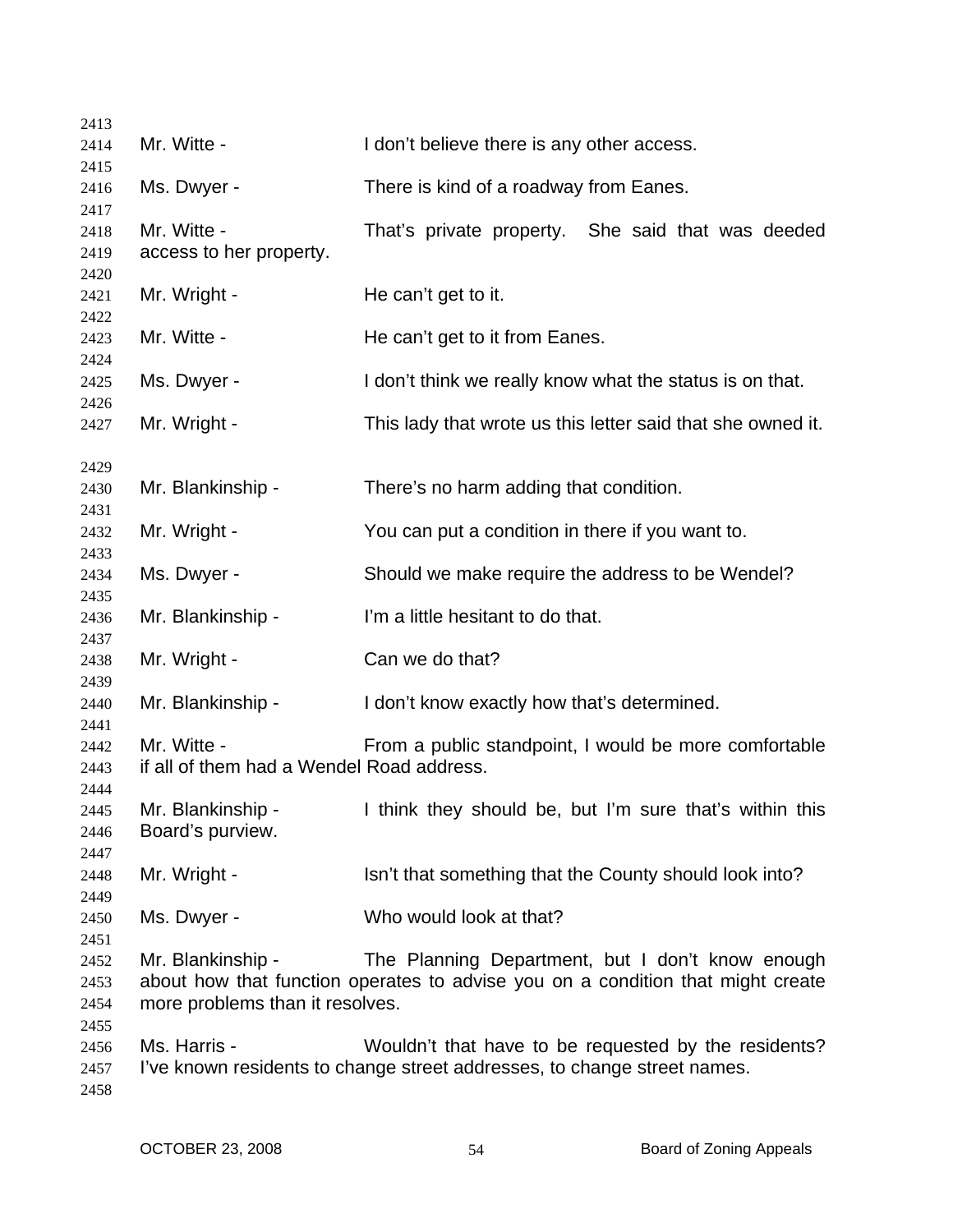Mr. Blankinship - The large vector we do sometimes require people to change their addresses, but it usually creates quite a fuss. We try not to. 2459 2460

2462 Mr. Wright - The You have to change everything.

2464 2465 Mr. Blankinship - I'll certainly bring it up with staff, but I'm uncomfortable advising you on how a condition could be put on this case.

2467 2468 2469 Mr. Wright - I don't think we should get into that. I think we could put a condition on here that the property be accessed over Wendel Road, if we want to, to make sure that they don't try to go through Eanes.

2471 2472 2473 2474 2475 Ms. Dwyer - The All right. We have a motion to approve the variance request with two added conditions. One is that access would only be from Wendel, and the second condition would be that the applicant will maintain the roadway during construction, and repair any damage done to the roadway during construction.

2476

2478

2461

2463

2466

2470

2477 All in favor say aye. All opposed say no. The ayes have it; the motion passes.

2479 2480 2481 2482 Ms. Dwyer - No. And my reason for opposition is that I think that creating another lot without public right-of-way, without a maintenance agreement, and with a confusing address creates a health, safety, and welfare issue that we should not participate in doing.

2483

2484 2485 2486 2487 2488 2489 After an advertised public hearing and on a motion by Mr. Nunnally, seconded by Mr. Wright the Board **approved** application **A-025-08, Emerald Land Development's** request for a variance from Section 24-9 to build a one-family dwelling at 5311 Eanes Lane (Parcel 807-711-0289), zoned R-4, One-family Residence District (Varina). The public street frontage requirement is not met. The Board approved the variance subject to the following conditions:

2491 2492 2493 1. This variance applies only to the public street frontage requirement for one dwelling only. All other applicable regulations of the County Code shall remain in force.

2494

2490

2495 2496 2497 2498 2499 2. Only the improvements shown on the plot plan and building design filed with the application may be constructed pursuant to this approval. Any additional improvements shall comply with the applicable regulations of the County Code. Any substantial changes or additions to the design or location of the improvements may require a new variance.

2500

2501 2502 2503 2504 3. Approval of this request does not imply that a building permit will be issued. Building permit approval is contingent on Health Department requirements, including, but not limited to, soil evaluation for a septic drainfield and reserve area, and approval of a well location.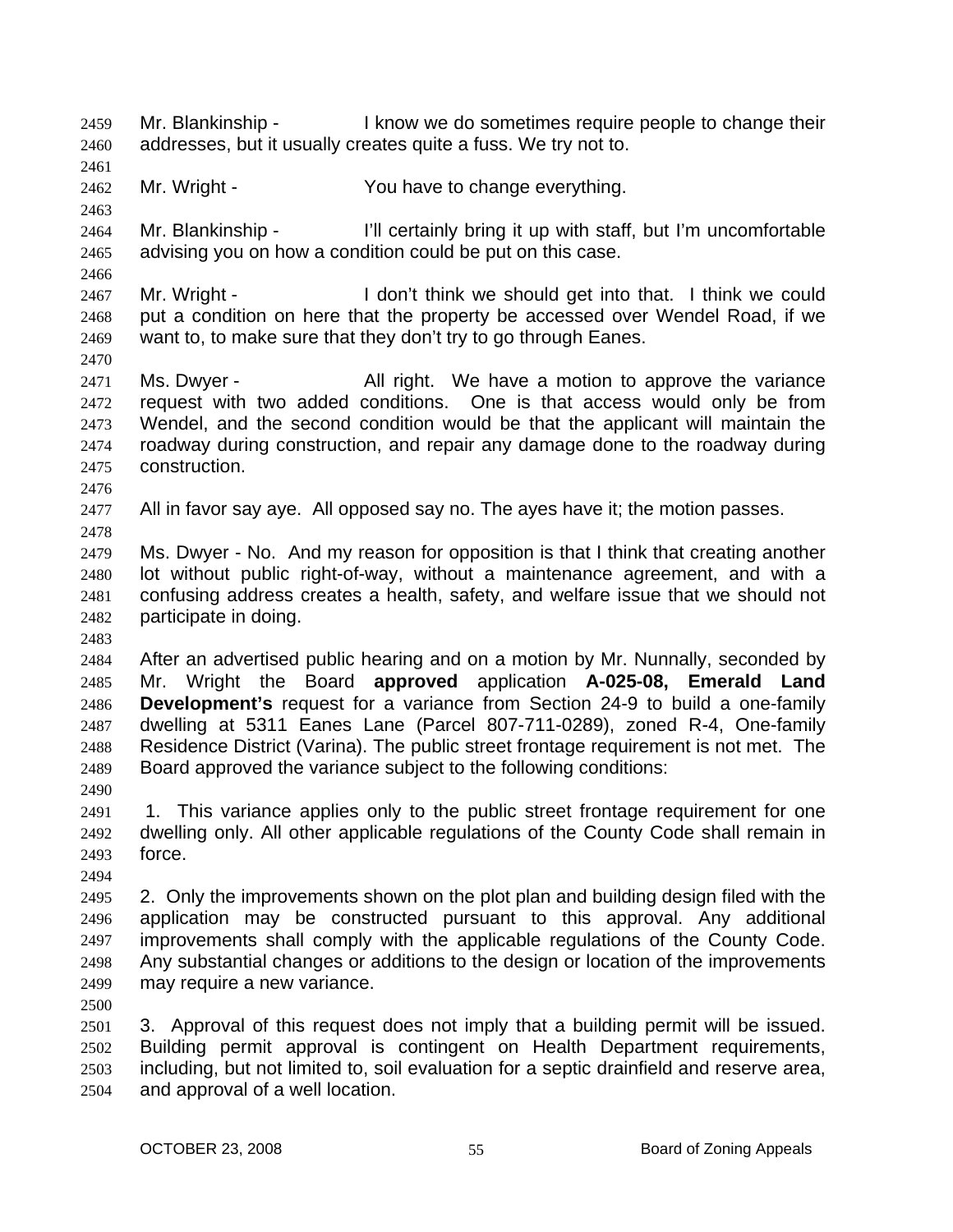2505 2506 2507 2508 2509 2510 2511 2512 2513 2514 2515 2516 2517 2518 2519 2520 2521 2522 2523 2524 2525 2526 2527 2528 2529 2530 2531 2532 2533 2534 2535 2536 2537 2538 2539 2540 2541 2542 2543 2544 2545 2546 2547 2548 2549 2550 4. At the time of building permit application, the applicant shall submit the necessary information to the Department of Public Works to ensure compliance with the requirements of the Chesapeake Bay Preservation Act and the code requirements for water quality standards. 5. The applicant shall present proof with the building permit application that a legal access to the property has been obtained. 6. The owners of the property, and their heirs or assigns, shall accept responsibility for maintaining access to the property until such a time as the access is improved to County standards and accepted into the County road system for maintenance. 7. Construction activity on the site shall be limited to the hours of 7 a.m. to 8 p.m. Monday through Saturday. 8. [ADDED] The property shall be accessed from Wendel Road and not from Eanes Lane. 9. [ADDED] The applicant shall maintain Wendel Road during construction. Before a certificate of occupancy is issued, the applicant shall restore Wendel Road to its condition prior to construction. Affirmative: **Harris, Nunnally, Witte, Wright** 4 Negative: Dwyer 2008 Dwyer 2009 Absent: 0 **UP-023-08 METROMONT CORPORATION** requests a temporary conditional use permit pursuant to Section 24-116(c)(1) to place three temporary office trailers at 1640 Darbytown Road (Parcel 806-710-8061), zoned R-5AC, General Residence District (Conditional) (Varina) Ms. Dwyer - All those who want to speak for or against the case, please stand to be sworn. Mr. Blankinship - Will you raise your right hand please? Do you swear the testimony you're about to give is the truth and nothing but the truth so help you God? Mr. Theobald - **I** do. Good morning, ladies and gentleman, my name is Jim Theobald. I'm an attorney with Hirschler Fleischer. I'm here on behalf of the applicant, Metromont Corporation.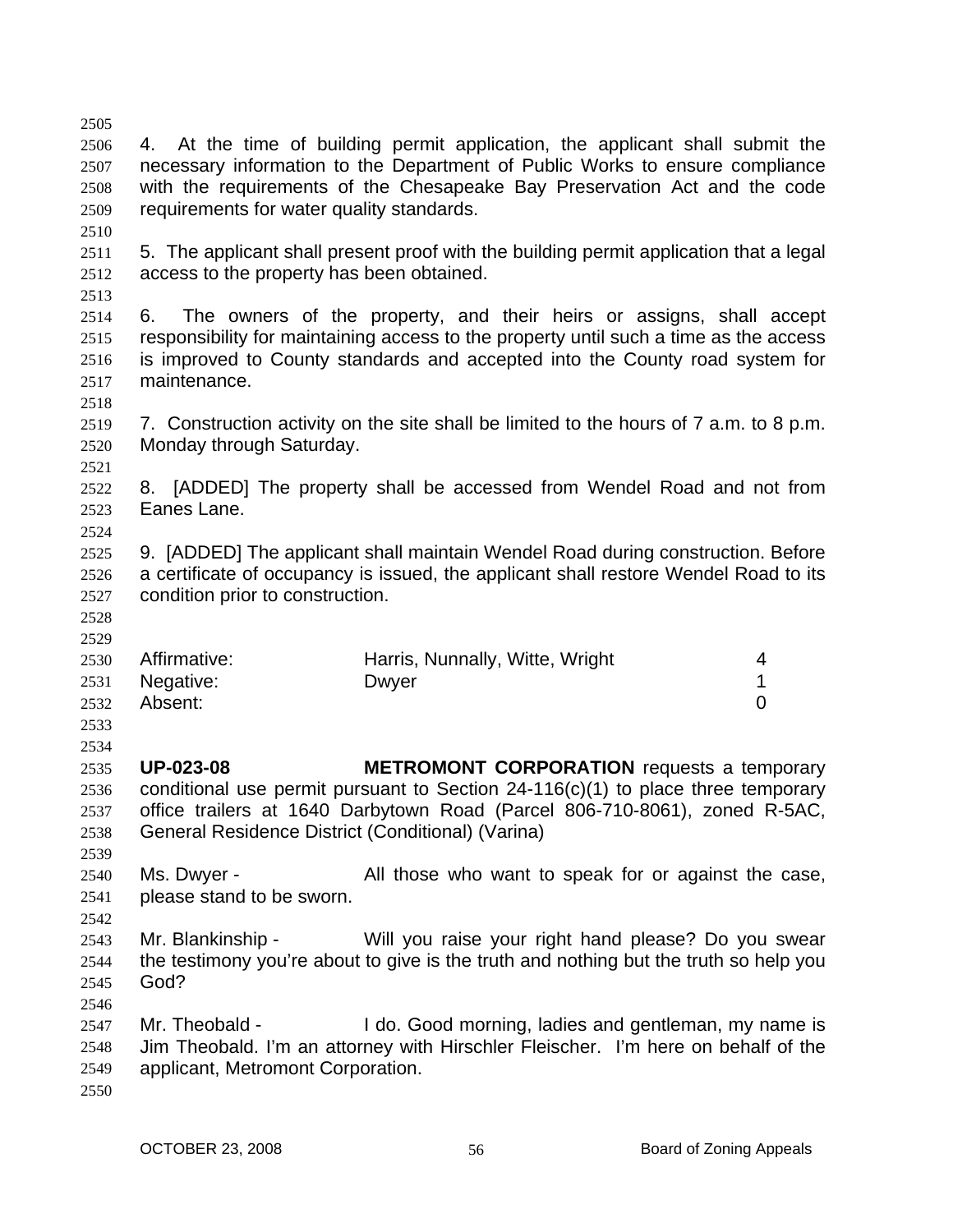Metromont is a pre-cast concrete manufacturer specializing in the construction of sports arenas, office buildings, parking decks, and industrial buildings. It presently owns and operates a structural concrete plant at 1650 Darbytown Road near the intersection of Darbytown and Louisa Street. Metromont also owns the adjacent 25-acre parcel at 1640 Darbytown Road, which is the subject of this request for a two-year temporary conditional use permit. Metromont's requesting the temporary conditional use permit for the placement of three temporary modular structures in the parking area to support industrial operations that occur at his plant. Essentially, the facilities housing the administrative office, the break room and the restrooms, are becoming dilapidated. They are in dire need of repair, and we need to provide alternate facilities in order to accommodate the workers and the administrative staff. 2551 2552 2553 2554 2555 2556 2557 2558 2559 2560 2561 2562

2563

2564 2565 2566 2567 2568 2569 2570 2571 We're proposing these structures. One is a modular building for office space, one is for a break area for employees, and one is for a restroom facility. Ultimately, we intend to make these or other structures permanent. The property which is currently zoned R-5AC—an odd little cluster zoning case that some of you may remember; I know I was here that evening—is the subject of a rezoning application that we filed last week. Metromont's requested to take the property back to M-2, and is working with the Planning Department on a set of proffered conditions, and there are community meetings planned in the near future.

2572

2573 2574 2575 2576 2577 2578 We believe that approval of this conditional use permit, and the placement of the temporary modular buildings will not adversely affect the health, safety, nor welfare of persons residing in the nearby neighborhoods. There is a very large natural buffer between the proposed temporary structures and the Richland Heights neighborhood to the northwest. We further intend to place fencing between the temporary development in that same neighborhood.

2579

2580 2581 2582 2583 2584 2585 2586 2587 2588 2589 2590 2591 2592 2593 2594 Approval of this request will not unreasonably impair an adequate supply of light and air to any adjacent property owners. These are low-lying small structures. The aggregate square feet in these three structures is 5,400 square feet, and they are located several hundred feet from the adjacent residential properties. The request will not increase congestion in the streets, as it will not generate additional traffic at the industrial plant. The number of employees is not changing, the entrance is not changing. So, no additional impact with regard to traffic. This request will not increase public danger from fire or otherwise unreasonably affect public safety, as it will be constructed and maintained in a quality manner, and in accordance with all state and local requirements. It will not impair the character of the district, as the structures will be located in an industrial area, and are buffered from residential neighborhoods. It's not incompatible with the general plans and objectives of the Land Use Plan, which suggests the property for heavy industrial use. Finally, it will not likely reduce or impair the value of buildings or property in the surrounding areas.

2595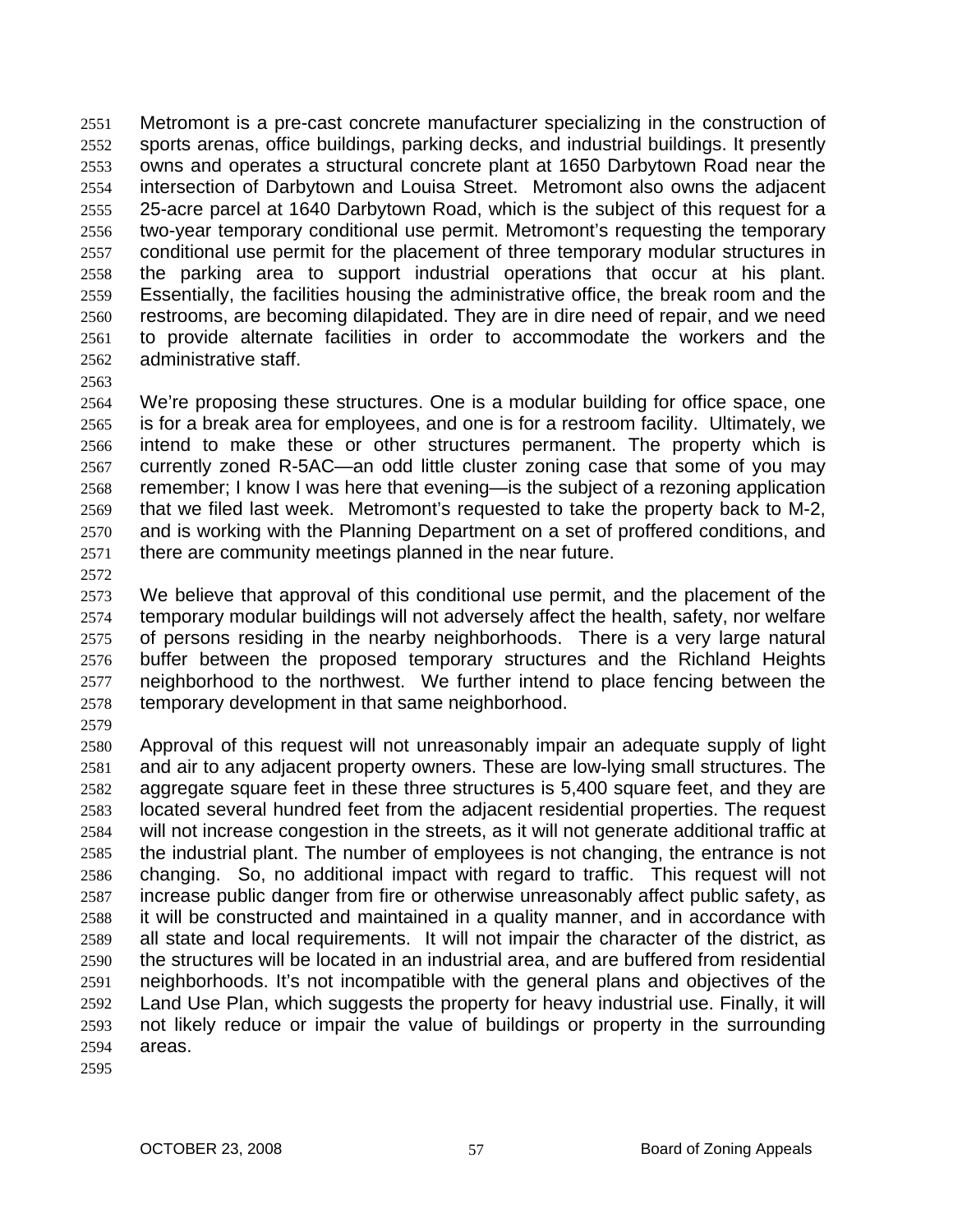For these reasons, I would respectfully request the Board approve Metromont's request for a temporary conditional use permit to place these three temporary structures in a temporary parking lot at 1640 Darbytown Road. We have reviewed the proposed conditions, and are in agreement with them. With that, I'd be happy to answer any questions. 2596 2597 2598 2599 2600 2601

2602 2603 2604 Mr. Blankinship - There's an existing house on the property. Is that going to be demolished?

2605 Mr. Theobald - At some point, yes it will be.

2607 2608 Mr. Wright - The Must will happen when this permit expires, Mr. Theobald?

2610 2611 2612 2613 2614 2615 Mr. Theobald - We have filed a case, Mr. Wright, to change the zoning back to M-2 so that these facilities may be made permanent. That request was filed I believe last week. To the extent that request was not approved, then these facilities would have to be removed within a two-year period, per your condition, as the permit would expire.

2616 Mr. Wright - The If that request is approved—

2618 Mr. Theobald - Then these would remain permanent.

2620 2621 Mr. Wright - They would remain because they would be approved under that zoning.

2623 2624 2625 2626 2627 Mr. Theobald - The Yes sir. Correct. This allows us to, basically, take down dilapidated structures, and fix some old setback issues. This plant has been there for over 60 years, so we've been working with the County to make sure we work through some of those old issues. This allows us to take the next step prior to receiving the other zoning.

2629 2630 Ms. Dwyer - The structure that's closest to Darbytown is eventually going to be removed entirely?

2632 Mr. Theobald - Yes ma'am.

2634 2635 Ms. Dwyer - It's replacement office space—assuming you get the rezoning—will be on the parcel that we're discussing today.

2637 Mr. Theobald - Correct.

2639 2640 Mr. Witte - What purpose do the buildings closest to Darbytown have now? Or are they just vacant?

2641

2606

2609

2617

2619

2622

2628

2631

2633

2636

2638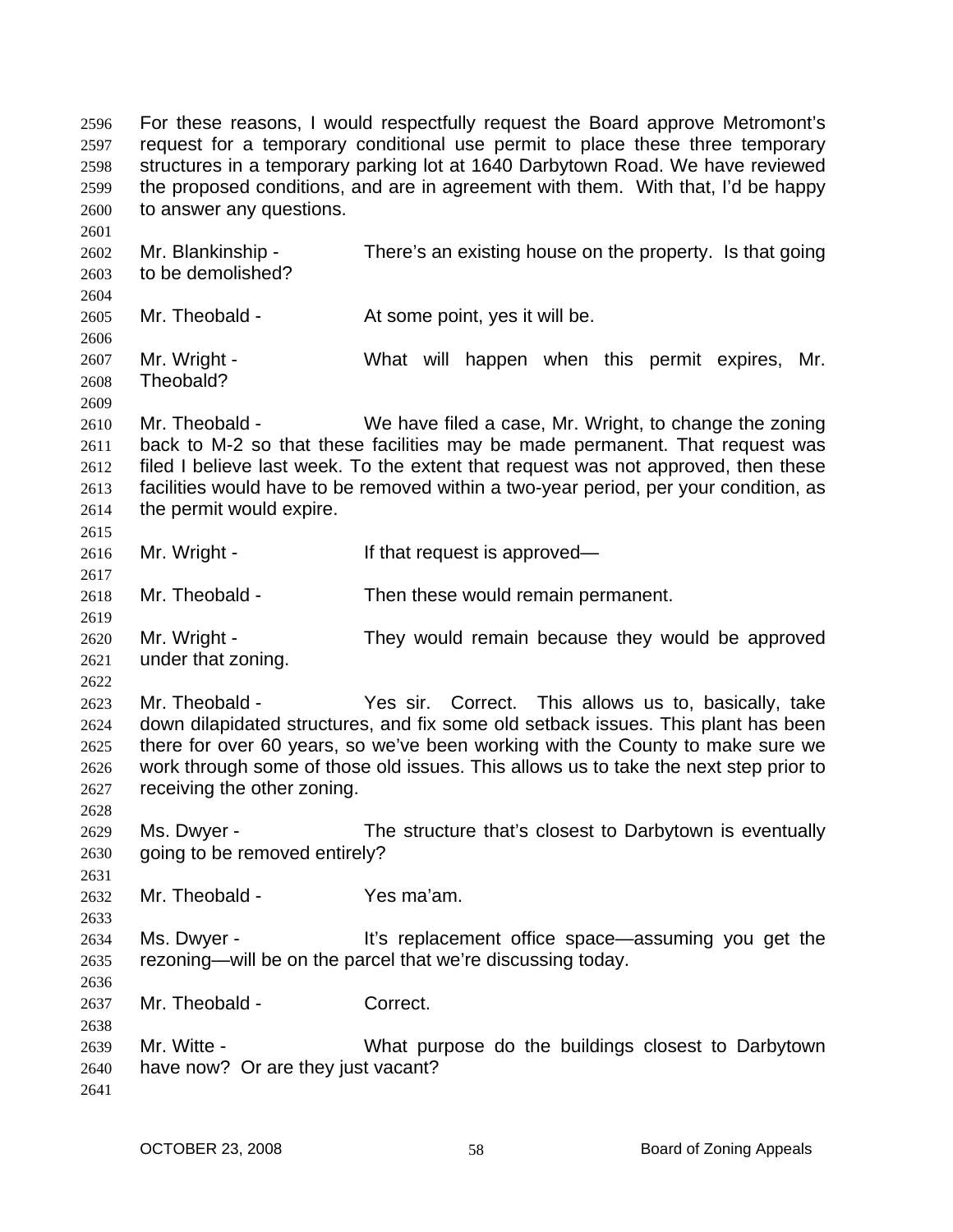Mr. Theobald - Theore of If I misspeak, I hope someone will correct me, but they're used for office space, a break room, and restrooms. So, they're for administrative purposes. That's what we're attempting to replace. Did I say that correctly? 2642 2643 2644 2645 2646 2647 2648 2649 2650 2651 2652 2653 2654 2655 2656 2657 2658 2659 2660 2661 2662 2663 2664 2665 2666 2667 2668 2669 2670 2671 2672 2673 2674 2675 2676 2677 2678 2679 2680 2681 2682 2683 2684 2685 Ms. Dwyer - The Mare you familiar with the conditions? Mr. Theobald - Yes ma'am. We're in agreement with them. Ms. Dwyer - So, the trailer will be connected to public water and sewer. Mr. Theobald - Yes ma'am. Ms. Dwyer - In our packet, there's a note that the request for break room and restroom trailers has been deleted. Mr. Blankinship - The limitation to those two. When it was originally submitted, they were thinking the office trailer was going to be handled differently from the restroom and break room, so they were saying that this request applied only to the others. That sentence should be deleted. I'm sorry, that is a very confusing way that we did that. That sentence should be deleted so that this approval would apply to all three. Ms. Dwyer - All three. Mr. Witte - The Are these trailers going to be connected? Mr. Theobald - No, I believe they're separate. Mr. Blankinship - The restroom and break room I think are connected by a deck. Mr. Theobald - Right, by a deck. Separate structures connected by a deck as to the break room and the restroom. You can see that they're physically adjacent to the concrete plant, and significantly away from any residential areas. Ms. Dwyer - Any questions by Board members? Mr. Blankinship - I'm sure they'll be at least as attractive as the existing building. Mr. Theobald - I think that's a fair statement.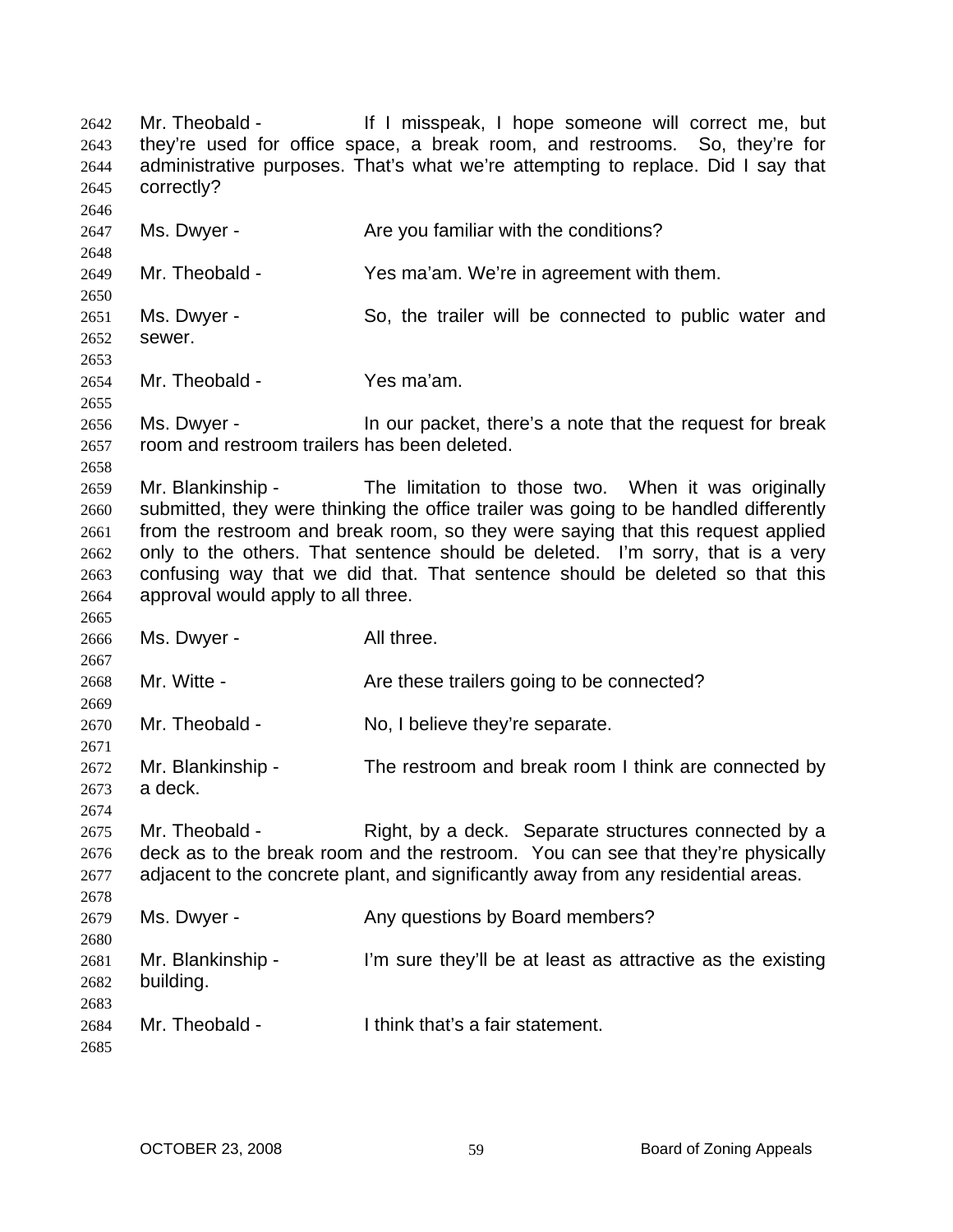Mr. O'Kelly - I was going to say, Mr. Theobald, would you have any objection to adding a condition requiring a landscaping plan for this facility, should it become permanent? Mr. Theobald - I don't have an objection to that, keeping in mind that as we go through the zoning, I guess we'd have to go through POD, and you would have a landscape and lighting plan, presumably, as a part of that. But if you'd like to also make that a condition, that would not be a problem. Mr. O'Kelly - Ckay. Mr. Theobald - That would be in the event it were permanent. Mr. O'Kelly - Correct. Ms. Dwyer - Landscaping plans for these trailers? Is that what you mean? Mr. Theobald - If they became permanent, I think was his—But you'll get that through a POD process, if we're successful with the rezoning. Ms. Dwyer - I'm assuming Mr. O'Kelly's thinking more in the near term, that is landscaping now for when the trailers are installed. Is that what you're thinking? Mr. O'Kelly - It would be nice. Mr. Witte - What's the expected life of these trailers? Mr. Theobald - They're actually capable of being permanent facilities. They'll be put on foundations with brick skirting, etcetera, so these are designed for decades of use. These are not temporary in that sense. Ms. Dwyer - They're modular. Mr. Theobald - They are. They're modular buildings. Ms. Harris - The Must setback are you using for these trailers on Darbytown Road? Mr. Theobald - I'm sorry? Ms. Harris - What setbacks. Mr. Theobald - Ch, the setbacks?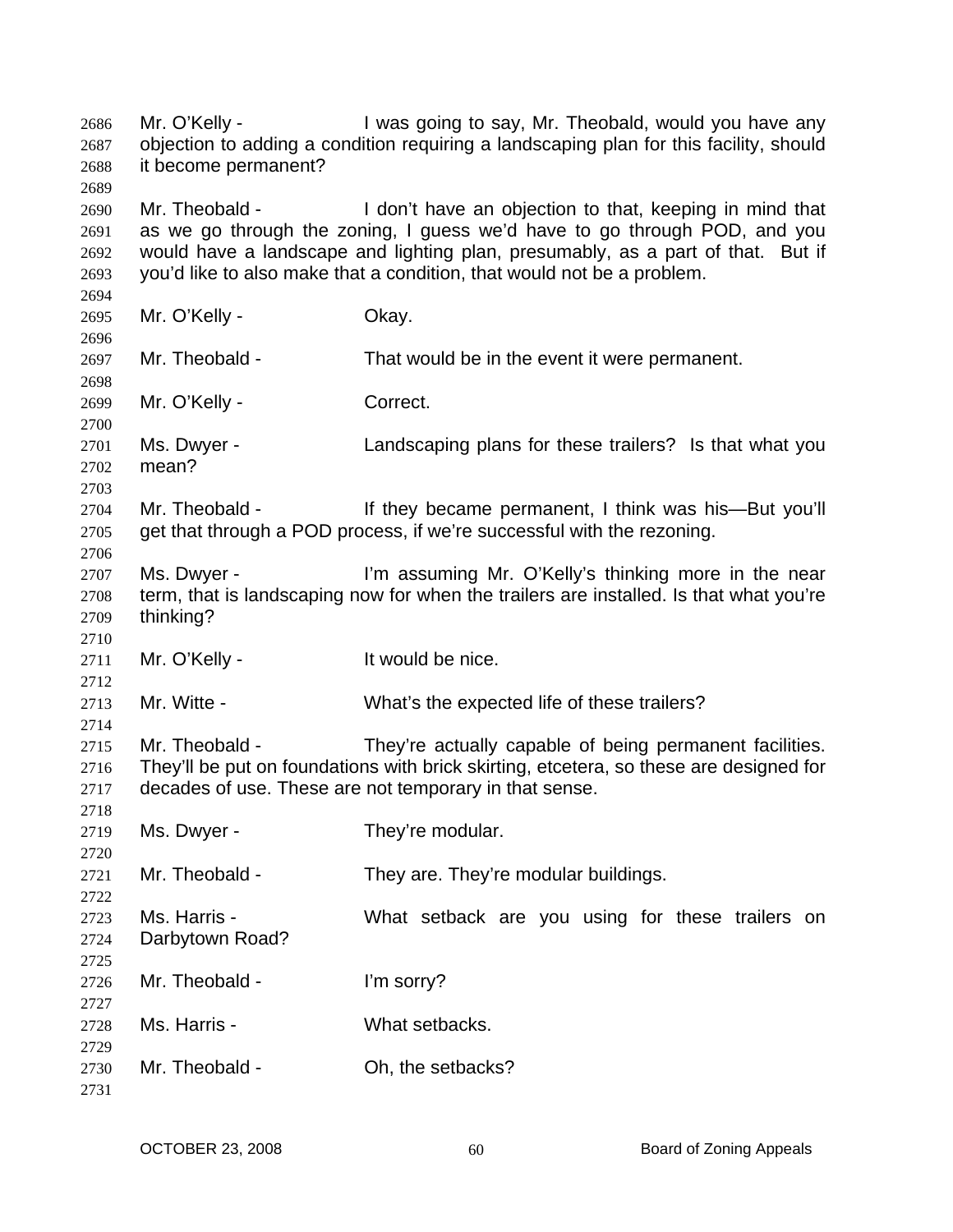| 2732<br>2733                                 | Ms. Harris -                             | Yes.                                                                                                                                                                                                                                                                                                                      |
|----------------------------------------------|------------------------------------------|---------------------------------------------------------------------------------------------------------------------------------------------------------------------------------------------------------------------------------------------------------------------------------------------------------------------------|
| 2734                                         | Mr. Theobald -                           | I'm not sure what they show.                                                                                                                                                                                                                                                                                              |
| 2735<br>2736<br>2737                         | Ms. Harris -                             | I was trying to find it.                                                                                                                                                                                                                                                                                                  |
| 2738<br>2739                                 | Mr. Blankinship -                        | It's about 65 feet.                                                                                                                                                                                                                                                                                                       |
| 2740<br>2741                                 | Mr. Theobald -                           | Further back than the existing buildings.                                                                                                                                                                                                                                                                                 |
| 2742<br>2743<br>2744                         | Ms. Harris -<br>feet maybe?              | The structure that is already there is about, what, 30                                                                                                                                                                                                                                                                    |
| 2745                                         | Mr. Theobald -                           | The existing house, or the existing buildings?                                                                                                                                                                                                                                                                            |
| 2746<br>2747<br>2748<br>2749                 | Ms. Harris -<br>back, is my question.    | The building that's on the land now. Will it be further                                                                                                                                                                                                                                                                   |
| 2750<br>2751<br>2752<br>2753<br>2754<br>2755 | Male -<br>buildings they want to put in. | On this site, or the adjacent site? The existing building<br>on the adjacent site is like a foot off the right-of-way. The existing house that's on<br>this subject property—I think when we surveyed it, it's probably 30 feet off the<br>right-of-way. It's closer to the right-of-way than the proposed administration |
| 2756                                         | Ms. Harris -                             | Okay. Thank you.                                                                                                                                                                                                                                                                                                          |
| 2757<br>2758<br>2759                         | Ms. Dwyer -                              | Any more questions by Board members? Thank you.<br>We did have another speaker. Ms. Chandler, did you want to speak in opposition?                                                                                                                                                                                        |
| 2761<br>2762<br>2763<br>2764<br>2765<br>2766 | Ms. Chandler -<br>what.                  | Yes. I wasn't real sure. Like I said, this is all new to me.<br>My grandfather owned the property I think down from it. So, if they're going to do<br>this on their property, I have no problem with that. I just wasn't real sure what was                                                                               |
| 2767                                         | Ms. Dwyer -                              | Okay. So, you don't have any questions, then?                                                                                                                                                                                                                                                                             |
| 2768<br>2769<br>2770                         | Ms. Chandler -                           | No.                                                                                                                                                                                                                                                                                                                       |
| 2771<br>2772                                 | Ms. Dwyer -                              | Thank you. That concludes the case.                                                                                                                                                                                                                                                                                       |
| 2773<br>2774                                 | <b>DECISION</b>                          |                                                                                                                                                                                                                                                                                                                           |
| 2775<br>2776                                 | Ms. Harris -                             | I move that we approve this use permit.                                                                                                                                                                                                                                                                                   |
| 2777                                         | Mr. Witte -                              | I'll second that.                                                                                                                                                                                                                                                                                                         |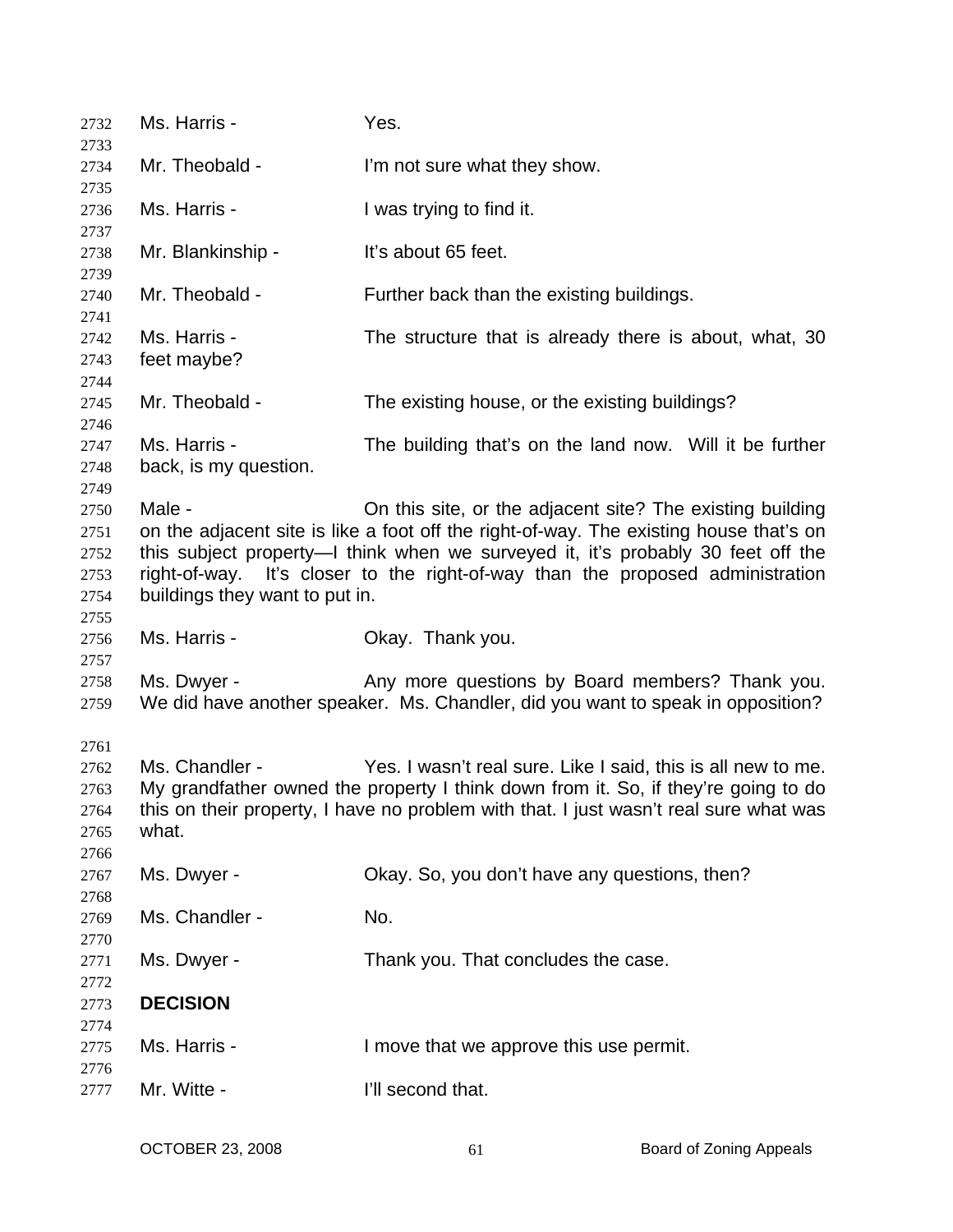| 2778         |                        |                                                                                      |
|--------------|------------------------|--------------------------------------------------------------------------------------|
| 2779         | Ms. Dwyer -            | Okay. Do we have any changes to the conditions?                                      |
| 2780         |                        |                                                                                      |
| 2781         | Mr. Witte -            | My only interest is since they plan to make this a                                   |
| 2782         |                        | permanent structure is to have landscaping on the Darbytown Road side while it's     |
| 2783         | a temporary structure. |                                                                                      |
| 2784         |                        |                                                                                      |
| 2785         | Ms. Dwyer -            | Mr. O'Kelly, you brought that up.                                                    |
| 2786         |                        |                                                                                      |
| 2787         | Mr. O'Kelly -          | I've drafted a condition, which would be #7:<br>$\mathsf{A}$                         |
| 2788         |                        | landscaping plan shall be submitted for administrative review and approval, and      |
| 2789         |                        | the landscaping installed prior to the issuance of a Certificate of Occupancy.       |
| 2790         |                        |                                                                                      |
| 2791         | Ms. Dwyer -            | Is that agreeable to everyone?                                                       |
| 2792<br>2793 | Ms. Harris -           | The reason that I am seeking the approval of this use                                |
| 2794         |                        | permit is because I don't think that it will adversely affect the health, safety, or |
| 2795         |                        | welfare of that area. In fact, I think it will enhance the welfare of that area.     |
| 2796         |                        |                                                                                      |
| 2797         | Ms. Dwyer -            | Do we have a second? Mr. Witte, did you-                                             |
| 2798         |                        |                                                                                      |
| 2799         | Mr. Witte -            | Yes, I'll second that.                                                               |
| 2800         |                        |                                                                                      |
| 2801         | Ms. Dwyer -            | I'm sorry, did you?                                                                  |
| 2802         |                        |                                                                                      |
| 2803         | Mr. Witte -            | Yes.                                                                                 |
| 2804         |                        |                                                                                      |
| 2805         | Mr. Wright -           | Yes, he did.                                                                         |
| 2806         |                        |                                                                                      |
| 2807         | Ms. Dwyer -            | Motion made by Ms. Harris, seconded by Mr. Witte.                                    |
| 2808         |                        | Any discussion? All in favor say aye. All opposed say no. The ayes have it; the      |
| 2809         | motion passes.         |                                                                                      |
| 2810         |                        |                                                                                      |
| 2811         |                        | After an advertised public hearing and on a motion by Ms. Harris, seconded by Mr.    |
| 2812         |                        | Witte the Board approved application UP-023-08, Metromont Corporation's              |
| 2813         |                        | request for a temporary conditional use permit pursuant to Section 24-116(c)(1) to   |
| 2814         |                        | place three temporary office trailers at 1640 Darbytown Road (Parcel 806-710-        |
| 2815         |                        | 8061), zoned R-5AC, General Residence District (Conditional) (Varina).<br>The        |
| 2816         |                        | Board approved the Conditional Use Permit subject to the following conditions:       |
| 2818         |                        |                                                                                      |
| 2819         |                        | 1. Only the improvements shown on the plot plan and building designs filed with      |
| 2820         |                        | the application may be constructed pursuant to this approval. Any additional         |
| 2821         |                        | improvements shall comply with the applicable regulations of the County Code.        |

may require a new use permit.

2822 2823 Any substantial changes or additions to the design or location of the improvements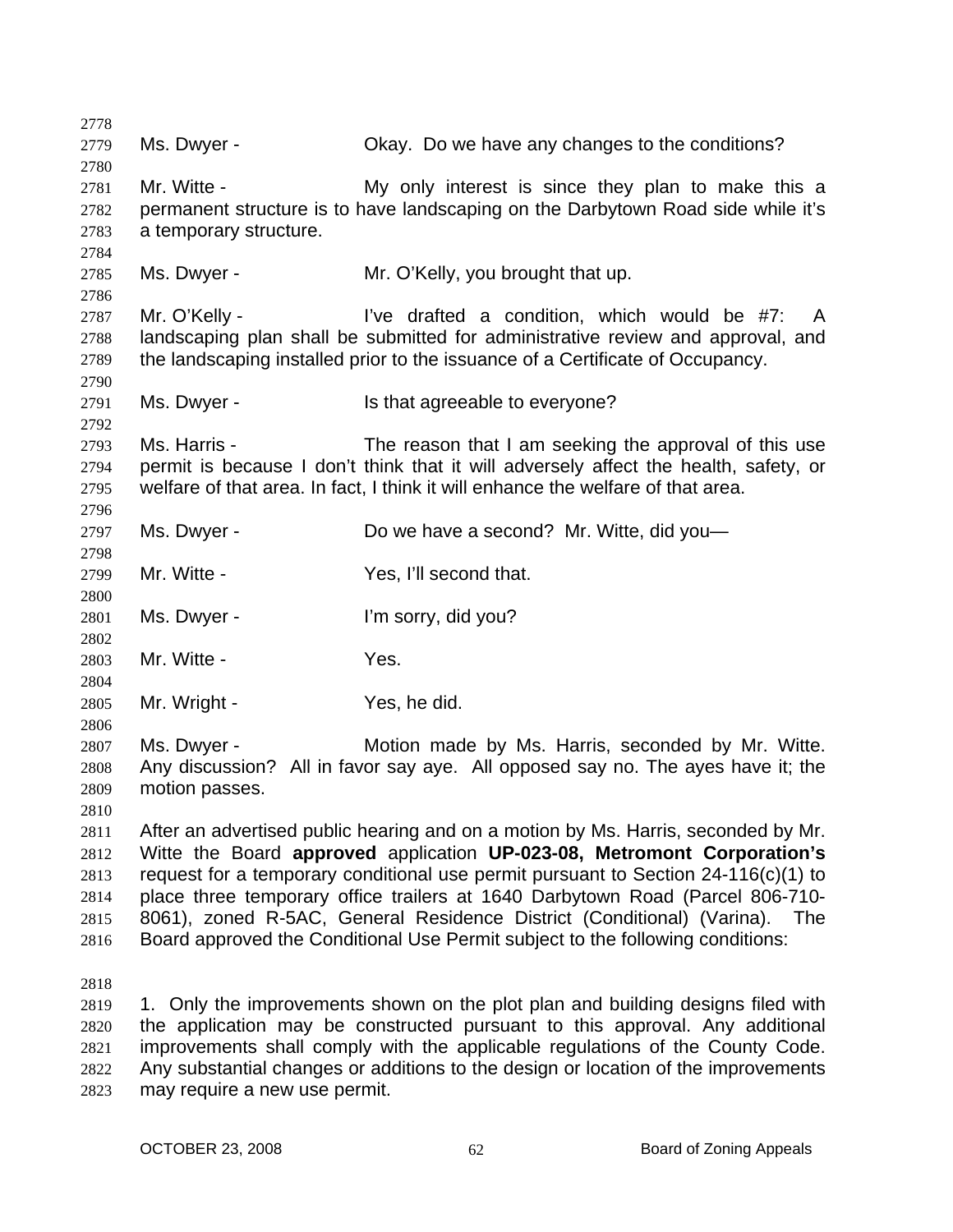2824 2825 2826 2827 2828 2829 2830 2831 2832 2833 2834 2835 2836 2837 2838 2839 2840 2841 2842 2843 2844 2845 2846 2847 2848 2849 2850 2851 2852 2853 2854 2855 2856 2857 2858 2859 2860 2861 2862 2863 2864 2865 2866 2867 2868 2869 2. The applicant shall present a complete grading, drainage, and erosion control plan prepared by a Professional Engineer certified in the state of Virginia to the Department of Public Works for approval. This plan must include floodplain information. 3. The parking lot, driveways, and loading areas shall be subject to the requirements of Section 24-98 of Chapter 24 of the County Code and any requirements of the Department of Public Works. 4. The restroom trailer shall be served by public water and sewer. 5. On or before November 13, 2009 the applicant shall submit a report to the Planning Department describing their plans for permanent office space. 6. The trailer shall be removed from the property on or before November 13, 2010, at which time this permit shall expire. This permit shall not be renewed. 7. [ADDED] The applicant shall submit a landscaping plan for administrative review and approval. Landscaping installed prior to issuance of a certificate of occupancy. Affirmative: **Dwyer, Harris, Nunnally, Witte, Wright** 5 Negative: 0 Absent: 0 **UP-024-08 RONALD AND CYNTHIA CLARK** request a conditional use permit pursuant to Section 24-95(i)(4) to build a garage in the front yard at 8391 Town Hall Court (New Market Heights) (Parcel 827-684-9118), zoned A-1, Agricultural District (Varina). Ms. Dwyer - Is there anyone here to speak in opposition to the case? I don't see anyone left. Mr. Blankinship - Will you raise your right hand please? Do you swear the testimony you're about to give is the truth and nothing but the truth so help you God? Ms. Clark - I do. Ms. Dwyer - Please state your name and your case. Ms. Clark - My name is Cynthia Clark, and my husband is Ronald Clark. C-l-a-r-k. I'm here to speak to get a garage built on our property. The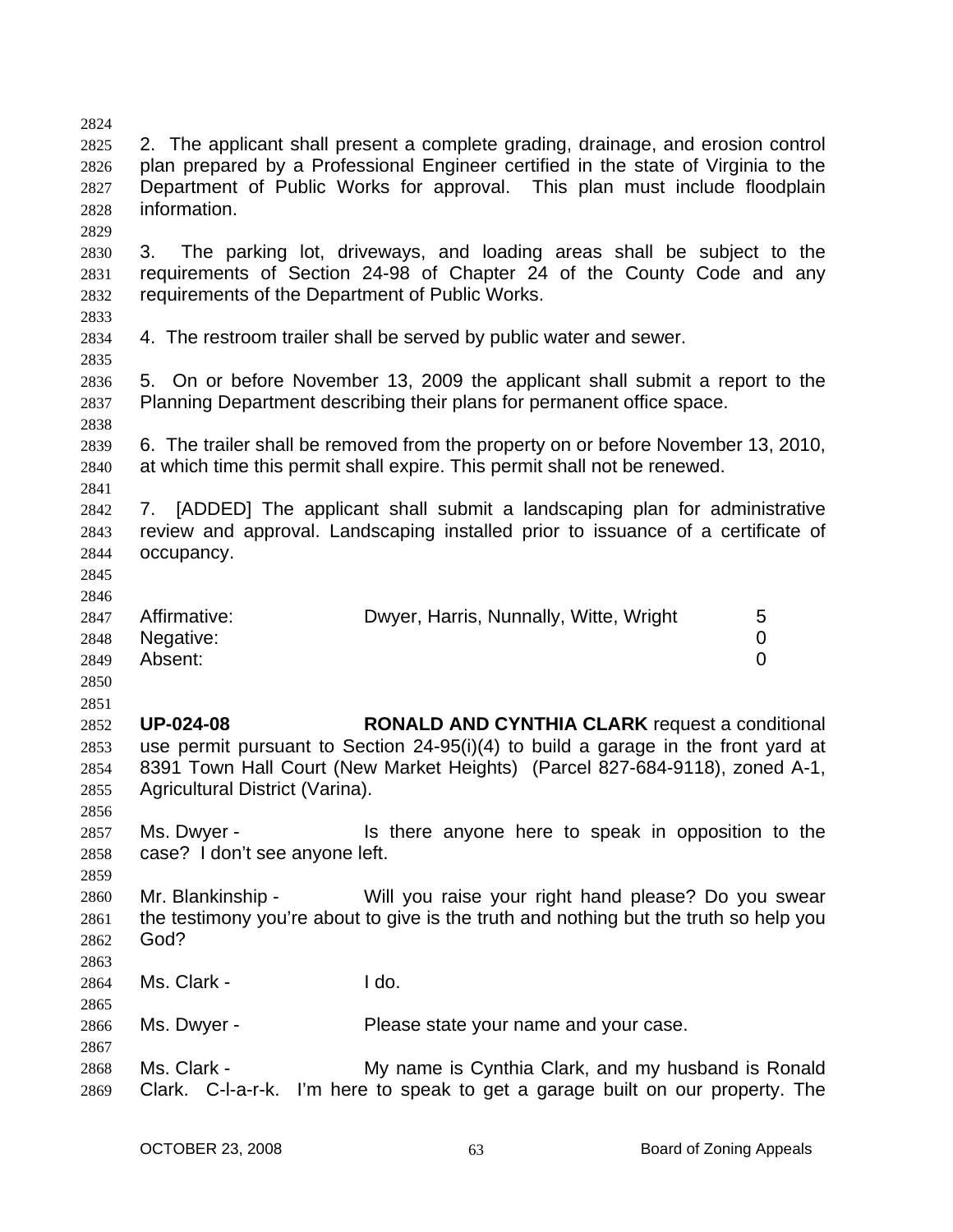garage is considered by the County in the front yard, but it's actually to the right of the house. We're just trying to get a garage built to the right of the house. Ms. Dwyer - As your house is built, the garage is really in the rear yard of your house, though not technically in the rear yard. Ms. Clark - The state of it's right here, so most of it's to the rear of the house. Ms. Dwyer - We've run across this before where we have a corner lot, and the house is oriented toward one street, but the official front yard is another street. That's the source of your problem. Ms. Clark - That's exactly right. Mr. Wright - Those doors that we see on the plan, will they face— What side? It says left side elevation, so that means it's going to be on Town Hall Drive. Is that correct? Ms. Clark - It will face Town Hall Court. It will face the front of—the street. The house faces the street, and the garage doors will face the street. They'll face forward. Mr. Witte - The Sour house actually faces Town Hall Court? Ms. Clark - Correct. Mr. Witte - **But your address is Town Hall Drive.** Ms. Clark - No. it's Town Hall Court. Mr. Witte - Your front yard is Town Hall Drive. Mr. Blankinship - Yes. Ms. Clark - No, my front yard is Town—Well— Mr. Blankinship - Based on the Zoning Ordinance the front yard is Town Hall Drive. Mr. Witte - Ch. okay. All right. Thank you. Ms. Clark - Yes. Mr. Blankinship - You'll drive off Town Hall Court, up your driveway, past your house on the left, and go straight into the garage.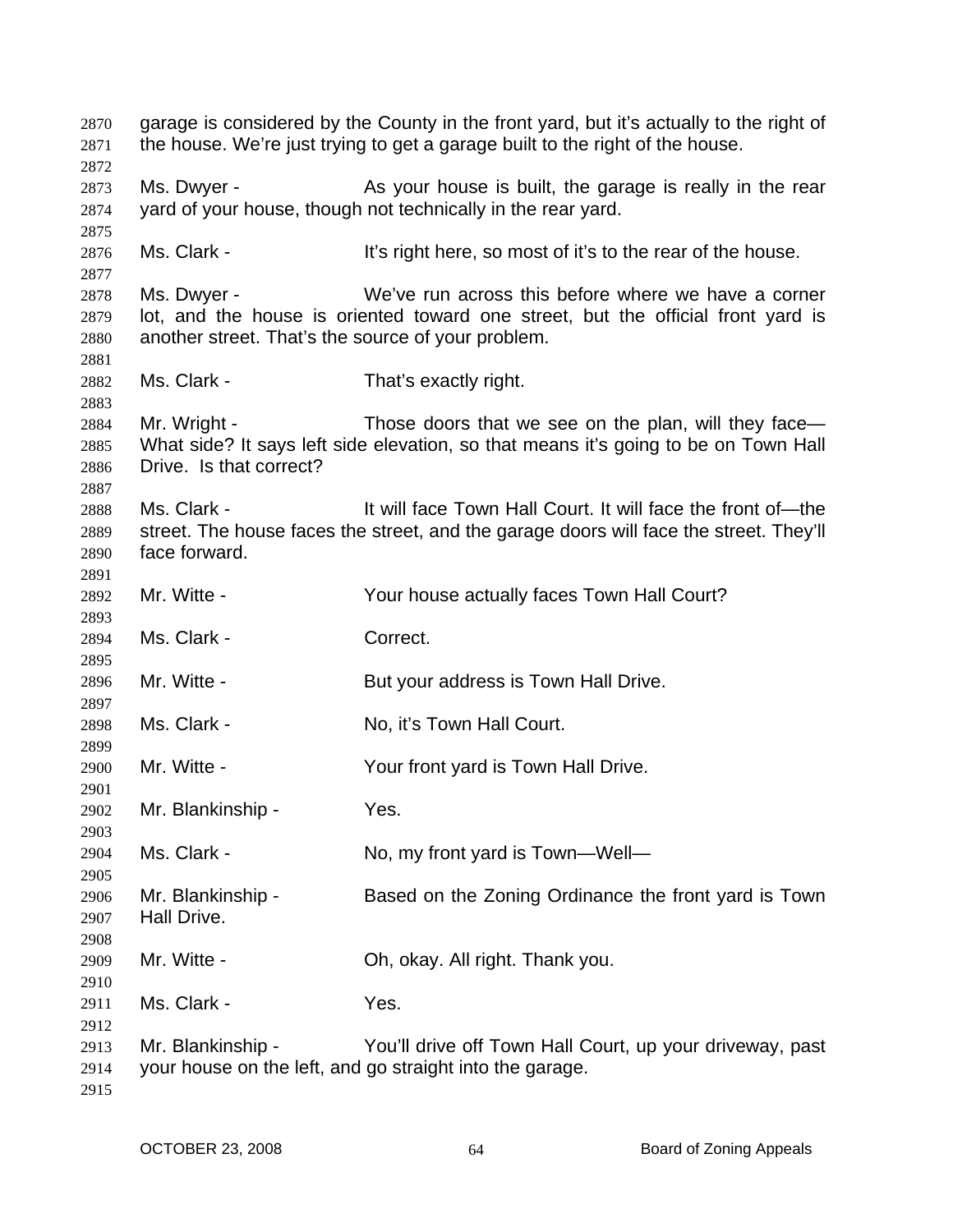| 2916         | Ms. Clark -                                | Basically, yes.                                                                     |
|--------------|--------------------------------------------|-------------------------------------------------------------------------------------|
| 2917         | Mr. Blankinship -                          |                                                                                     |
| 2918<br>2919 |                                            | Okay.                                                                               |
| 2920         | Ms. Dwyer -                                | Any questions by Board members? How far back is the                                 |
| 2921         | garage from Town Hall Court?               |                                                                                     |
| 2922         |                                            |                                                                                     |
| 2923         | Ms. Clark -                                | I don't know the exact distance, but from the street to                             |
| 2924         |                                            | the house is 75 feet. So, it's going to be more than 75 feet; I don't know how far. |
| 2925         |                                            |                                                                                     |
| 2926         | Ms. Dwyer -                                | You've read the conditions?                                                         |
| 2927         |                                            |                                                                                     |
| 2928         | Ms. Clark -                                | Yes.                                                                                |
| 2929         |                                            |                                                                                     |
| 2930         | Ms. Dwyer -                                | Are you in agreement with those?                                                    |
| 2931         |                                            |                                                                                     |
| 2932         | Ms. Clark -                                | Yes. I did want to ask if we were going to get the plan                             |
| 2933         | returned to us.                            |                                                                                     |
| 2934         |                                            |                                                                                     |
| 2935         | Mr. Blankinship -                          | You can after 30 days. We have to hold them for 30                                  |
| 2936         | days in case there's an appeal.            |                                                                                     |
| 2937         |                                            |                                                                                     |
| 2938         | Ms. Clark -                                | Okay.                                                                               |
| 2939         |                                            |                                                                                     |
| 2940         | Ms. Harris -                               | One question more. The rear yard setback for that                                   |
| 2941         |                                            | garage, do you know how many feet? I'm just looking at the drawing, and it seems    |
| 2942         | very close to your line.                   |                                                                                     |
| 2943<br>2944 | Mr. Blankinship -                          | It shows five, and that is the minimum.                                             |
| 2945         |                                            |                                                                                     |
| 2946         | Ms. Dwyer -                                | Plus there's an easement behind that, I believe.                                    |
| 2947         |                                            |                                                                                     |
| 2948         | Ms. Clark -                                | Correct.                                                                            |
| 2949         |                                            |                                                                                     |
| 2950         | Mr. Blankinship -                          | One-hundred and fifty feet worth.                                                   |
| 2951         |                                            |                                                                                     |
| 2952         | Ms. Clark -                                | Yes, that's correct. That is an easement.                                           |
| 2953         |                                            |                                                                                     |
| 2954         | Ms. Dwyer -                                | Any more questions by Board members?                                                |
| 2955         |                                            |                                                                                     |
| 2956         | Mr. Nunnally -                             | I think Ms. Dwyer, you did ask if she read the                                      |
| 2957         | conditions. You're in agreement with them. |                                                                                     |
| 2958         |                                            |                                                                                     |
| 2959         | Ms. Clark -                                | Yes sir.                                                                            |
| 2960         |                                            |                                                                                     |
| 2961         | Mr. Nunnally -                             | Okay, thank you.                                                                    |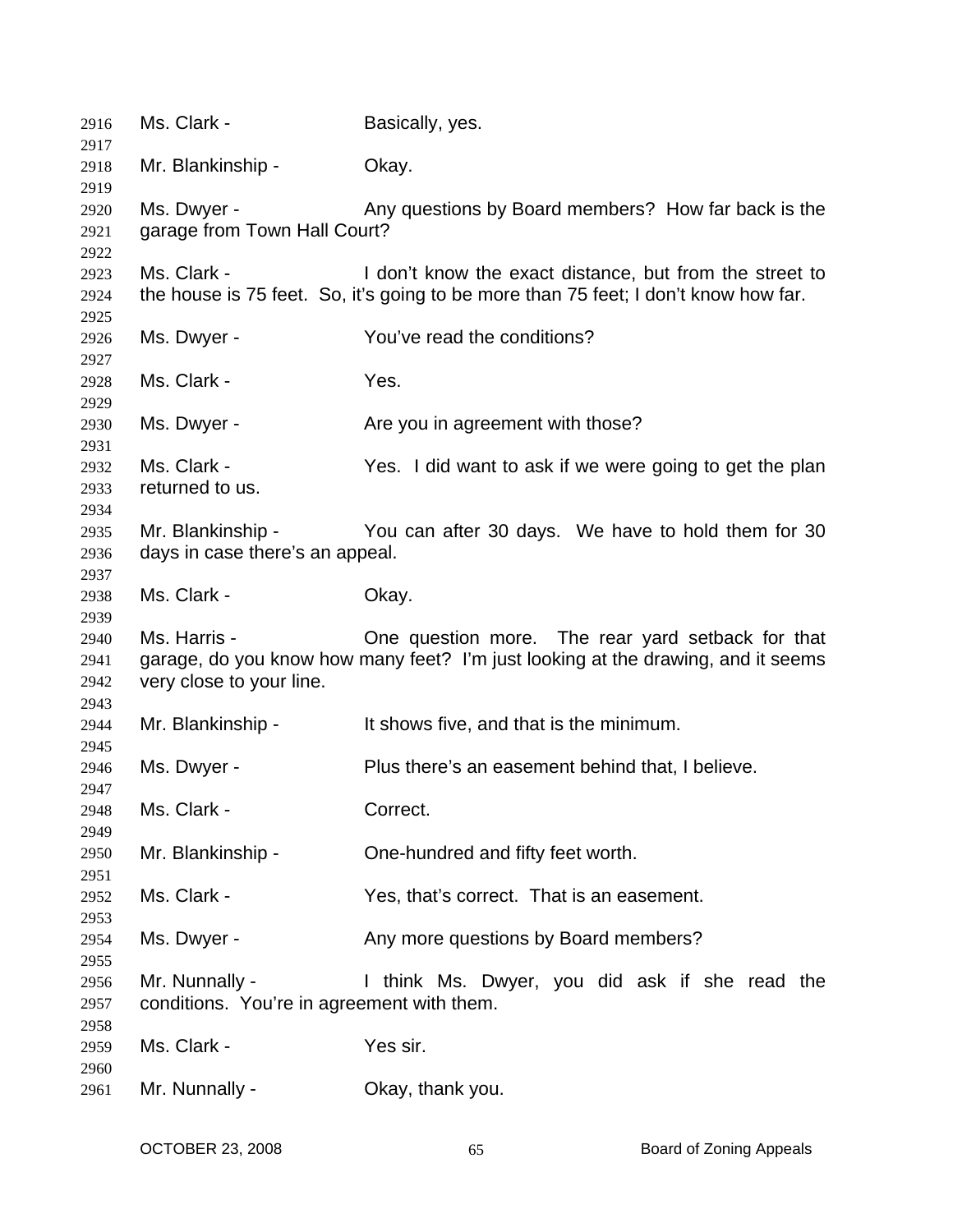| 2962         |                                                                                                                                                                         |                                                                                               |
|--------------|-------------------------------------------------------------------------------------------------------------------------------------------------------------------------|-----------------------------------------------------------------------------------------------|
| 2963         | Ms. Dwyer -                                                                                                                                                             | All right, that concludes the case.                                                           |
| 2964         |                                                                                                                                                                         |                                                                                               |
| 2965         | Ms. Clark -                                                                                                                                                             | Thank you.                                                                                    |
| 2966<br>2967 | Ms. Dwyer -                                                                                                                                                             | Thank you.                                                                                    |
| 2968         |                                                                                                                                                                         |                                                                                               |
| 2969         | <b>DECISION</b>                                                                                                                                                         |                                                                                               |
| 2970         |                                                                                                                                                                         |                                                                                               |
| 2971         | Mr. Nunnally -                                                                                                                                                          | I move we approve it.                                                                         |
| 2972         |                                                                                                                                                                         |                                                                                               |
| 2973         | Mr. Wright -                                                                                                                                                            | Second.                                                                                       |
| 2974         |                                                                                                                                                                         |                                                                                               |
| 2975         | Ms. Dwyer -                                                                                                                                                             | Motion made by Mr. Nunnally, seconded by Mr. Wright.                                          |
| 2976         | Any discussion?                                                                                                                                                         |                                                                                               |
| 2977         |                                                                                                                                                                         |                                                                                               |
| 2978         | Mr. Blankinship -                                                                                                                                                       | State some sort of reason?                                                                    |
| 2979         |                                                                                                                                                                         |                                                                                               |
| 2980         | Ms. Dwyer -                                                                                                                                                             | The basis for the motion?                                                                     |
| 2981         |                                                                                                                                                                         |                                                                                               |
| 2982         | Mr. Nunnally -                                                                                                                                                          | I think it certainly will not be a detriment to any property                                  |
| 2983         |                                                                                                                                                                         | around it, and it's back 800 feet, I think it is, isn't it. I don't think you can see it from |
| 2984         | the road. That's the reason I move we approve it.                                                                                                                       |                                                                                               |
| 2985         |                                                                                                                                                                         |                                                                                               |
| 2986         | Mr. Wright -                                                                                                                                                            | Also, it will not affect the health, safety, and welfare of                                   |
| 2987         |                                                                                                                                                                         | the persons residing in the area. It will not be likely to reduce or impair the values        |
| 2988         |                                                                                                                                                                         | of buildings or property in the surrounding area. I think it's certainly in substantial       |
| 2989         |                                                                                                                                                                         | accordance with the general purpose and objectives of Chapter 24 of the County                |
| 2990         | Code.                                                                                                                                                                   |                                                                                               |
| 2991         |                                                                                                                                                                         |                                                                                               |
| 2992         | Ms. Harris -                                                                                                                                                            | It seems to be a very nice garage, and I think it's in                                        |
| 2993         | keeping with the other real estate.                                                                                                                                     |                                                                                               |
| 2994         |                                                                                                                                                                         |                                                                                               |
| 2995         | Ms. Dwyer -                                                                                                                                                             | A motion's been made to approve the case. All in favor                                        |
| 2996         |                                                                                                                                                                         | say aye. All opposed say no. The ayes have it; the motion carries unanimously.                |
| 2998         |                                                                                                                                                                         |                                                                                               |
| 2999         |                                                                                                                                                                         | After an advertised public hearing and on a motion by Mr. Nunnally, seconded by               |
| 3000         |                                                                                                                                                                         |                                                                                               |
| 3001         | Mr. Wright the Board approved application UP-024-08, Ronald and Cynthia<br><b>Clark's</b> request for a conditional use permit pursuant to Section 24-95(i)(4) to build |                                                                                               |
| 3002         |                                                                                                                                                                         | a garage in the front yard at 8391 Town Hall Court (New Market Heights) (Parcel               |
| 3003         |                                                                                                                                                                         | 827-684-9118), zoned A-1, Agricultural District (Varina). The Board granted the               |
| 3004         |                                                                                                                                                                         | Conditional Use Permit subject to the following conditions:                                   |
| 3005         |                                                                                                                                                                         | 1. Only the improvements shown on the plot plan and building design filed with the            |
| 3006         |                                                                                                                                                                         | application may be constructed pursuant to this approval. Any additional                      |
| 3007         |                                                                                                                                                                         | improvements shall comply with the applicable regulations of the County Code.                 |
|              |                                                                                                                                                                         |                                                                                               |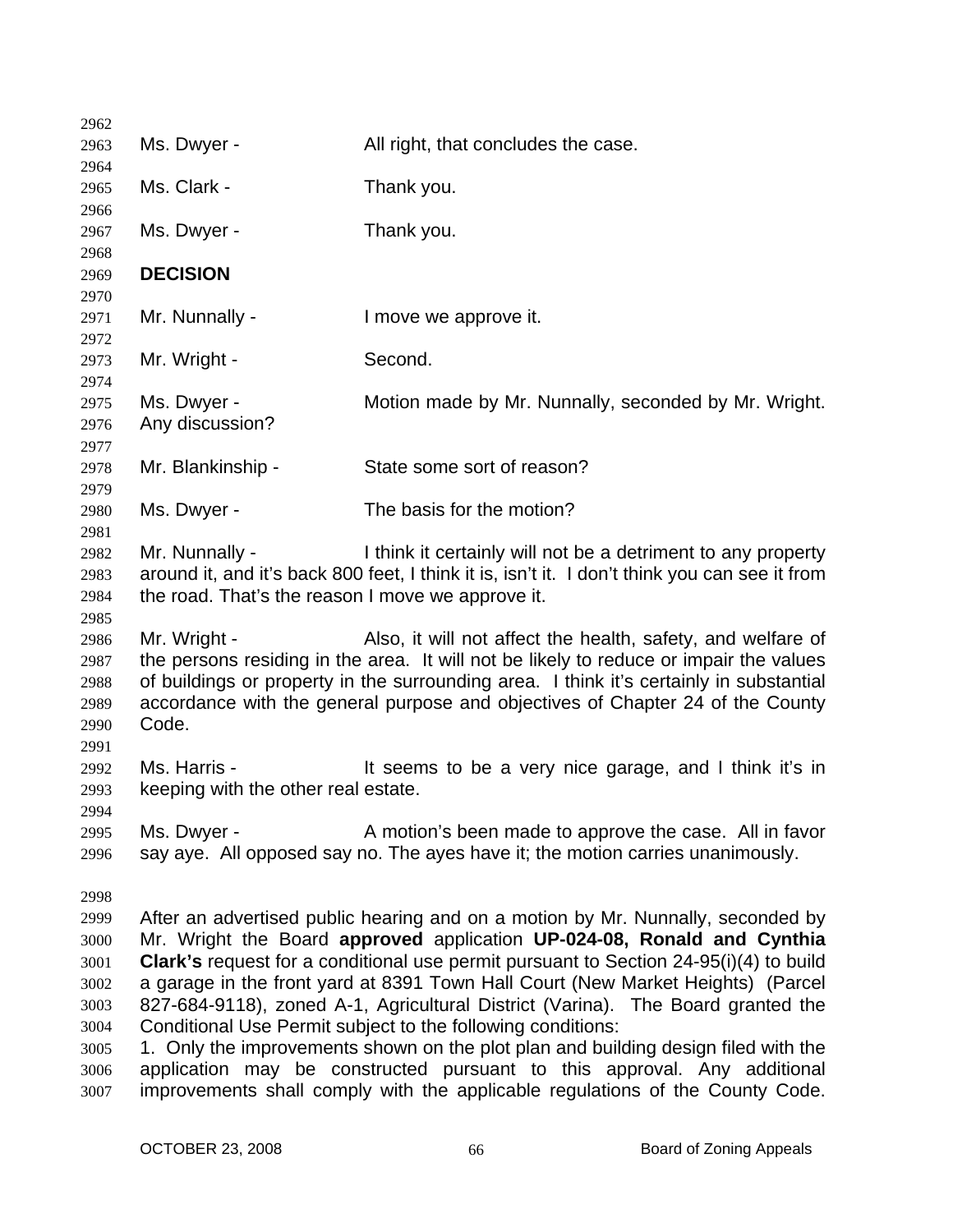Any substantial changes or additions to the design or location of the improvements may require a new use permit. 2. The new construction shall match the existing dwelling as nearly as practical in materials and color. 3. The garage may not be used for dwelling purposes and there shall be no plumbing provided to the second floor of the garage. Affirmative: **Dwyer, Harris, Nunnally, Witte, Wright** 5 Negative: 0 Absent: 0 Ms. Dwyer - All right. Any comments or changes to the minutes? Any changes, additions or corrections to the minutes? Mr. Wright - Page 10, line 415. It's a typo. Ms. McGetrick. It says, "as said." It should be "has said," of course. On page 38, line 1708, I think it should be, "what was the ordinance in effect at that time," instead of, "was what the ordinance." Ms. Dwyer - All right. Mr. Blankinship - What was the line number again? Mr. Nunnally - 1708. Mr. Wright - 1708. Ms. Dwyer - 1708. I had one on page 21. It says, "fairly visible." I think I said barely—b-a-r-e-l-y. Line 949. Any other changes? Do I have a motion on the minutes? Mr. Wright - The Muslim and the move we approve the minutes as submitted. Ms. Harris - The Muslim I second the motion. Ms. Dwyer - Is that, "as corrected," Mr. Wright? Mr. Wright - As corrected. Ms. Dwyer - The Motion by Mr. Wright, seconded by Ms. Harris. All in favor say aye. All opposed say no. The ayes have it; the motion passes.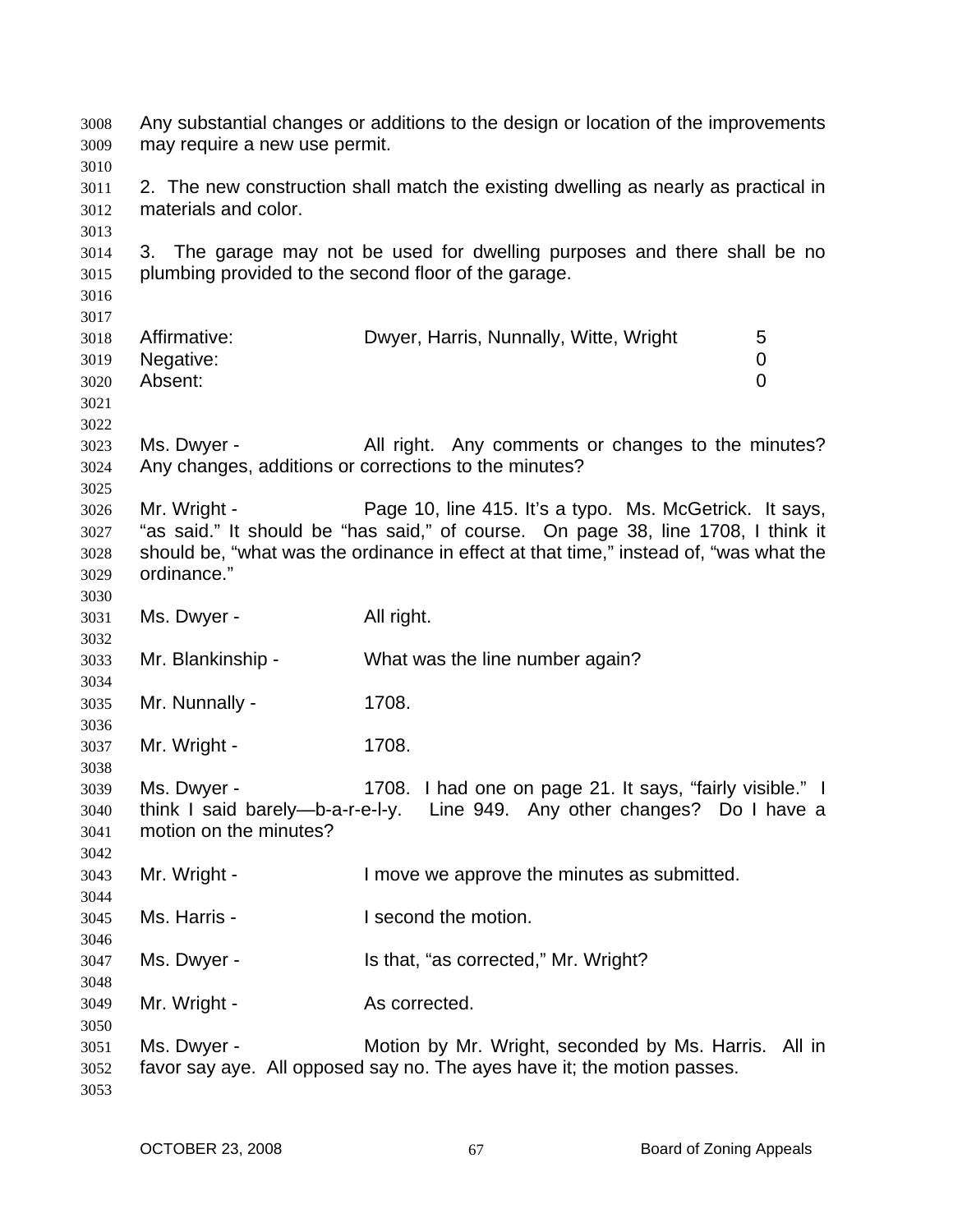| 3054<br>3055<br>3056<br>3057                         | On a motion by Mr. Wright, seconded by Ms. Harris, the Board approved as<br>corrected the Minutes of the September 25, 2008 Henrico County Board of<br>Zoning Appeals meeting. |                                                     |                          |
|------------------------------------------------------|--------------------------------------------------------------------------------------------------------------------------------------------------------------------------------|-----------------------------------------------------|--------------------------|
| 3058<br>3059<br>3060<br>3061<br>3062                 | Affirmative:<br>Negative:<br>Absent:                                                                                                                                           | Dwyer, Harris, Nunnally, Witte, Wright              | 5<br>0<br>$\overline{0}$ |
| 3063<br>3064<br>3065                                 | Ms. Dwyer -                                                                                                                                                                    | Is there any other business?                        |                          |
| 3066<br>3067                                         | Mr. Wright -                                                                                                                                                                   | You better get up before dawn next time.            |                          |
| 3068<br>3069<br>3070                                 | Mr. Blankinship -<br>moved for the next two meetings.                                                                                                                          | Yes. Let me remind you again, the location has been |                          |
| 3071<br>3072                                         | Mr. Nunnally -                                                                                                                                                                 | I don't have to get up until 8:30.                  |                          |
| 3073<br>3074                                         | Ms. Dwyer -                                                                                                                                                                    | You can sleep in. Motion for adjournment?           |                          |
| 3075<br>3076                                         | Ms. Harris -                                                                                                                                                                   | I so move.                                          |                          |
| 3077<br>3078                                         | Mr. Witte -                                                                                                                                                                    | I'll second.                                        |                          |
| 3079<br>3080<br>3081                                 | Ms. Dwyer -<br>have it; the motion passes.                                                                                                                                     | All in favor say aye. All opposed say no. The ayes  |                          |
| 3082<br>3083<br>3084<br>3085<br>3086                 | Affirmative:<br>Negative:<br>Absent:                                                                                                                                           | Dwyer, Harris, Nunnally, Witte, Wright              | 5<br>0<br>0              |
| 3087<br>3088<br>3089<br>3090<br>3091<br>3092         | There being no further business, the Board adjourned until the November 20,<br>2008 meeting at 9 a.m.                                                                          |                                                     |                          |
| 3093<br>3094<br>3095<br>3096<br>3097<br>3098<br>3099 |                                                                                                                                                                                | Elizabeth G. Dwyer<br>Chairman                      |                          |